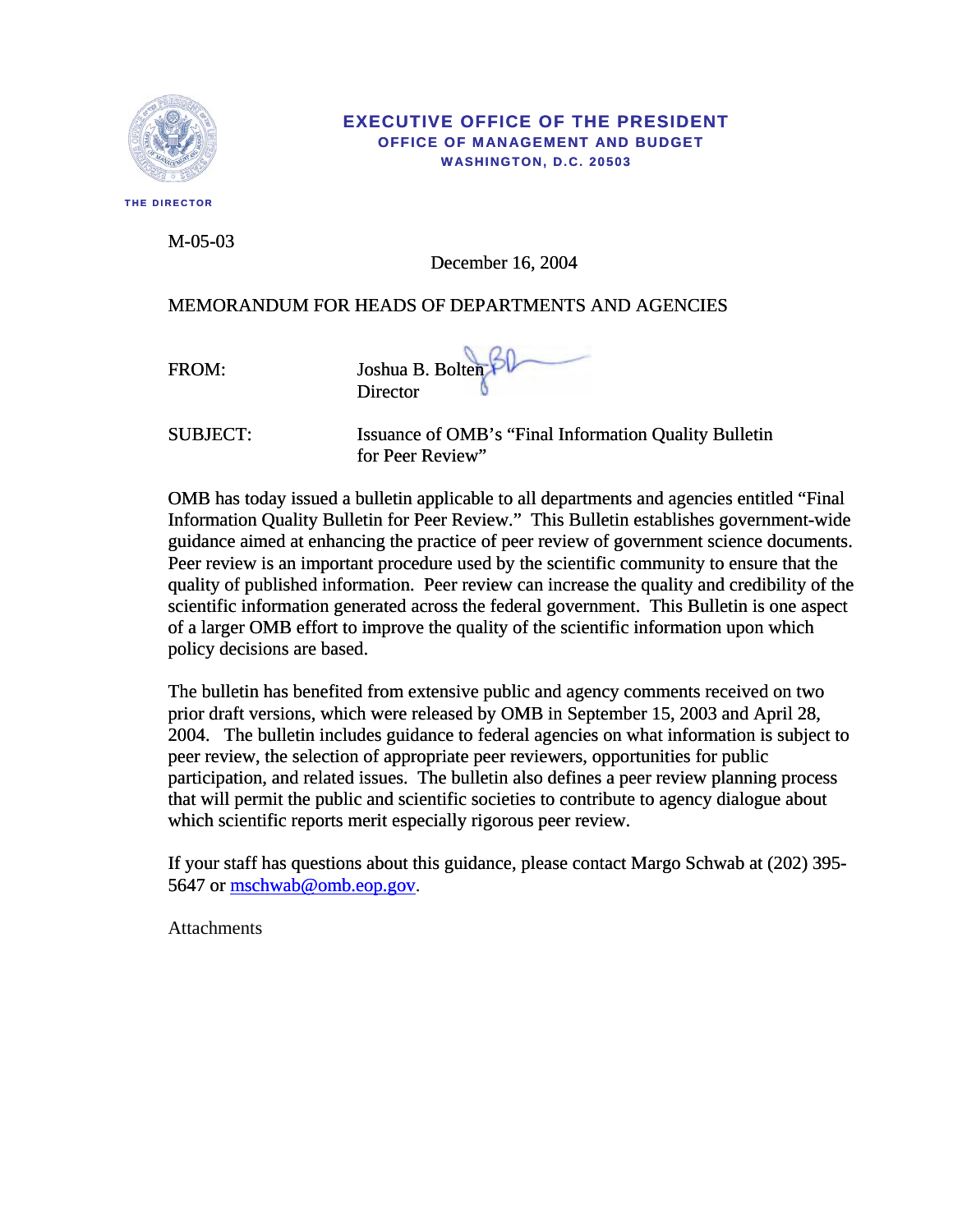# **OFFICE OF MANAGEMENT AND BUDGET**

# **Final Information Quality Bulletin for Peer Review**

**INTRODUCTION** 

This Bulletin establishes that important scientific information shall be peer reviewed by qualified specialists before it is disseminated by the federal government. We published a proposed Bulletin on September 15, 2003. Based on public comments, we published a revised proposal for additional comment on April 28, 2004. We are now finalizing the April version, with minor revisions responsive to the public's comments.

The purpose of the Bulletin is to enhance the quality and credibility of the government's scientific information. We recognize that different types of peer review are appropriate for different types of information. Under this Bulletin, agencies are granted broad discretion to weigh the benefits and costs of using a particular peer review mechanism for a specific information product. The selection of an appropriate peer review mechanism for scientific information is left to the agency's discretion. Various types of information are exempted from the requirements of this Bulletin, including time-sensitive health and safety determinations, in order to ensure that peer review does not unduly delay the release of urgent findings.

This Bulletin also applies stricter minimum requirements for the peer review of highly influential scientific assessments, which are a subset of influential scientific information. A scientific assessment is an evaluation of a body of scientific or technical knowledge that typically synthesizes multiple factual inputs, data, models, assumptions, and/or applies best professional judgment to bridge uncertainties in the available information. To ensure that the Bulletin is not too costly or rigid, these requirements for more intensive peer review apply only to the more important scientific assessments disseminated by the federal government.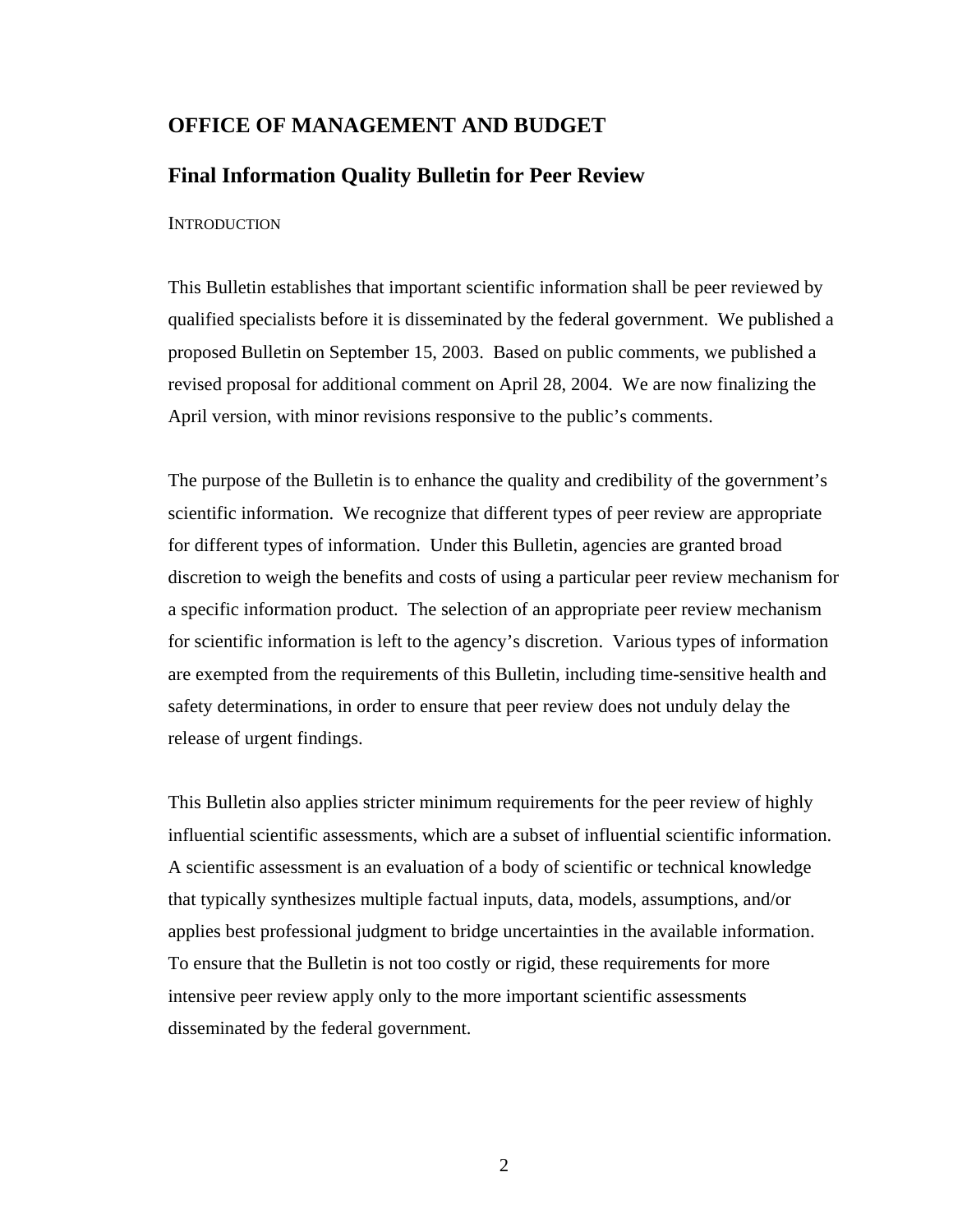Even for these highly influential scientific assessments, the Bulletin leaves significant discretion to the agency formulating the peer review plan. In general, an agency conducting a peer review of a highly influential scientific assessment must ensure that the peer review process is transparent by making available to the public the written charge to the peer reviewers, the peer reviewers' names, the peer reviewers' report(s), and the agency's response to the peer reviewers' report(s). The agency selecting peer reviewers must ensure that the reviewers possess the necessary expertise. In addition, the agency must address reviewers' potential conflicts of interest (including those stemming from ties to regulated businesses and other stakeholders) and independence from the agency. This Bulletin requires agencies to adopt or adapt the committee selection policies employed by the National Academy of Sciences  $(NAS)^1$  when selecting peer reviewers who are not government employees. Those that are government employees are subject to federal ethics requirements. The use of a transparent process, coupled with the selection of qualified and independent peer reviewers, should improve the quality of government science while promoting public confidence in the integrity of the government's scientific products.

## PEER REVIEW

Peer review is one of the important procedures used to ensure that the quality of published information meets the standards of the scientific and technical community. It is a form of deliberation involving an exchange of judgments about the appropriateness of methods and the strength of the author's inferences.<sup>[2](#page-2-1)</sup> Peer review involves the review of a draft product for quality by specialists in the field who were not involved in producing the draft.

The peer reviewer's report is an evaluation or critique that is used by the authors of the draft to improve the product. Peer review typically evaluates the clarity of hypotheses,

<span id="page-2-1"></span><span id="page-2-0"></span> $\frac{1}{1}$ <sup>1</sup> National Academy of Sciences, "Policy and Procedures on Committee Composition and Balance and Conflicts of Interest for Committees Used in the Development of Reports," May 2003: Available at: http://www.nationalacademies.org/coi/index.html.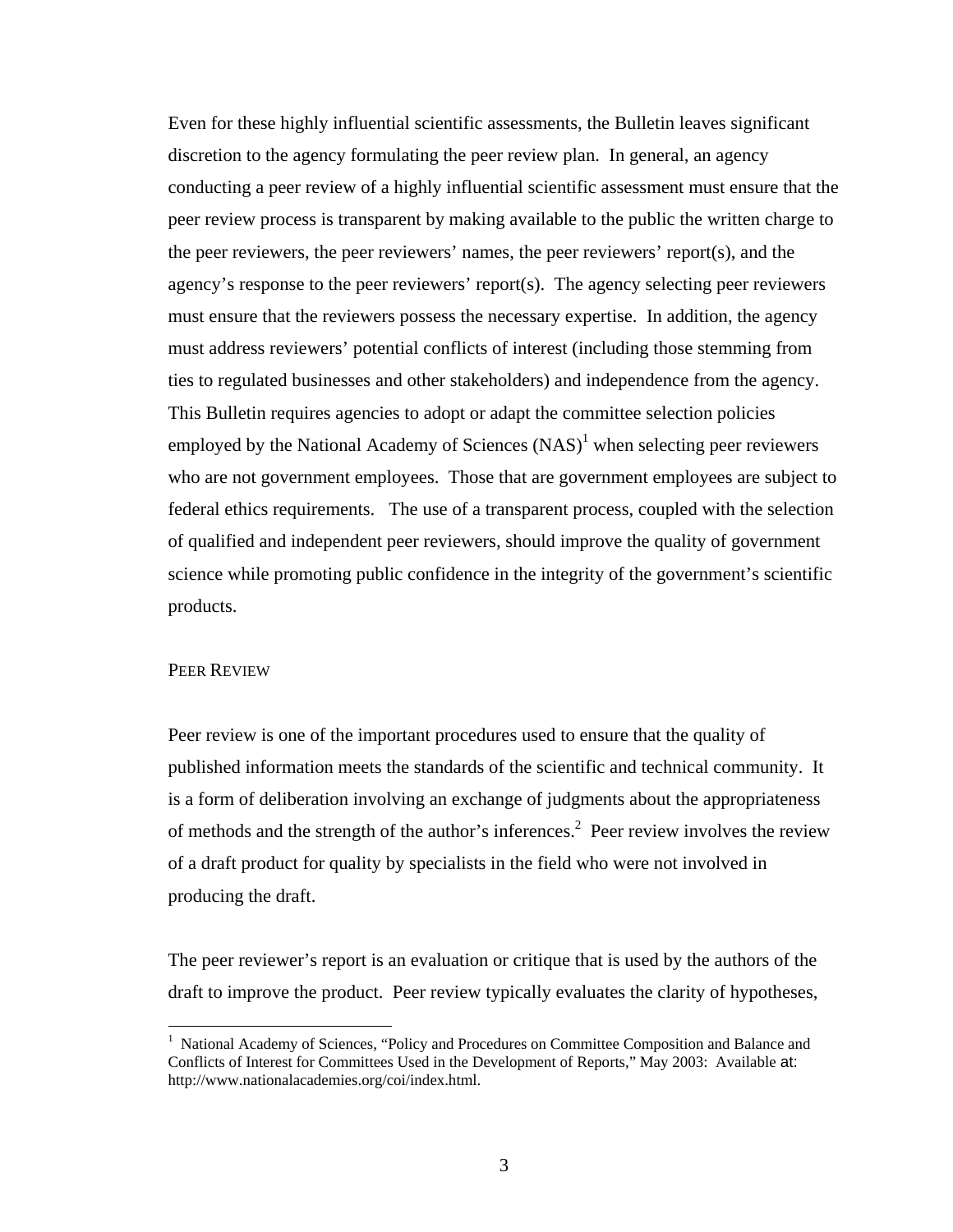the validity of the research design, the quality of data collection procedures, the robustness of the methods employed, the appropriateness of the methods for the hypotheses being tested, the extent to which the conclusions follow from the analysis, and the strengths and limitations of the overall product.

Peer review has diverse purposes. Editors of scientific journals use reviewer comments to help determine whether a draft scientific article is of sufficient quality, importance, and interest to a field of study to justify publication. Research funding organizations often use peer review to evaluate research proposals. In addition, some federal agencies make use of peer review to obtain evaluations of draft information that contains important scientific determinations.

Peer review should not be confused with public comment and other stakeholder processes. The selection of participants in a peer review is based on expertise, with due consideration of independence and conflict of interest. Furthermore, notice-andcomment procedures for agency rulemaking do not provide an adequate substitute for peer review, as some experts -- especially those most knowledgeable in a field -- may not file public comments with federal agencies.

The critique provided by a peer review often suggests ways to clarify assumptions, findings, and conclusions. For instance, peer reviews can filter out biases and identify oversights, omissions, and inconsistencies.<sup>[3](#page-3-0)</sup> Peer review also may encourage authors to more fully acknowledge limitations and uncertainties. In some cases, reviewers might recommend major changes to the draft, such as refinement of hypotheses, reconsideration of research design, modifications of data collection or analysis methods, or alternative conclusions. However, peer review does not always lead to specific modifications in the draft product. In some cases, a draft is in excellent shape prior to being submitted for

 $\frac{1}{2}$ <sup>2</sup> Carnegie Commission on Science, Technology, and Government, Risk and the Environment: Improving Regulatory Decision Making, Carnegie Commission, New York, 1993: 75.

<span id="page-3-0"></span> $\frac{1}{3}$  William W. Lowrance, Modern Science and Human Values, Oxford University Press, New York, NY 1985: 85.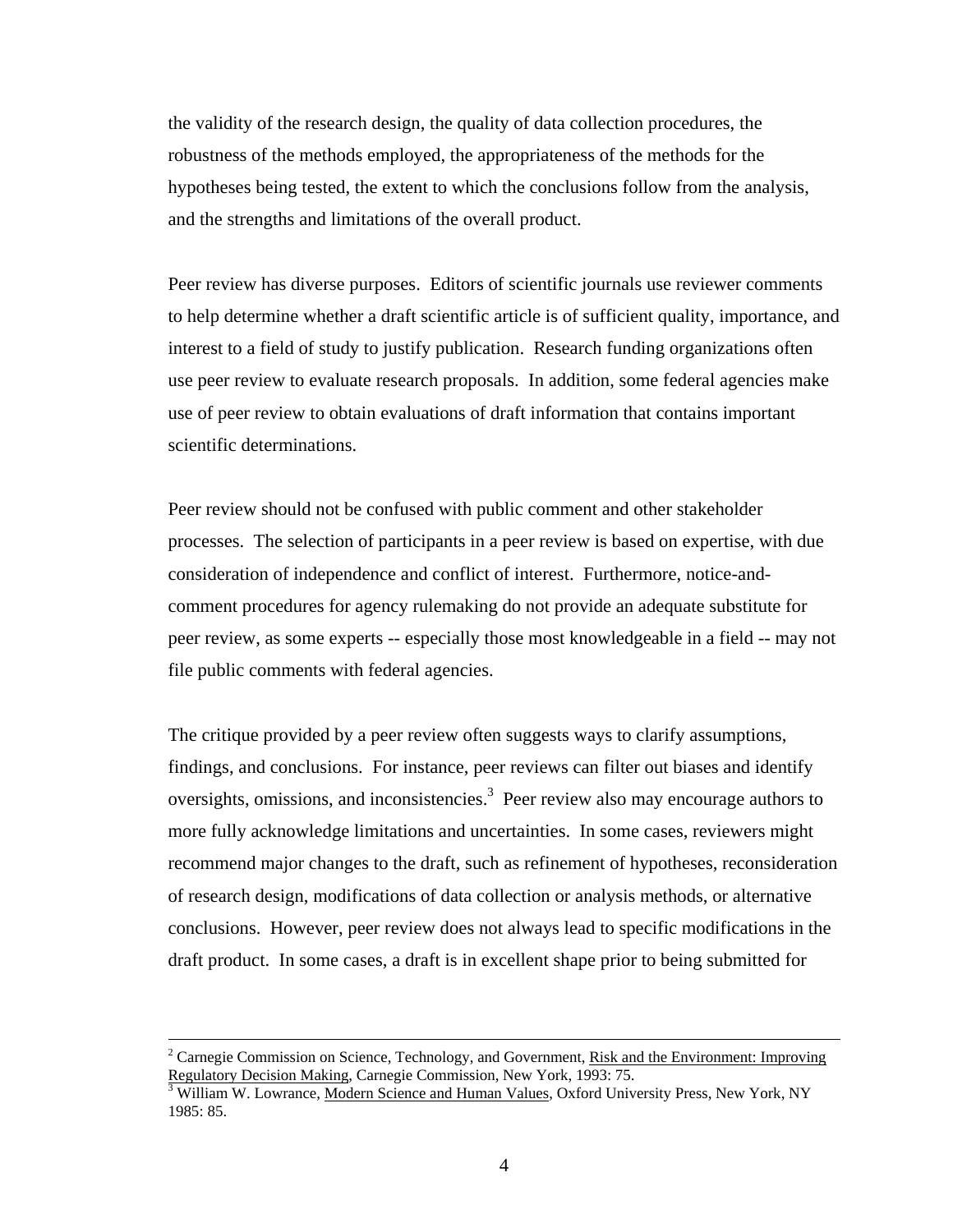review. In others, the authors do not concur with changes suggested by one or more reviewers.

Peer review may take a variety of forms, depending upon the nature and importance of the product. For example, the reviewers may represent one scientific discipline or a variety of disciplines; the number of reviewers may range from a few to more than a dozen; the names of each reviewer may be disclosed publicly or may remain anonymous (e.g., to encourage candor); the reviewers may be blinded to the authors of the report or the names of the authors may be disclosed to the reviewers; the reviewers may prepare individual reports or a panel of reviewers may be constituted to produce a collaborative report; panels may do their work electronically or they may meet together in person to discuss and prepare their evaluations; and reviewers may be compensated for their work or they may donate their time as a contribution to science or public service.

For large, complex reports, different reviewers may be assigned to different chapters or topics. Such reports may be reviewed in stages, sometimes with confidential reviews that precede a public process of panel review. As part of government-sponsored peer review, there may be opportunity for written and/or oral public comments on the draft product.

The results of peer review are often only one of the criteria used to make decisions about journal publication, grant funding, and information dissemination. For instance, the editors of scientific journals (rather than the peer reviewers) make final decisions about a manuscript's appropriateness for publication based on a variety of considerations. In research-funding decisions, the reports of peer reviewers often play an important role, but the final decisions about funding are often made by accountable officials based on a variety of considerations. Similarly, when a government agency sponsors peer review of its own draft documents, the peer review reports are an important factor in information dissemination decisions but rarely are the sole consideration. Agencies are not expected to cede their discretion with regard to dissemination or use of information to peer reviewers; accountable agency officials must make the final decisions.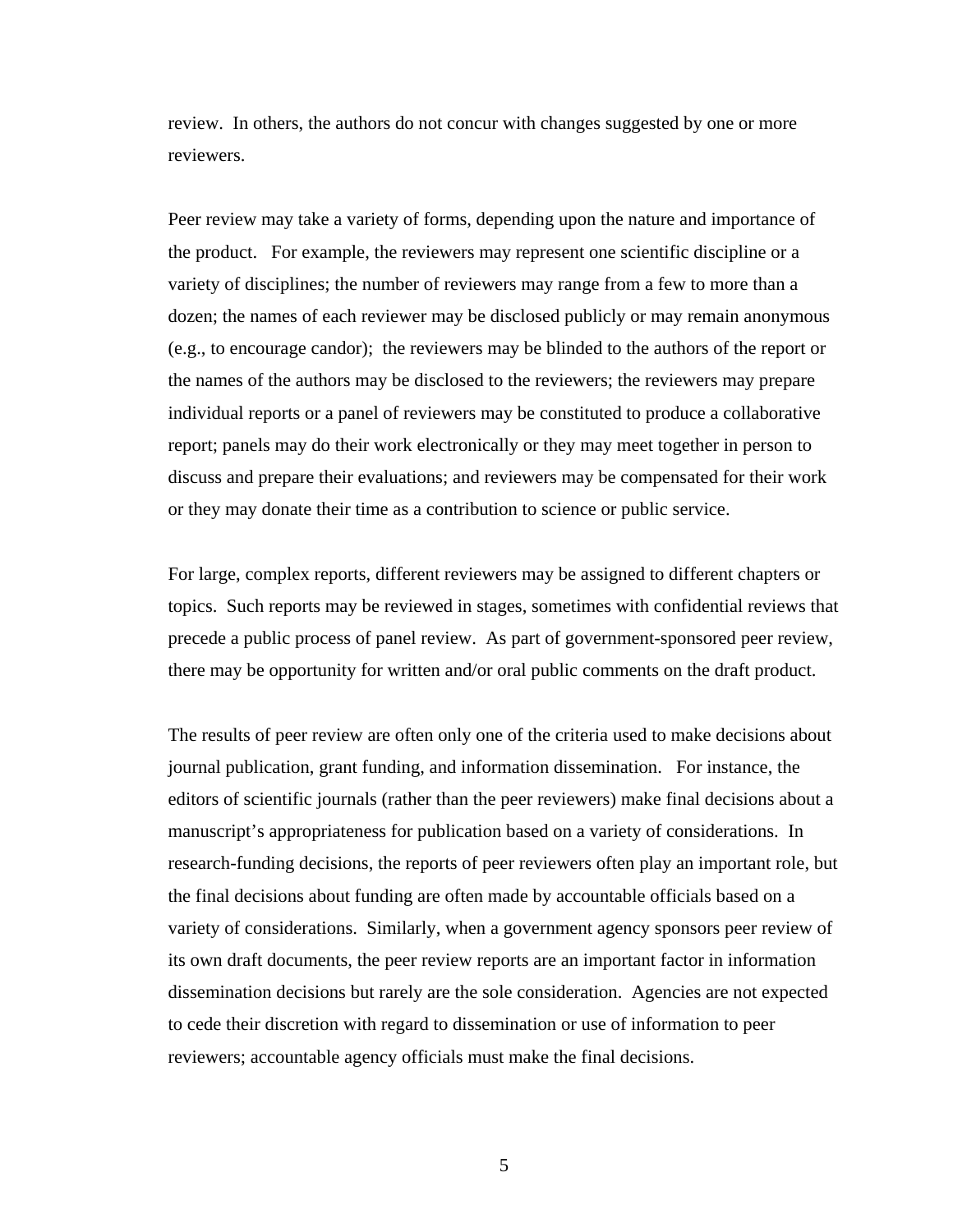#### THE NEED FOR STRONGER PEER REVIEW POLICIES

There are a multiplicity of science advisory procedures used at federal agencies and across the wide variety of scientific products prepared by agencies. $4$  In response to congressional inquiry, the U.S. General Accounting Office (now the Government Accountability Office) documented the variability in both the definition and implementation of peer review across agencies.<sup>[5](#page-5-1)</sup> The Carnegie Commission on Science, Technology and Government<sup>6</sup> [h](#page-5-2)as highlighted the importance of "internal" scientific advice (within the agency) and "external" advice (through scientific advisory boards and other mechanisms).

A wide variety of authorities have argued that peer review practices at federal agencies need to be strengthened.<sup>[7](#page-5-3)</sup> Some arguments focus on specific types of scientific products (e.g., assessments of health, safety and environmental hazards). [8](#page-5-4) The Congressional/Presidential Commission on Risk Assessment and Risk Management suggests that "peer review of economic and social science information should have as higha priority as peer review of health, ecological, and engineering information."<sup>9</sup>

<span id="page-5-0"></span> $\frac{1}{4}$ <sup>4</sup> Sheila Jasanoff, The Fifth Branch: Science Advisors as Policy Makers, Harvard University Press, Boston, 1990.<br><sup>5</sup> U.S. General Accounting Office, Federal Research: Peer Review Practices at Federal Agencies Vary,

<span id="page-5-1"></span>GAO/RCED-99-99, Washington, D.C., 1999. 6

<span id="page-5-2"></span> $6$  Carnegie Commission on Science, Technology, and Government, Risk and the Environment: Improving Regulatory Decision Making, Carnegie Commission, New York, 1993: 90.

<span id="page-5-5"></span><span id="page-5-4"></span><span id="page-5-3"></span> $\sqrt{7}$  National Academy of Sciences, Peer Review in the Department of Energy – Office of Science and Technology, Interim Report, National Academy Press, Washington, D.C., 1997; National Academy of Sciences, Peer Review in Environmental Technology Development: The Department of Energy – Office of Science and Technology, National Academy Press, Washington, D.C., 1998; National Academy of Sciences, Strengthening Science at the U.S. Environmental Protection Agency: Research-Management and Peer-Review Practices, National Academy Press, Washington, D.C. 2000; U.S. General Accounting Office, EPA's Science Advisory Board Panels: Improved Policies and Procedures Needed to Ensure Independence and Balance, GAO-01-536, Washington, D.C., 2001; U. S. Environmental Protection Agency, Office of Inspector General, Pilot Study: Science in Support of Rulemaking 2003-P-00003, Washington, D.C., 2002; Carnegie Commission on Science, Technology, and Government, In the National Interest: The Federal Government in the Reform of K-12 Math and Science Education, Carnegie Commission, New York, 1991; U.S. General Accounting Office, Endangered Species Program: Information on How Funds Are Allocated and What Activities are Emphasized, GAO-02-581, Washington, D.C. 2002. <sup>8</sup> National Research Council, Science and Judgment in Risk Assessment, National Academy Press, Washington, D.C., 1994.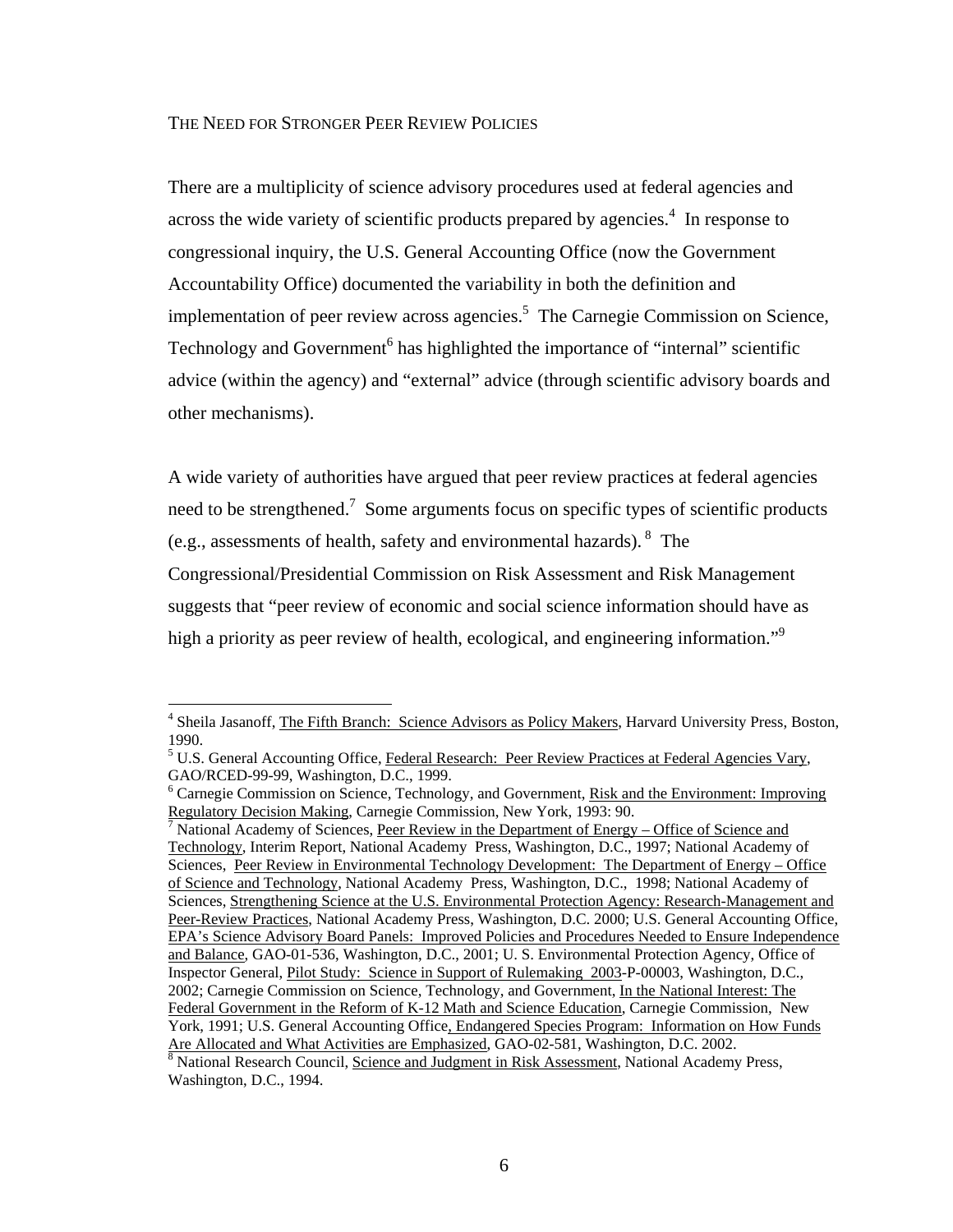Some agencies have formal peer review policies, while others do not. Even agencies that have such policies do not always follow them prior to the release of important scientific products.

Prior to the development of this Bulletin, there were no government-wide standards concerning when peer review is required and, if required, what type of peer review processes are appropriate. No formal interagency mechanism existed to foster crossagency sharing of experiences with peer review practices and policies. Despite the importance of peer review for the credibility of agency scientific products, the public lacked a consistent way to determine when an important scientific information product is being developed by an agency, the type of peer review planned for that product, or whether there would be an opportunity to provide comments and data to the reviewers.

This Bulletin establishes minimum standards for when peer review is required for scientific information and the types of peer review that should be considered by agencies in different circumstances. It also establishes a transparent process for public disclosure of peer review planning, including a web-accessible description of the peer review plan that the agency has developed for each of its forthcoming influential scientific disseminations.

#### LEGAL AUTHORITY FOR THE BULLETIN

This Bulletin is issued under the Information Quality Act and OMB's general authorities to oversee the quality of agency information, analyses, and regulatory actions. In the Information Quality Act, Congress directed OMB to issue guidelines to "provide policy and procedural guidance to Federal agencies for ensuring and maximizing the quality, objectivity, utility and integrity of information" disseminated by Federal agencies. Pub. L. No. 106-554, § 515(a). The Information Quality Act was developed as a supplement to the Paperwork Reduction Act, 44 U.S.C. § 3501 et seq., which requires OMB, among

<sup>-&</sup>lt;br>9 <sup>9</sup> Presidential/Congressional Commission on Risk Assessment and Risk Management, Risk Commission Report, Volume 2, Risk Assessment and Risk Management in Regulatory Decision-Making, 1997:103.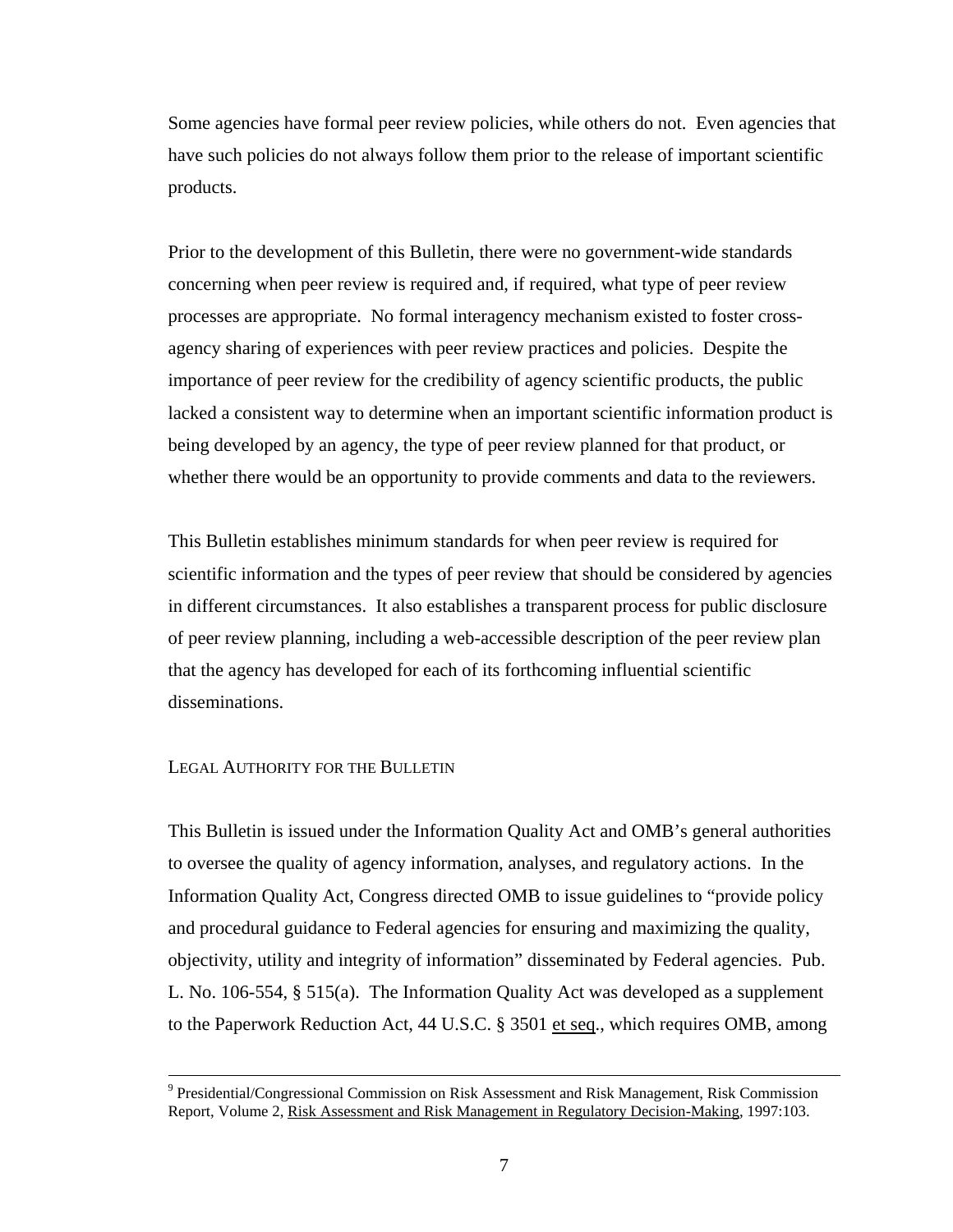other things, to "develop and oversee the implementation of policies, principles, standards, and guidelines to . . . apply to Federal agency dissemination of public information." In addition, Executive Order 12866, 58 Fed. Reg. 51,735 (Oct. 4, 1993), establishes that OIRA is "the repository of expertise concerning regulatory issues," and it directs OMB to provide guidance to the agencies on regulatory planning. E.O. 12866, § 2(b). The Order also requires that "[e]ach agency shall base its decisions on the best reasonably obtainable scientific, technical, economic, or other information." E.O. 12866, § 1(b)(7). Finally, OMB has authority in certain circumstances to manage the agencies under the purview of the President's Constitutional authority to supervise the unitary Executive Branch. All of these authorities support this Bulletin.

#### THE REQUIREMENTS OF THIS BULLETIN

This Bulletin addresses peer review of scientific information disseminations that contain findings or conclusions that represent the official position of one or more agencies of the federal government.

## Section I: Definitions

Section I provides definitions that are central to this Bulletin. Several terms are identical to or based on those used in OMB's government-wide information quality guidelines, 67 Fed. Reg. 8452 (Feb. 22, 2002), and the Paperwork Reduction Act, 44 U.S.C. § 3501 et seq.

The term "Administrator" means the Administrator of the Office of Information and Regulatory Affairs in the Office of Management and Budget (OIRA).

The term "agency" has the same meaning as in the Paperwork Reduction Act, 44 U.S.C.  $§$  3502(1).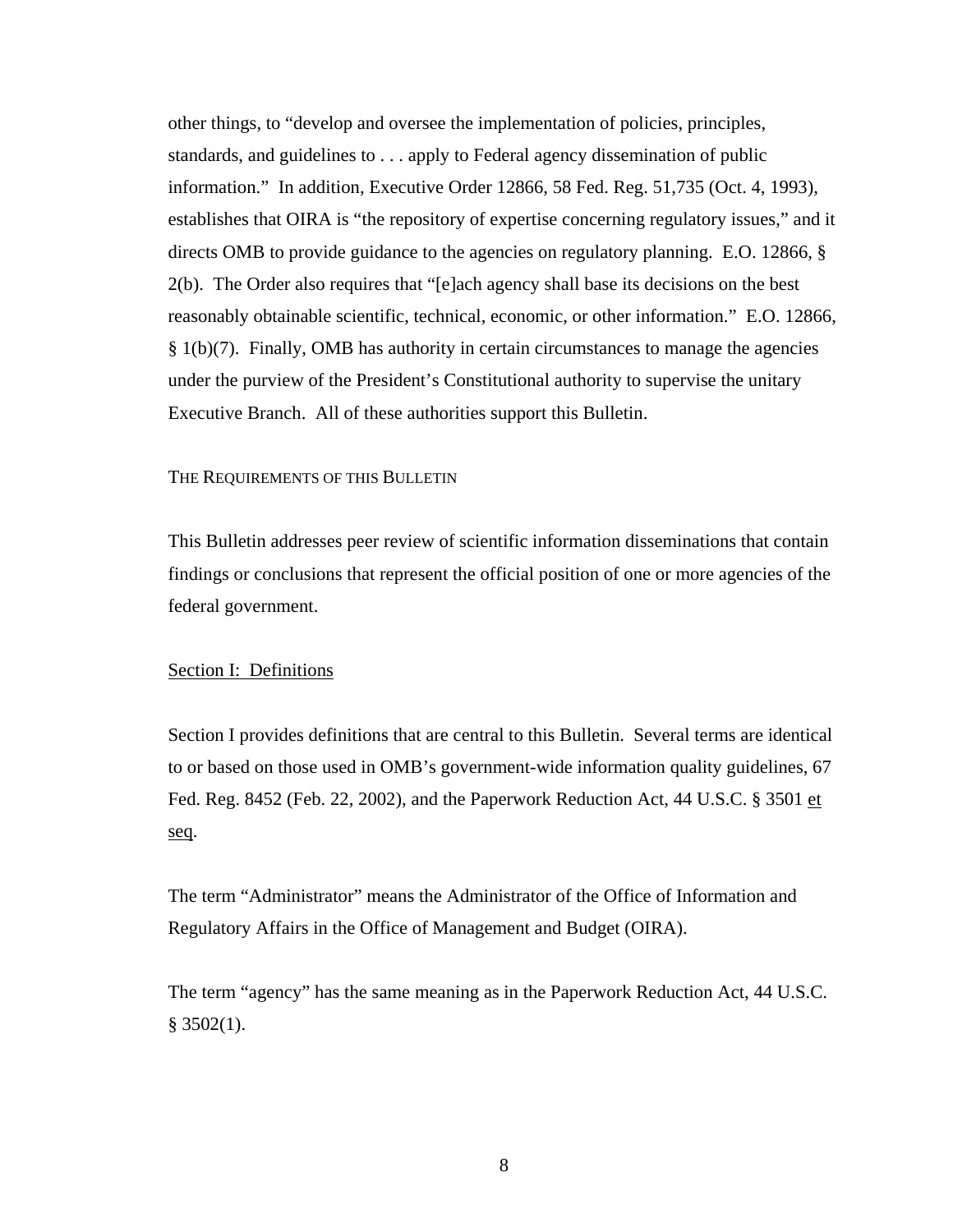The term "Information Quality Act" means Section 515 of Public Law 106-554 (Pub. L. No. 106-554, § 515, 114 Stat. 2763, 2763A-153-154 (2000)).

The term "dissemination" means agency initiated or sponsored distribution of information to the public. Dissemination does not include distribution limited to government employees or agency contractors or grantees; intra- or inter-agency use or sharing of government information; or responses to requests for agency records under the Freedom of Information Act, the Privacy Act, the Federal Advisory Committee Act, the Government Performance and Results Act, or similar laws. This definition also excludes distribution limited to correspondence with individuals or persons, press releases, archival records, public filings, subpoenas and adjudicative processes. In the context of this Bulletin, the definition of "dissemination" modifies the definition in OMB's government-wide information quality guidelines to address the need for peer review prior to official dissemination of the information product. Accordingly, under this Bulletin, "dissemination" also excludes information distributed for peer review in compliance with this Bulletin or shared confidentially with scientific colleagues, provided that the distributing agency includes an appropriate and clear disclaimer on the information, as explained more fully below. Finally, the Bulletin does not directly cover information supplied to the government by third parties (e.g., studies by private consultants, companies and private, non-profit organizations, or research institutions such as universities). However, if an agency plans to disseminate information supplied by a third party (e.g., using this information as the basis for an agency's factual determination that a particular behavior causes a disease), the requirements of the Bulletin apply, if the dissemination is "influential".

In cases where a draft report or other information is released by an agency solely for purposes of peer review, a question may arise as to whether the draft report constitutes an official "dissemination" under information-quality guidelines. Section I instructs agencies to make this clear by presenting the following disclaimer in the report: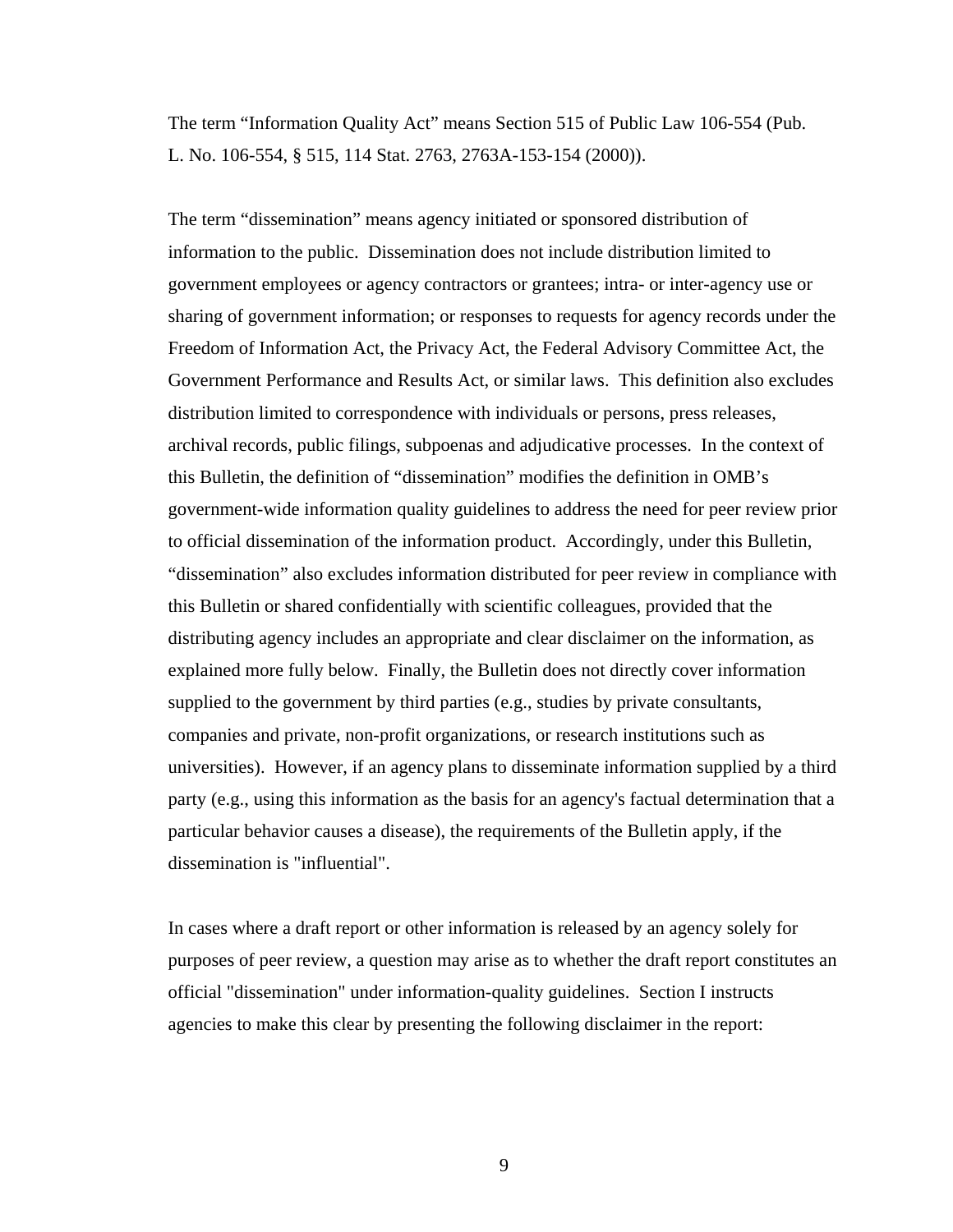"THIS INFORMATION IS DISTRIBUTED SOLELY FOR THE PURPOSE OF PRE-DISSEMINATION PEER REVIEW UNDER APPLICABLE INFORMATION QUALITY GUIDELINES. IT HAS NOT BEEN FORMALLY DISSEMINATED BY [THE AGENCY]. IT DOES NOT REPRESENT AND SHOULD NOT BE CONSTRUED TO REPRESENT ANY AGENCY DETERMINATION OR POLICY."

In cases where the information is highly relevant to specific policy or regulatory deliberations, this disclaimer shall appear on each page of a draft report. Agencies also shall discourage state, local, international and private organizations from using information in draft reports that are undergoing peer review. Draft influential scientific information presented at scientific meetings or shared confidentially with colleagues for scientific input prior to peer review shall include the disclaimer: "THE FINDINGS AND CONCLUSIONS IN THIS REPORT (PRESENTATION) HAVE NOT BEEN FORMALLY DISSEMINATED BY [THE AGENCY] AND SHOULD NOT BE CONSTRUED TO REPRESENT ANY AGENCY DETERMINATION OR POLICY"

An information product is not covered by the Bulletin unless it represents an official view of one or more departments or agencies of the federal government. Accordingly, for the purposes of this Bulletin, "dissemination" excludes research produced by governmentfunded scientists (e.g., those supported extramurally or intramurally by federal agencies or those working in state or local governments with federal support) if that information is not represented as the views of a department or agency (i.e., they are not official government disseminations). For influential scientific information that does not have the imprimatur of the federal government, scientists employed by the federal government are required to include in their information product a clear disclaimer that "the findings and conclusions in this report are those of the author(s) and do not necessarily represent the views of the funding agency." A similar disclaimer is advised for non-government employees who publish government-funded research.

For the purposes of the peer review Bulletin, the term "scientific information" means factual inputs, data, models, analyses, technical information, or scientific assessments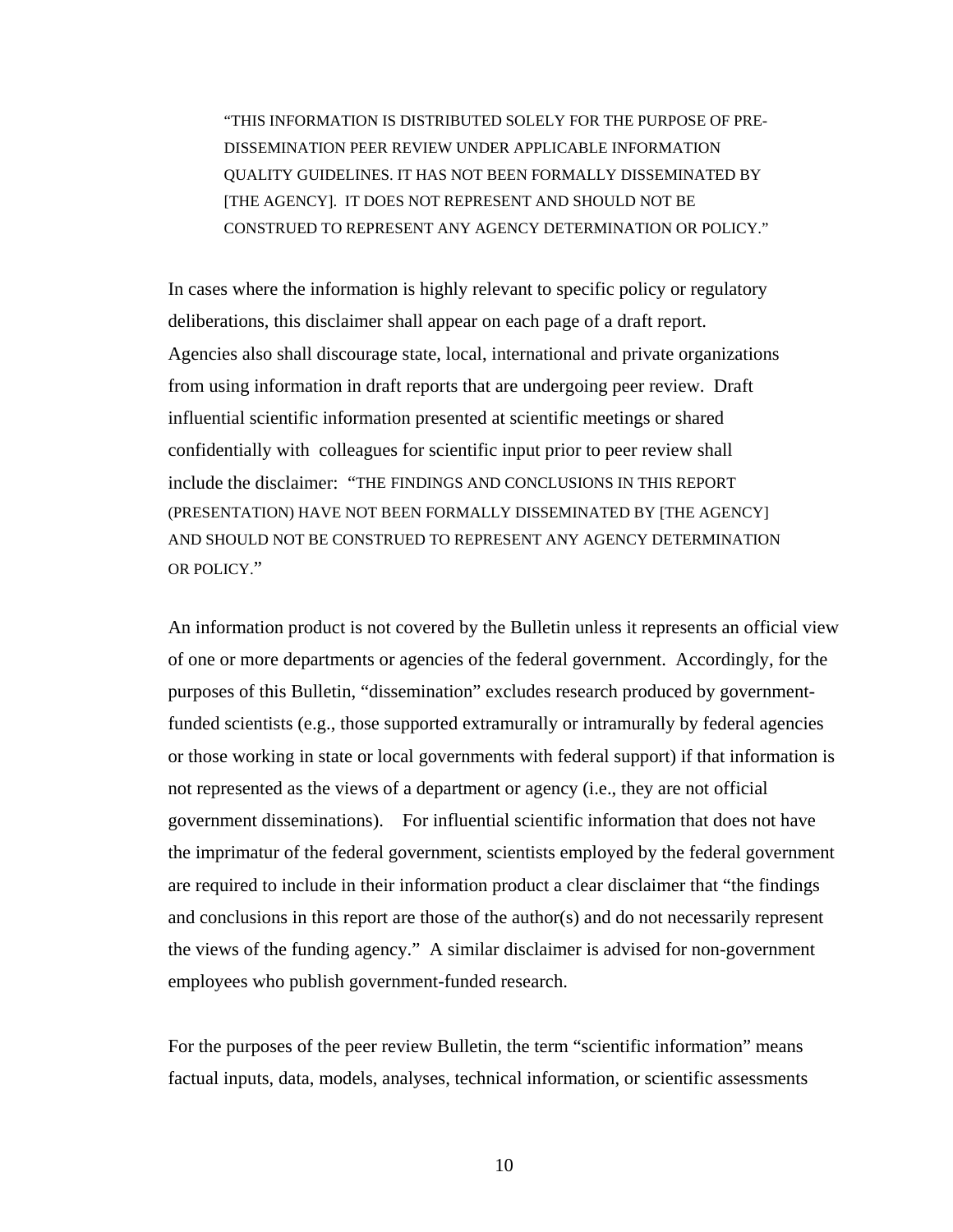related to such disciplines as the behavioral and social sciences, public health and medical sciences, life and earth sciences, engineering, or physical sciences. This includes any communication or representation of knowledge such as facts or data, in any medium or form, including textual, numerical, graphic, cartographic, narrative, or audiovisual forms. This definition includes information that an agency disseminates from a web page, but does not include the provision of hyperlinks on a web page to information that others disseminate. This definition excludes opinions, where the agency's presentation makes clear that an individual's opinion, rather than a statement of fact or of the agency's findings and conclusions, is being offered.

The term "influential scientific information" means scientific information the agency reasonably can determine will have or does have a clear and substantial impact on important public policies or private sector decisions. In the term "influential scientific information," the term "influential" should be interpreted consistently with OMB's government-wide information quality guidelines and the information quality guidelines of the agency. Information dissemination can have a significant economic impact even if it is not part of a rulemaking. For instance, the economic viability of a technology can be influenced by the government's characterization of its attributes. Alternatively, the federal government's assessment of risk can directly or indirectly influence the response actions of state and local agencies or international bodies.

One type of scientific information is a scientific assessment. For the purposes of this Bulletin, the term "scientific assessment" means an evaluation of a body of scientific or technical knowledge, which typically synthesizes multiple factual inputs, data, models, assumptions, and/or applies best professional judgment to bridge uncertainties in the available information. These assessments include, but are not limited to, state-of-science reports; technology assessments; weight-of-evidence analyses; meta-analyses; health, safety, or ecological risk assessments; toxicological characterizations of substances; integrated assessment models; hazard determinations; or exposure assessments. Such assessments often draw upon knowledge from multiple disciplines. Typically, the data and models used in scientific assessments have already been subject to some form of peer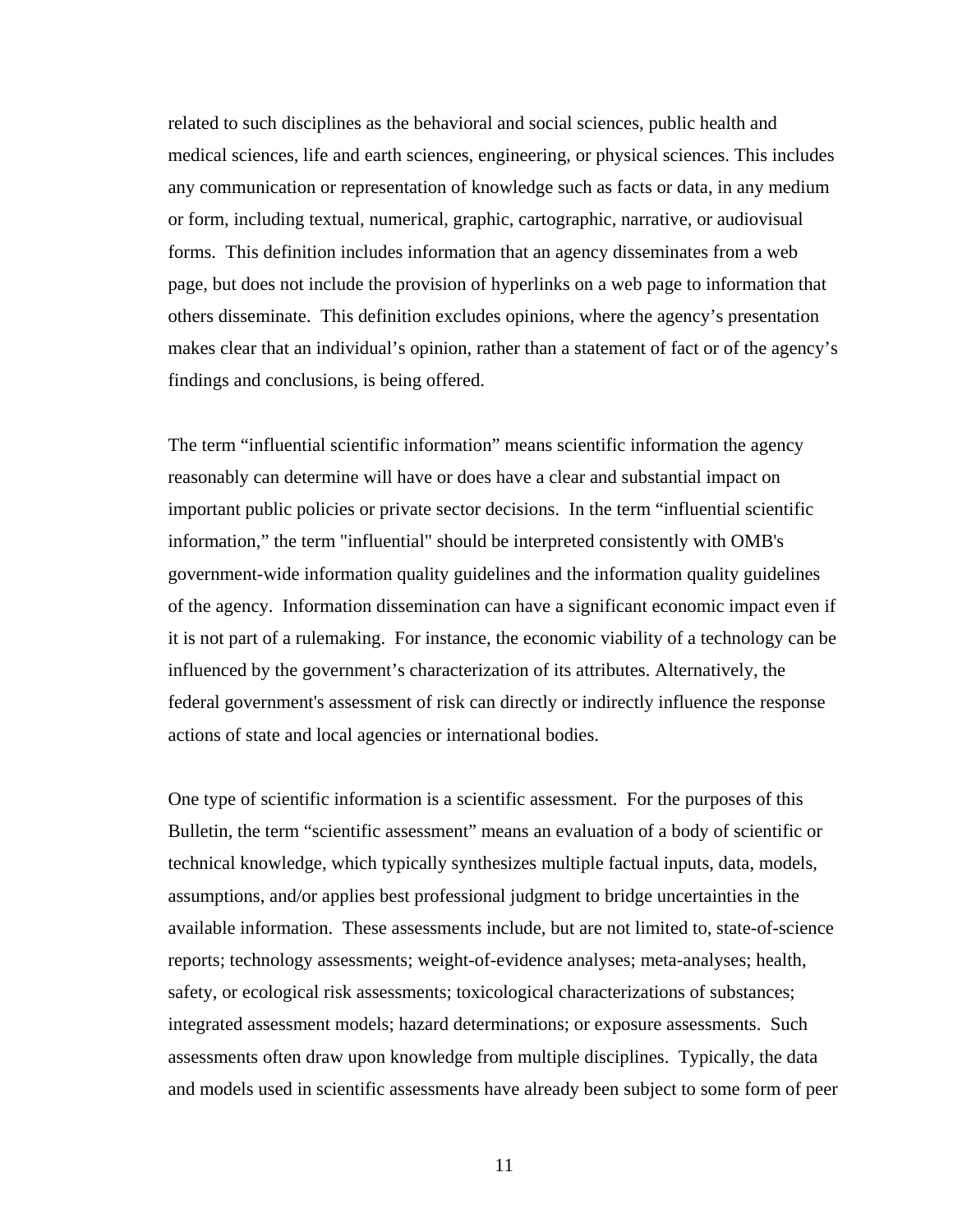review (e.g., refereed journal peer review or peer review under Section II of this Bulletin).

## Section II: Peer Review of Influential Scientific Information

Section II requires each agency to subject "influential" scientific information to peer review prior to dissemination. For dissemination of influential scientific information, Section II provides agencies broad discretion in determining what type of peer review is appropriate and what procedures should be employed to select appropriate reviewers. Agencies are directed to chose a peer review mechanism that is adequate, giving due consideration to the novelty and complexity of the science to be reviewed, the relevance of the information to decision making, the extent of prior peer reviews, and the expected benefits and costs of additional review.

The National Academy of Public Administration suggests that the intensity of peer review should be commensurate with the significance of the information being disseminated and the likely implications for policy decisions.<sup>10</sup> Furthermore, agencies need to consider tradeoffs between depth of peer review and timeliness.<sup>11</sup> More rigorous peer review is necessary for information that is based on novel methods or presents complex challenges for interpretation. Furthermore, the need for rigorous peer review is greater when the information contains precedent-setting methods or models, presents conclusions that are likely to change prevailing practices, or is likely to affect policy decisions that have a significant impact.

This tradeoff can be considered in a benefit-cost framework. The costs of peer review include both the direct costs of the peer review activity and those stemming from potential delay in government and private actions that can result from peer review. The benefits of peer review are equally clear: the insights offered by peer reviewers may lead

<span id="page-11-0"></span><sup>&</sup>lt;sup>10</sup> National Academy of Public Administration, Setting Priorities, Getting Results: A New Direction for EPA, National Academy Press, Washington, D.C., 1995:23.

<span id="page-11-1"></span><sup>&</sup>lt;sup>11</sup> Presidential/Congressional Commission on Risk Assessment and Risk Management, Risk Commission Report, 1997.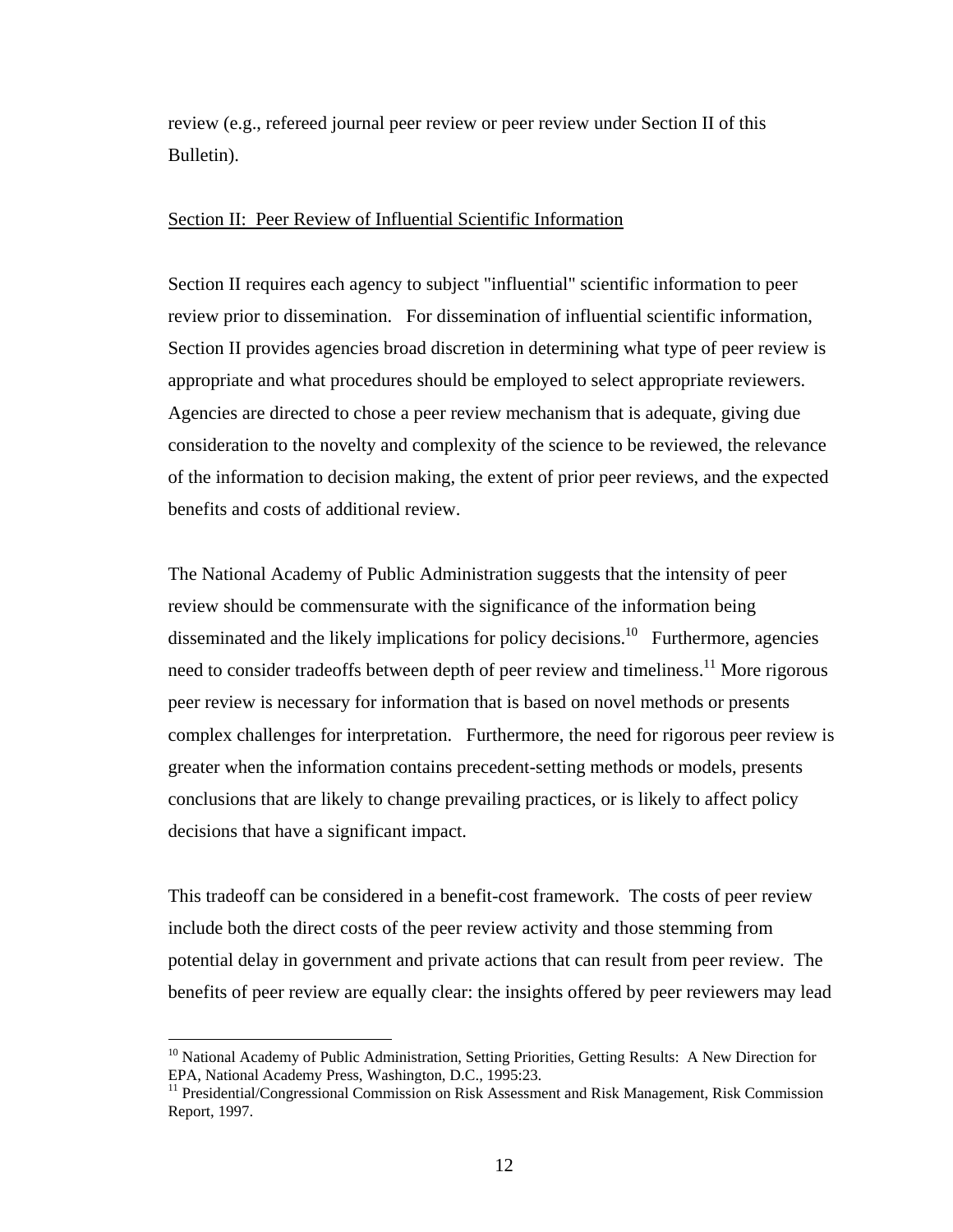to policy with more benefits and/or fewer costs. In addition to contributing to strong science, peer review, if performed fairly and rigorously, can build consensus among stakeholders and reduce the temptation for courts and legislators to second-guess or overturn agency actions.<sup>12</sup> While it will not always be easy for agencies to quantify the benefits and costs of peer review, agencies are encouraged to approach peer review from a benefit-cost perspective.

Regardless of the peer review mechanism chosen, agencies should strive to ensure that their peer review practices are characterized by both scientific integrity and process integrity. "Scientific integrity," in the context of peer review, refers to such issues as "expertise and balance of the panel members; the identification of the scientific issues and clarity of the charge to the panel; the quality, focus and depth of the discussion of the issues by the panel; the rationale and supportability of the panel's findings; and the accuracy and clarity of the panel report." "Process integrity" includes such issues as "transparency and openness, avoidance of real or perceived conflicts of interest, a workable process for public comment and involvement," and adherence to defined procedures.[13](#page-12-1) 

When deciding what type of peer review mechanism is appropriate for a specific information product, agencies will need to consider at least the following issues: individual versus panel review; timing; scope of the review; selection of reviewers; disclosure and attribution; public participation; disposition of reviewer comments; and adequacy of prior peer review.

<span id="page-12-0"></span> $12$  Mark R. Powell, Science at EPA: Information in the Regulatory Process, Resources for the Future, Washington, D.C., 1999: 148, 176; Sheila Jasanoff, The Fifth Branch: Science Advisors as Policy Makers, Harvard University Press, Boston, 1990: 242.<br><sup>13</sup> ILSI Risk Sciences Institute, "Policies and Procedures: Model Peer Review Center of Excellence," 2002:

<span id="page-12-1"></span><sup>4.</sup> Available at http://rsi.ilsi.org/file/Policies&Procedures.pdf.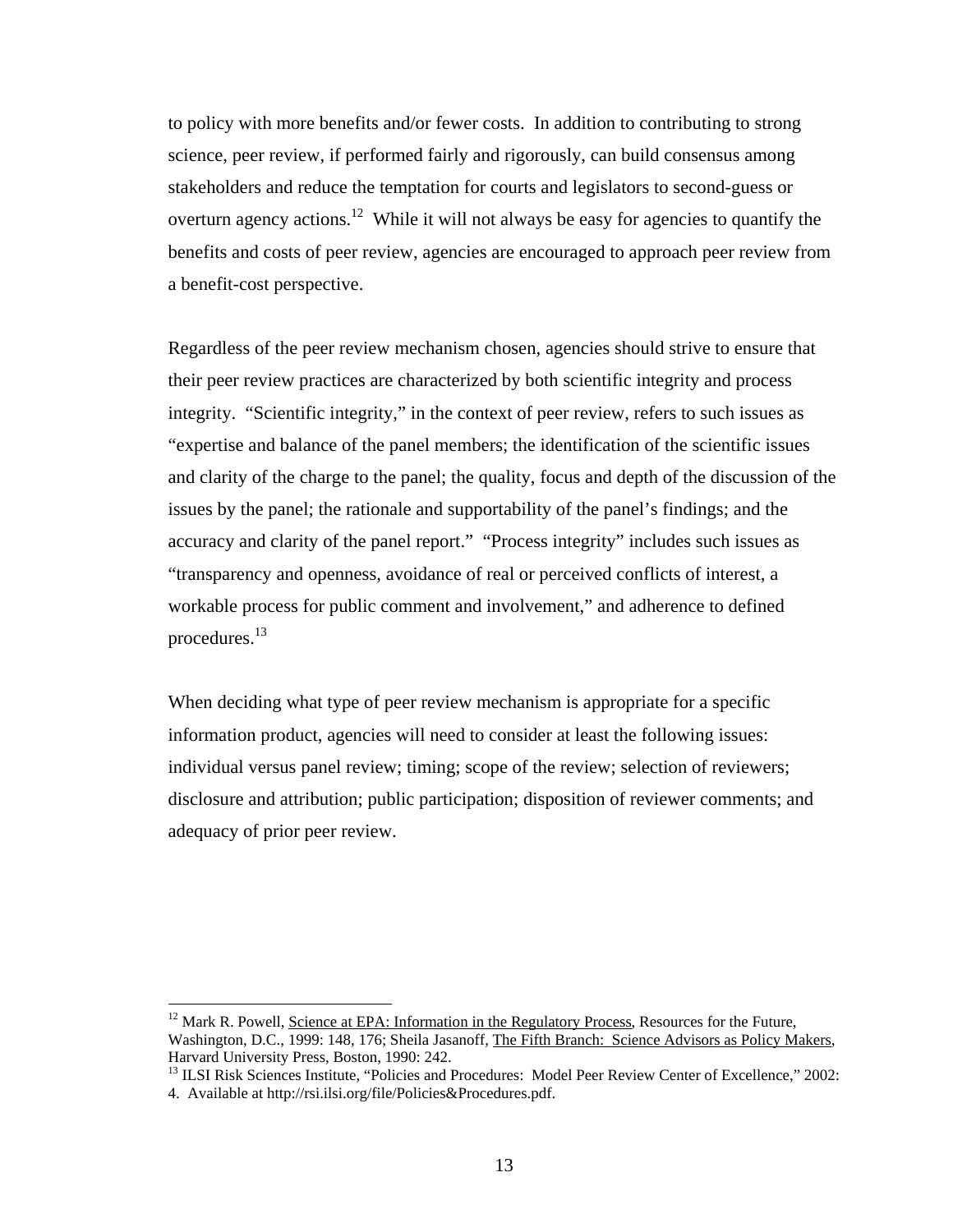#### *Individual versus Panel Review*

Letter reviews by several experts generally will be more expeditious than convening a panel of experts. Individual letter reviews are more appropriate when a draft document covers only one discipline or when premature disclosure of a sensitive report to a public panel could cause harm to government or private interests. When time and resources warrant, panels are preferable, as they tend to be more deliberative than individual letter reviews and the reviewers can learn from each other. There are also multi-stage processes in which confidential letter reviews are conducted prior to release of a draft document for public notice and comment, followed by a formal panel review. These more rigorous and expensive processes are particularly valuable for highly complex, multidisciplinary, and more important documents, especially those that are novel or precedent-setting.

## *Timing of Peer Review*

As a general rule, it is most useful to consult with peers early in the process of producing information. For example, in the context of risk assessments, it is valuable to have the choice of input data and the specification of the model reviewed by peers before the agency invests time and resources in implementing the model and interpreting the results. "Early" peer review occurs in time to "focus attention on data inadequacies in time for corrections.

When an information product is a critical component of rule-making, it is important to obtain peer review before the agency announces its regulatory options so that any technical corrections can be made before the agency becomes invested in a specific approach or the positions of interest groups have hardened. If review occurs too late, it is unlikely to contribute to the course of a rulemaking. Furthermore, investing in a more rigorous peer review early in the process "may provide net benefit by reducing the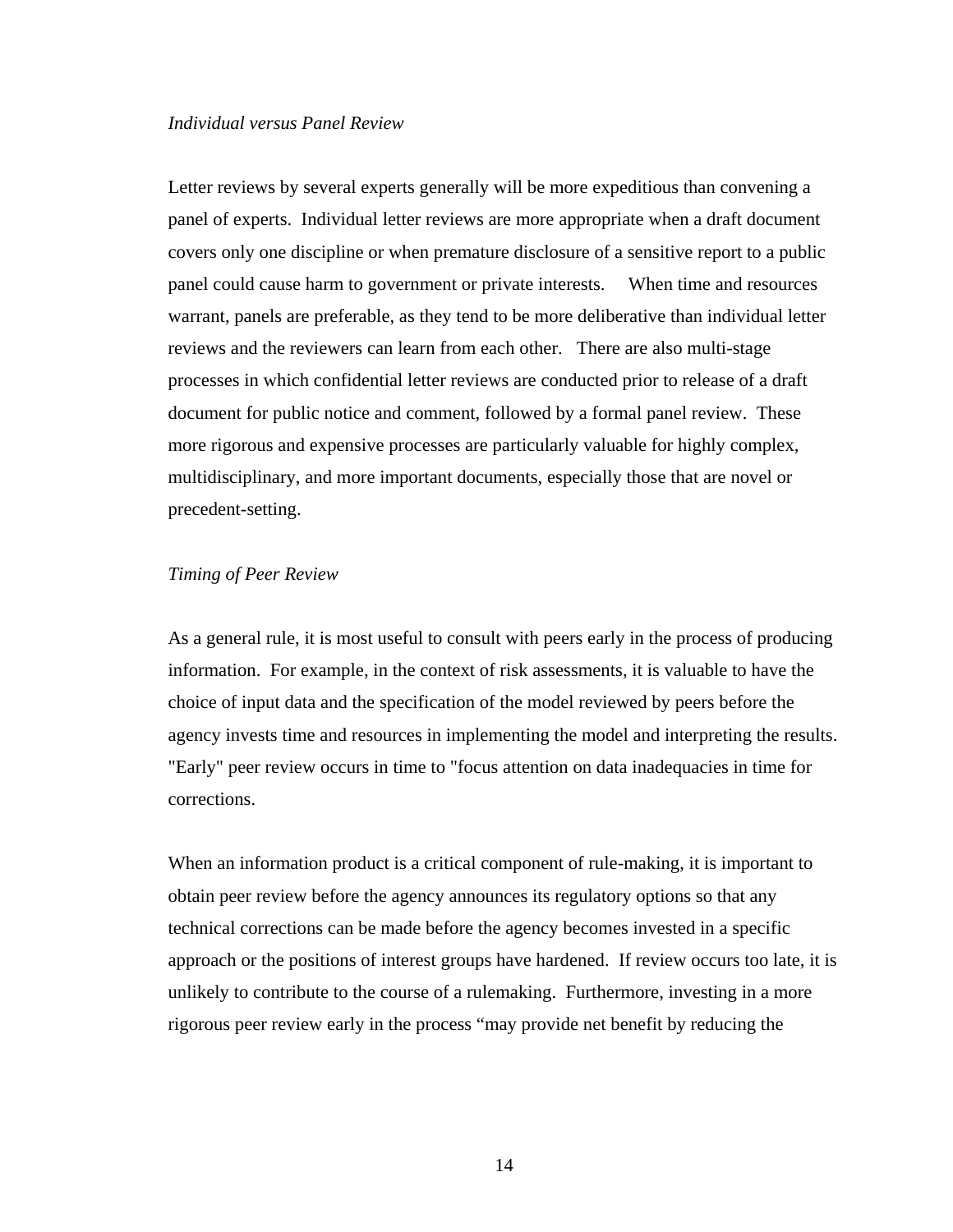prospect of challenges to a regulation that later may trigger time consuming and resourcedraining litigation."<sup>14</sup>

## *Scope of the Review*

The "charge" contains the instructions to the peer reviewers regarding the objective of the peer review and the specific advice sought. The importance of the information, which shapes the goal of the peer review, influences the charge. For instance, the goal of the review might be to determine the utility of a body of literature for drawing certain conclusions about the feasibility of a technology or the safety of a product. In this context, an agency might ask reviewers to determine the relevance of conclusions drawn in one context for other contexts (e.g., different exposure conditions or patient populations).

The charge to the reviewers should be determined in advance of the selection of the reviewers. In drafting the charge, it is important to remember the strengths and limitations of peer review. Peer review is most powerful when the charge is specific and steers the reviewers to specific technical questions while also directing reviewers to offer a broad evaluation of the overall product.

Uncertainty is inherent in science, and in many cases individual studies do not produce conclusive evidence. Thus, when an agency generates a scientific assessment, it is presenting its scientific judgment about the accumulated evidence rather than scientific fact.<sup>15</sup> Specialists attempt to reach a consensus by weighing the accumulated evidence. Peer reviewers can make an important contribution by distinguishing scientific facts from professional judgments. Furthermore, where appropriate, reviewers should be asked to provide advice on the reasonableness of judgments made from the scientific evidence.

<span id="page-14-0"></span><sup>14</sup> Fred Anderson, Mary Ann Chirba Martin, E Donald Elliott, Cynthia Farina, Ernest Gellhorn, John D. Graham, C. Boyden Gray, Jeffrey Holmstead, Ronald M. Levin, Lars Noah, Katherine Rhyne, Jonathan Baert Wiener, "Regulatory Improvement Legislation: Risk Assessment, Cost-Benefit Analysis, and Judicial Review," Duke Environmental Law and Policy Forum, Fall 2000, vol. XI (1): 132.

<span id="page-14-1"></span><sup>&</sup>lt;sup>15</sup> Mark R. Powell, Science at EPA: Information in the Regulatory Process, Resources for the Future, Washington, D.C., 1999: 139.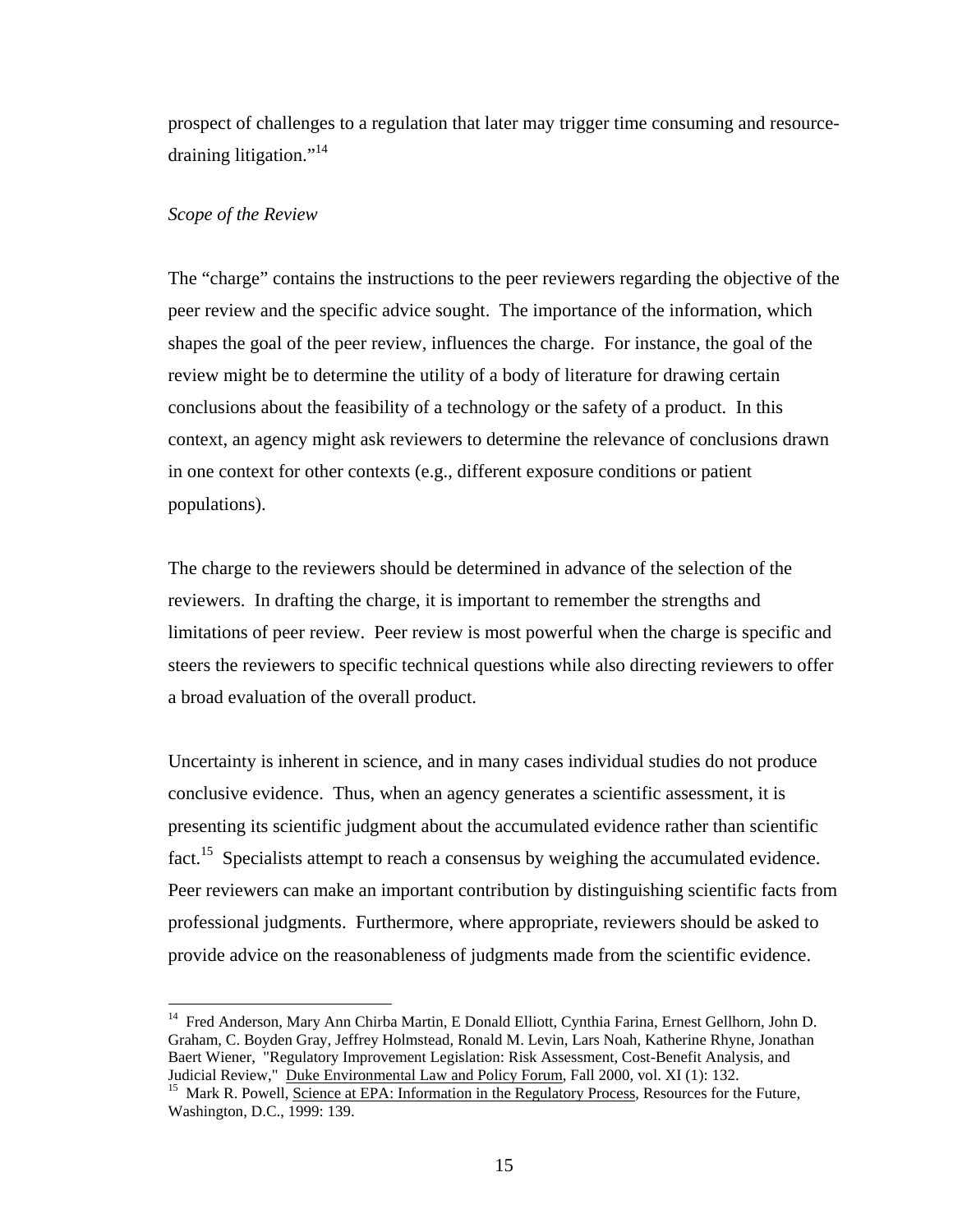However, the charge should make clear that the reviewers are not to provide advice on the policy (e.g., the amount of uncertainty that is acceptable or the amount of precaution that should be embedded in an analysis). Such considerations are the purview of the government.<sup>16</sup>

The charge should ask that peer reviewers ensure that scientific uncertainties are clearly identified and characterized. Since not all uncertainties have an equal effect on the conclusions drawn, reviewers should be asked to ensure that the potential implications of the uncertainties for the technical conclusions drawn are clear. In addition, peer reviewers might be asked to consider value-of-information analyses that identify whether more research is likely to decrease key uncertainties.<sup>17</sup> Value-of-information analysis was suggested for this purpose in the report of the Presidential/Congressional Commission on Risk Assessment and Risk Management.<sup>18</sup> A description of additional research that would appreciably influence the conclusions of the assessment can help an agency assess and target subsequent efforts.

## *Selection of Reviewers*

Expertise. The most important factor in selecting reviewers is expertise: ensuring that the selected reviewer has the knowledge, experience, and skills necessary to perform the review. Agencies shall ensure that, in cases where the document being reviewed spans a variety of scientific disciplines or areas of technical expertise, reviewers who represent the necessary spectrum of knowledge are chosen. For instance, expertise in applied mathematics and statistics is essential in the review of models, thereby allowing an audit of calculations and claims of significance and robustness based on the numeric data.<sup>19</sup>

<span id="page-15-0"></span> $^{16}$  Ibid.

<span id="page-15-1"></span><sup>&</sup>lt;sup>17</sup> Granger Morgan and Max Henrion, "The Value of Knowing How Little You Know," Uncertainty: A Guide to Dealing with Uncertainty in Quantitative Risk and Policy Analysis, Cambridge University Press, 1990: 307.<br><sup>18</sup> Presidential/Congressional Commission on Risk Assessment and Risk Management, Risk Commission

<span id="page-15-2"></span>Report, 1997, Volume 1: 39, Volume 2: 91.<br><sup>19</sup> William W. Lowrance, Modern Science and Human Values, Oxford University Press, New York, NY

<span id="page-15-3"></span><sup>1985: 86.</sup>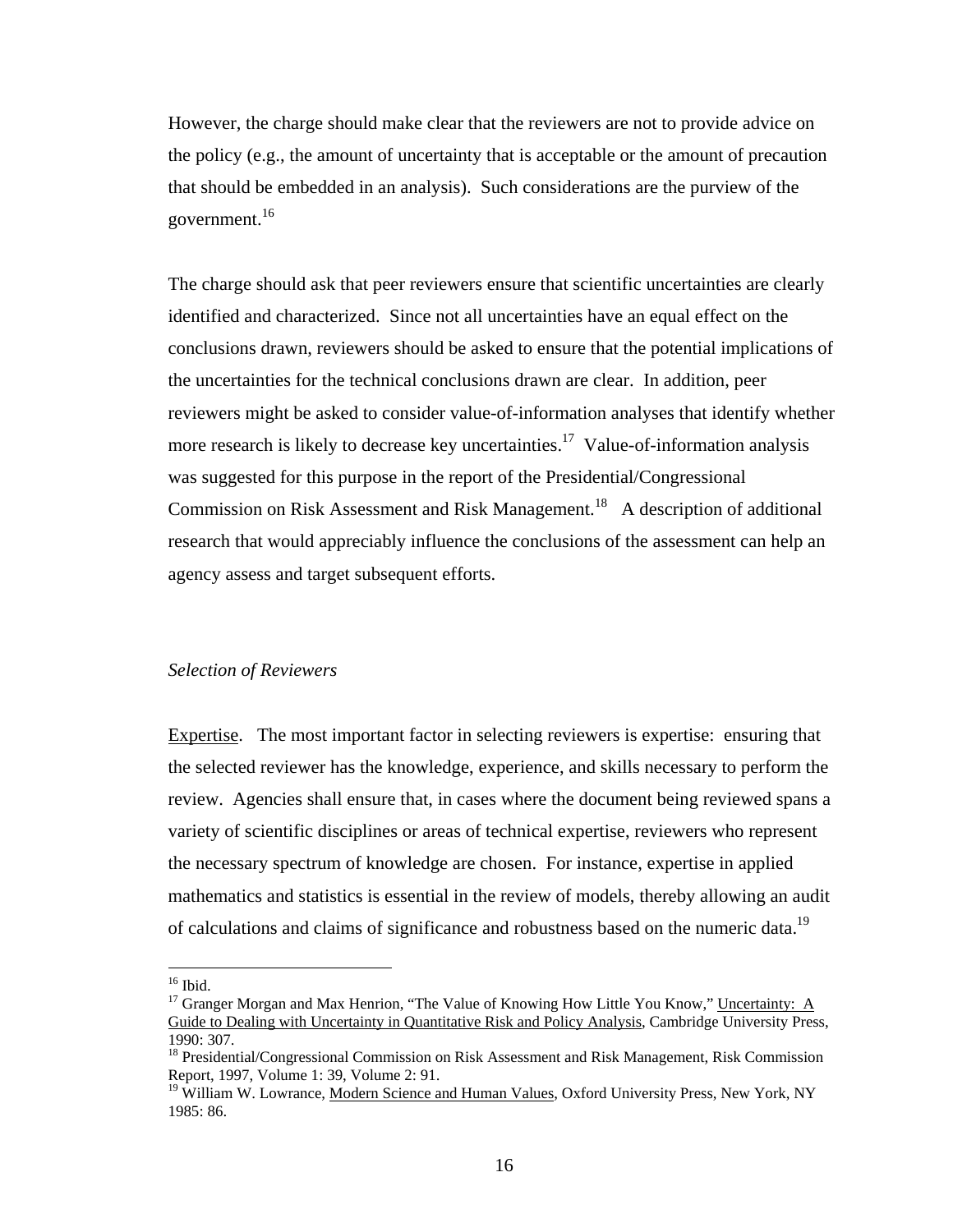For some reviews, evaluation of biological plausibility is as important as statistical modeling. Agencies shall consider requesting that the public, including scientific and professional societies, nominate potential reviewers.

Balance. While expertise is the primary consideration, reviewers should also be selected to represent a diversity of scientific perspectives relevant to the subject. On most controversial issues, there exists a range of respected scientific viewpoints regarding interpretation of the available literature. Inviting reviewers with competing views on the science may lead to a sharper, more focused peer review. Indeed, as a final layer of review, some organizations (e.g., the National Academy of Sciences) specifically recruit reviewers with strong opinions to test the scientific strength and balance of their reports. The NAS policy on committee composition and balance<sup>20</sup> highlights important considerations associated with perspective, bias, and objectivity.

Independence.In its narrowest sense, independence in a reviewer means that the reviewer was not involved in producing the draft document to be reviewed. However, for peer review of some documents, a broader view of independence is necessary to assure credibility of the process. Reviewers are generally not employed by the agency or office producing the document. As the National Academy of Sciences has stated, "external experts often can be more open, frank, and challenging to the status quo than internal reviewers, who may feel constrained by organizational concerns."[21](#page-16-1) The Carnegie Commission on Science, Technology, and Government notes that "external science advisory boards serve a critically important function in providing regulatory agencies with expert advice on a range of issues."<sup>22</sup> However, the choice of reviewers requires a case-by-case analysis. Reviewers employed by other federal and state agencies may possess unique or indispensable expertise.

<span id="page-16-0"></span><sup>&</sup>lt;sup>20</sup> National Academy of Sciences, "Policy and Procedures on Committee Composition and Balance and Conflicts of Interest for Committees Used in the Development of Reports," May 2003: Available at:<br>http://www.nationalacademies.org/coi/index.html.

<span id="page-16-1"></span><sup>&</sup>lt;sup>21</sup> National Research Council, Peer Review in Environmental Technology Development Programs: The Department of Energy's Office of Science and Technology, National Academy Press, Washington, D.C., 1998: 3.<br><sup>22</sup> Carnegie Commission on Science, Technology, and Government, <u>Risk and the Environment: Improving</u>

<span id="page-16-2"></span>Regulatory Decision Making, Carnegie Commission, New York, 1993: 90.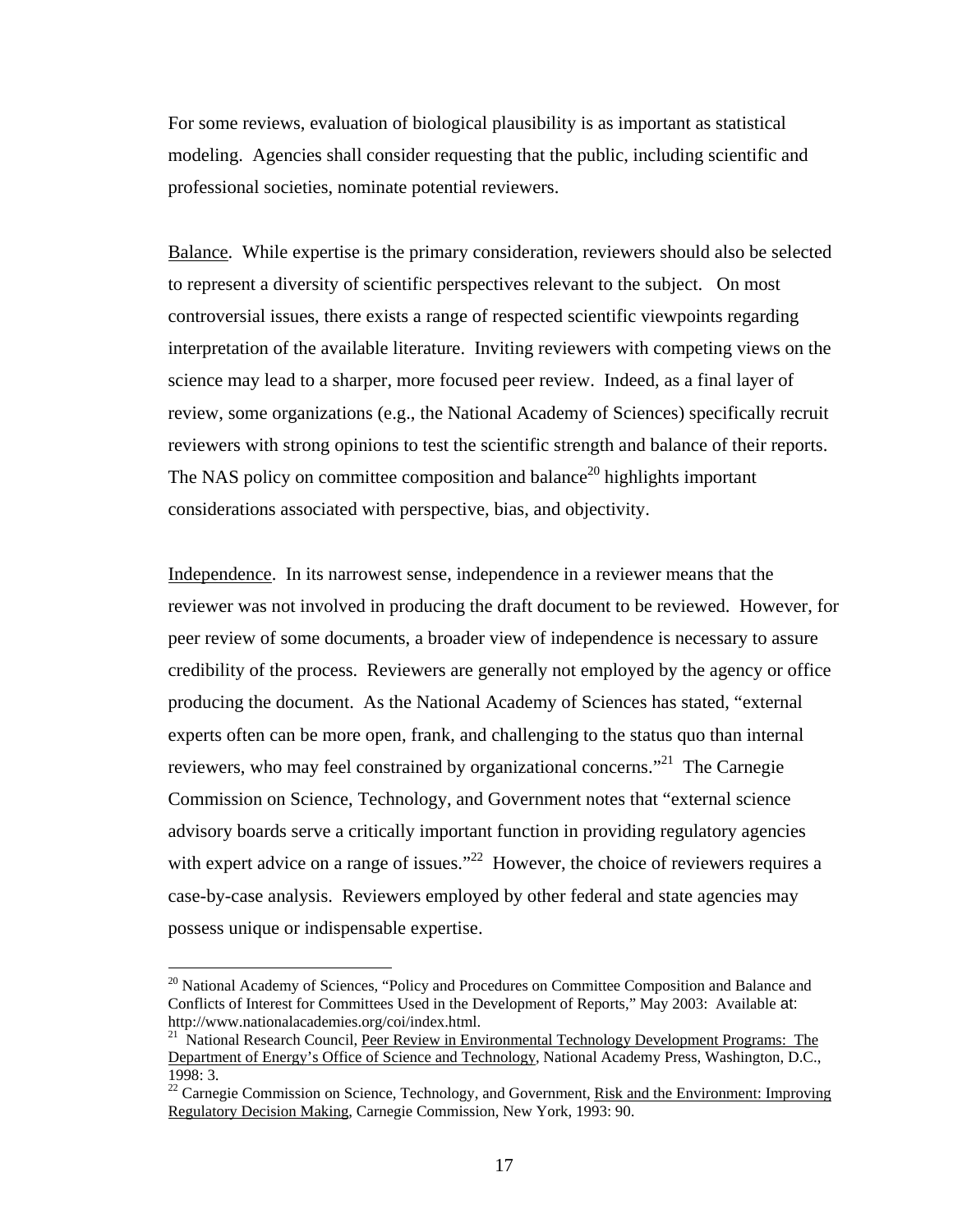A related issue is whether government-funded scientists in universities and consulting firms have sufficient independence from the federal agencies that support their work to be appropriate peer reviewers for those agencies.<sup>23</sup> This concern can be mitigated in situations where the scientist initiates the hypothesis to be tested or the method to be developed, which effectively creates a buffer between the scientist and the agency. When an agency awards grants through a competitive process that includes peer review, the agency's potential to influence the scientist's research is limited. As such, when a scientist is awarded a government research grant through an investigator-initiated, peerreviewed competition, there generally should be no question as to that scientist's ability to offer independent scientific advice to the agency on other projects. This contrasts, for example, to a situation in which a scientist has a consulting or contractual arrangement with the agency or office sponsoring a peer review. Likewise, when the agency and a researcher work together (e.g., through a cooperative agreement) to design or implement a study, there is less independence from the agency. Furthermore, if a scientist has repeatedly served as a reviewer for the same agency, some may question whether that scientist is sufficiently independent from the agency to be employed as a peer reviewer on agency-sponsored projects.

As the foregoing suggests, independence poses a complex set of questions that must be considered by agencies when peer reviewers are selected. In general, agencies shall make an effort to rotate peer review responsibilities across the available pool of qualified reviewers, recognizing that in some cases repeated service by the same reviewer is needed because of essential expertise.

Some agencies have built entire organizations to provide independent scientific advice while other agencies tend to employ ad hoc scientific panels on specific issues. Respect for the independence of reviewers may be enhanced if an agency collects names of potential reviewers (based on considerations of expertise and reputation for objectivity)

<span id="page-17-0"></span><sup>&</sup>lt;sup>23</sup> Lars Noah, "Scientific 'Republicanism': Expert Peer Review and the Quest for Regulatory Deliberation, Emory Law Journal, Atlanta, Fall 2000:1066.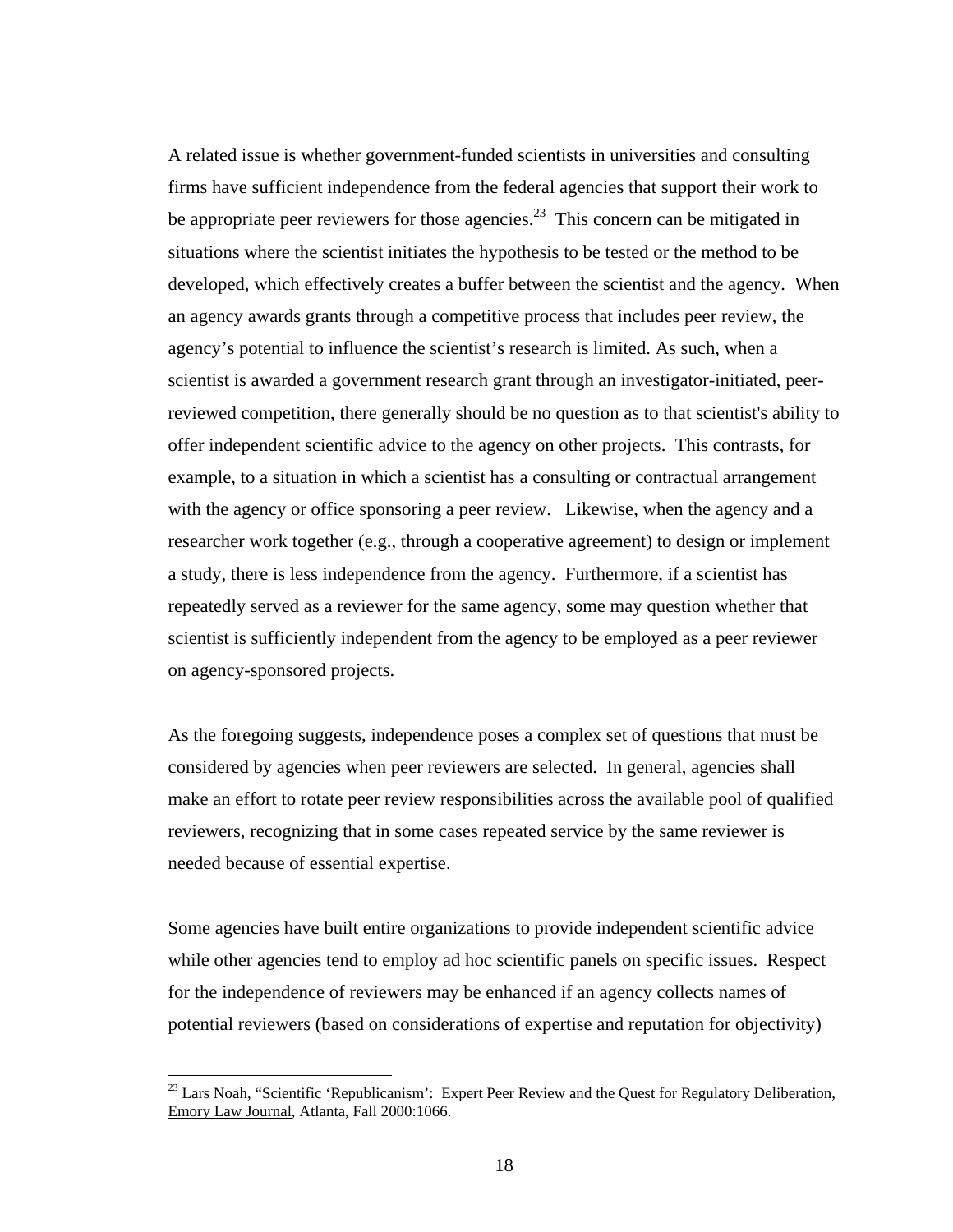from the public, including scientific or professional societies. The Department of Energy's use of the American Society of Mechanical Engineers to identify potential peer reviewers from a variety of different scientific societies provides an example of how professional societies can assist in the development of an independent peer review panel.<sup>24</sup>

Conflict of Interest. The National Academy of Sciences defines "conflict of interest" as any financial or other interest that conflicts with the service of an individual on the review panel because it could impair the individual's objectivity or could create an unfair competitive advantage for a person or organization.<sup>25</sup> This standard provides a useful benchmark for agencies to consider in selecting peer reviewers. Agencies shall make a special effort to examine prospective reviewers' potential financial conflicts, including significant investments, consulting arrangements, employer affiliations and grants/contracts. Financial ties of potential reviewers to regulated entities (e.g., businesses), other stakeholders, and regulatory agencies shall be scrutinized when the information being reviewed is likely to be relevant to regulatory policy. The inquiry into potential conflicts goes beyond financial investments and business relationships and includes work as an expert witness, consulting arrangements, honoraria and sources of grants and contracts. To evaluate any real or perceived conflicts of interest with potential reviewers and questions regarding the independence of reviewers, agencies are referred to federal ethics requirements, applicable standards issued by the Office of Government Ethics, and the prevailing practices of the National Academy of Sciences. Specifically, peer reviewers who are federal employees (including special government employees) are subject to federal requirements governing conflicts of interest. See, e.g., 18 U.S.C. § 208; 5 C.F.R. Part 2635 (2004). With respect to reviewers who are not federal employees, agencies shall adopt or adapt the NAS policy for committee selection with respect to

<span id="page-18-0"></span><sup>&</sup>lt;sup>24</sup> American Society for Mechanical Engineers, Assessment of Technologies Supported by the Office of Science and Technology, Department of Energy: Results of the Peer Review for Fiscal Year 2002, ASME Technical Publishing, Danvers, MA, 2003.

<span id="page-18-1"></span><sup>&</sup>lt;sup>25</sup> National Academy of Sciences, "Policy and Procedures on Committee Composition and Balance and Conflicts of Interest for Committees Used in the Development of Reports," May 2003: Available at: http://www.nationalacademies.org/coi/index.html.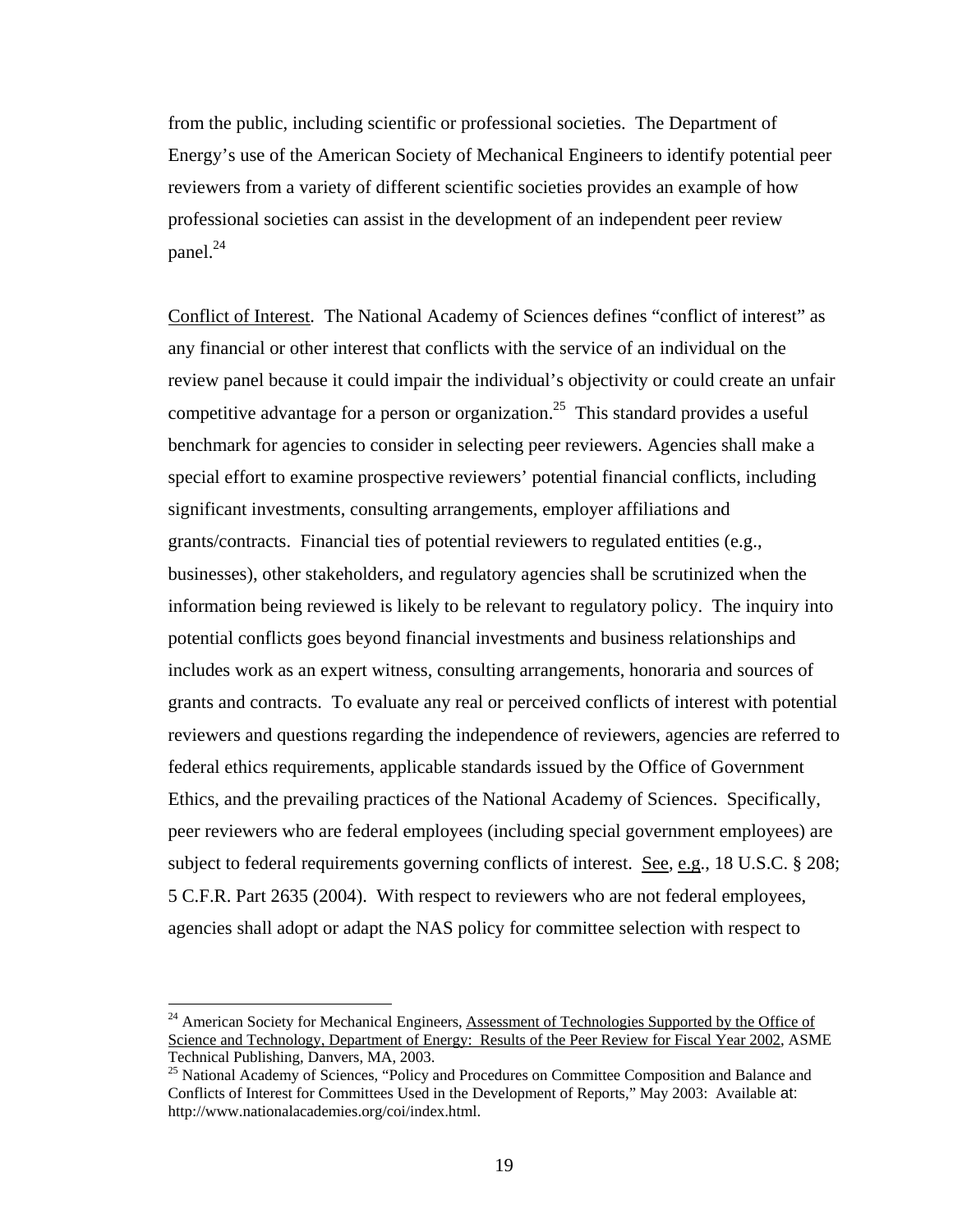evaluating conflicts of interest.<sup>26</sup> Both the NAS and the federal government recognize that under certain circumstances some conflict may be unavoidable in order to obtain the necessary expertise. <u>See, e.g.</u>, 18 U.S.C. § 208(b)(3); 5 U.S.C. App. § 15 (governing NAS committees). To improve the transparency of the process, when an agency determines that it is necessary to use a reviewer with a real or perceived conflict of interest, the agency should consider publicly disclosing those conflicts. In such situations, the agency shall inform potential reviewers of such disclosure at the time they are recruited.

## *Disclosure and Attribution: Anonymous versus Identified*

Peer reviewers must have a clear understanding of how their comments will be conveyed to the authors of the document and to the public. When peer review of government reports is considered, the case for transparency is stronger, particularly when the report addresses an issue with significant ramifications for the public and private sectors. The public may not have confidence in the peer review process when the names and affiliations of the peer reviewers are unknown. Without access to the comments of reviewers, the public is incapable of determining whether the government has seriously considered the comments of reviewers and made appropriate revisions. Disclosure of the slate of reviewers and the substance of their comments can strengthen public confidence in the peer review process. It is common at many journals and research funding agencies to disclose annually the slate of reviewers. Moreover, the National Academy of Sciences now discloses the names of its peer reviewers, without disclosing the substance of their comments. The science advisory committees to regulatory agencies typically disclose at least a summary of the comments of reviewers as well as their names and affiliations.

For agency-sponsored peer review conducted under Sections II and III, this Bulletin strikes a compromise by requiring disclosure of the identity of the reviewers, but not public attribution of specific comments to specific reviewers. The agency has considerable discretion in the implementation of this compromise (e.g., summarizing the

<span id="page-19-0"></span> $\frac{26}{1}$  Ibid.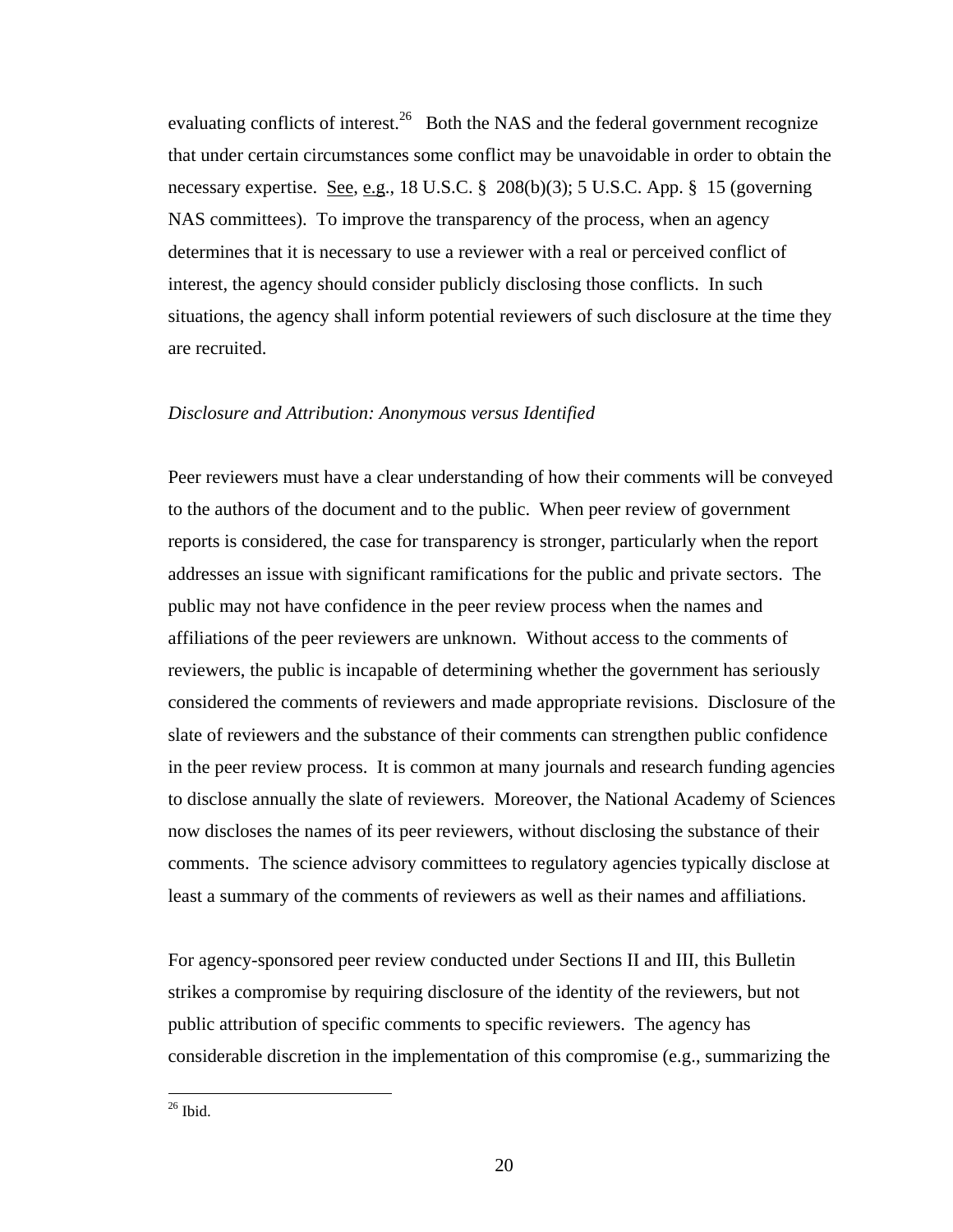views of reviewers as a group or disclosing individual reviewer comments without attribution). Whatever approach is employed, the agency must inform reviewers in advance of how it intends to address this issue. Information about a reviewer retrieved from a record filed by the reviewer's name or other identifier may be disclosed only as permitted by the conditions of disclosure enumerated in the Privacy Act, 5 U.S.C. § 552a as amended, and as interpreted in OMB implementing guidance, 40 Fed. Reg. 28,948 (July 9, 1975).

#### *Public Participation*

Public comments can be important in shaping expert deliberations. Agencies may decide that peer review should precede an opportunity for public comment to ensure that the public receives the most scientifically strong product (rather than one that may change substantially as a result of peer reviewer suggestions). However, there are situations in which public participation in peer review is an important aspect of obtaining a highquality product through a credible process. Agencies, however, should avoid openended comment periods, which may delay completion of peer reviews and complicate the completion of the final work product.

Public participation can take a variety of forms, including opportunities to provide oral comments before a peer review panel or requests to provide written comments to the peer reviewers. Another option is for agencies to publish a "request for comment" or other notice in which they solicit public comment before a panel of peer reviewers performs its work.

#### *Disposition of Reviewer Comments*

A peer review is considered completed once the agency considers and addresses the reviewers' comments. All reviewer comments should be given consideration and be incorporated where relevant and valid. For instance, in the context of risk assessments, the National Academy of Sciences recommends that peer review include a written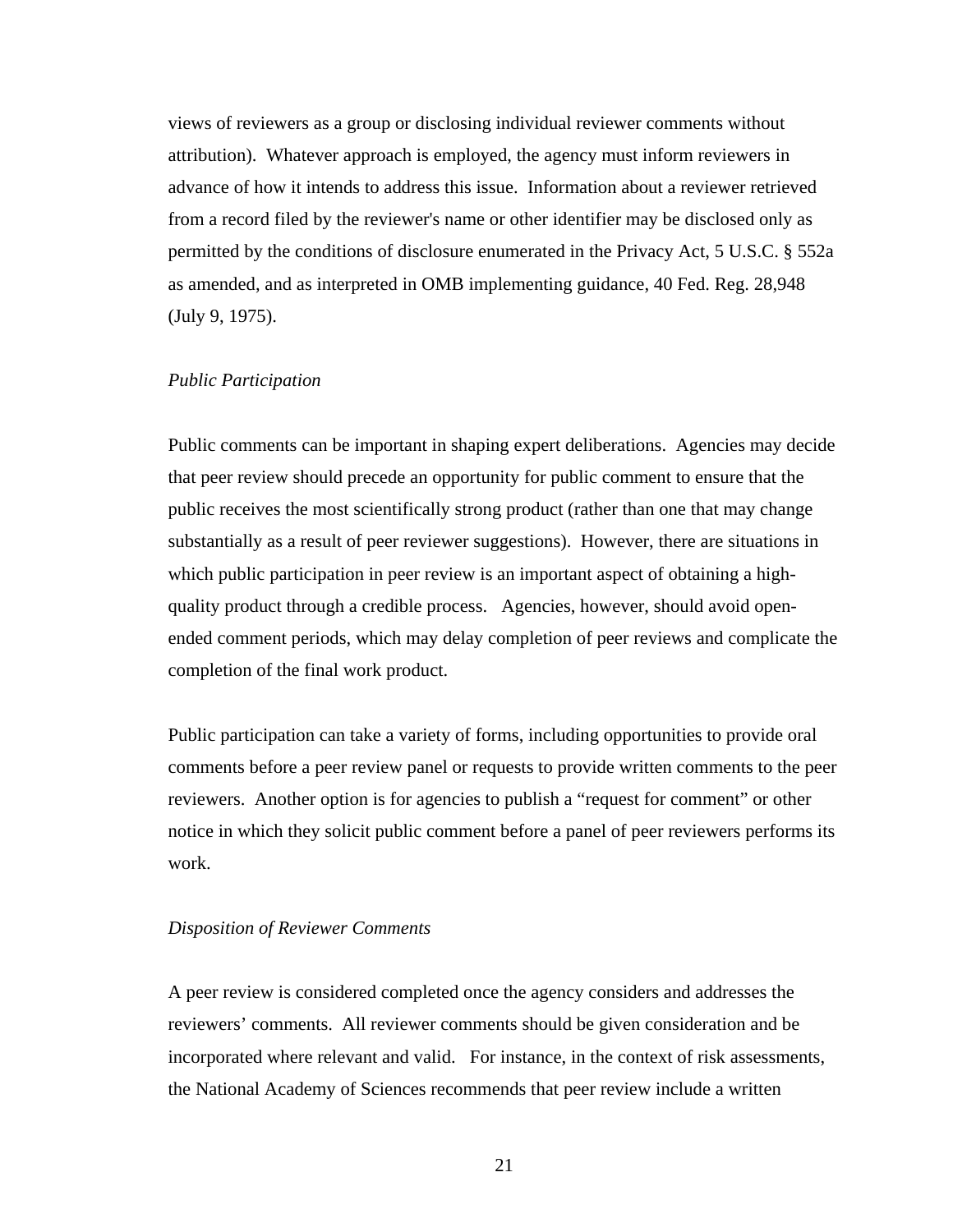evaluation made available for public inspection.<sup>27</sup> In cases where there is a public panel, the agency should plan publication of the peer review report(s) and the agency's response to peer reviewer comments.

In addition, the credibility of the final scientific report is likely to be enhanced if the public understands how the agency addressed the specific concerns raised by the peer reviewers. Accordingly, agencies should consider preparing a written response to the peer review report explaining: the agency's agreement or disagreement, the actions the agency has undertaken or will undertake in response to the report, and (if applicable) the reasons the agency believes those actions satisfy any key concerns or recommendations in the report.

## *Adequacy of Prior Peer Review*

In light of the broad range of information covered by Section II, agencies are directed to choose a peer review mechanism that is adequate, giving due consideration to the novelty and complexity of the science to be reviewed, the relevance of the information to decision making, the extent of prior peer reviews, and the expected benefits and costs of additional review.

Publication in a refereed scientific journal may mean that adequate peer review has been performed. However, the intensity of peer review is highly variable across journals. There will be cases in which an agency determines that a more rigorous or transparent review process is necessary. For instance, an agency may determine a particular journal review process did not address questions (e.g., the extent of uncertainty inherent in a finding) that the agency determines should be addressed before disseminating that information. As such, prior peer review and publication is not by itself sufficient grounds for determining that no further review is necessary.

<span id="page-21-0"></span><sup>&</sup>lt;sup>27</sup> National Research Council, Risk Assessment in the Federal Government: Managing the Process, National Academy Press, Washington, D.C., 1983.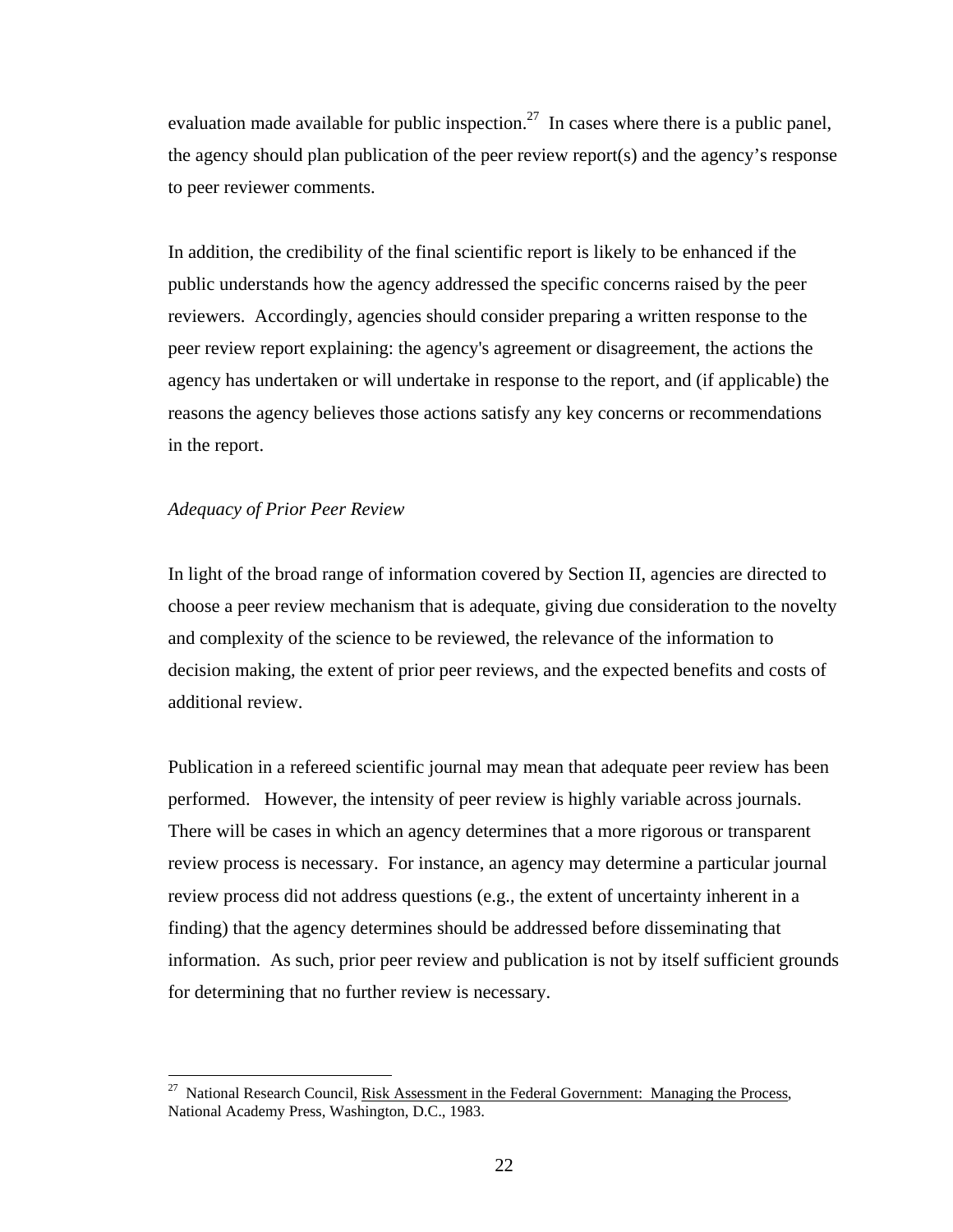#### Section III: Peer Review of Highly Influential Scientific Assessments

Whereas Section II leaves most of the considerations regarding the form of the peer review to the agency's discretion, Section III requires a more rigorous form of peer review for highly influential scientific assessments. The requirements of Section II of this Bulletin apply to Section III, but Section III has some additional requirements, which are discussed below. In planning a peer review under Section III, agencies typically will have to devote greater resources and attention to the issues discussed in Section II, i.e., individual versus panel review; timing; scope of the review; selection of reviewers; disclosure and attribution; public participation; and disposition of reviewer comments.

A scientific assessment is considered "highly influential" if the agency or the OIRA Administrator determines that the dissemination could have a potential impact of more than \$500 million in any one year on either the public or private sector or that the dissemination is novel, controversial, or precedent-setting, or has significant interagency interest. One of the ways information can exert economic impact is through the costs or benefits of a regulation based on the disseminated information. The qualitative aspect of this definition may be most useful in cases where it is difficult for an agency to predict the potential economic effect of dissemination. In the context of this Bulletin, it may be either the approach used in the assessment or the interpretation of the information itself that is novel or precedent-setting. Peer review can be valuable in establishing the bounds of the scientific debate when methods or interpretations are a source of controversy among interested parties. If information is covered by Section III, an agency is required to adhere to the peer review procedures specified in Section III.

Section III (2) clarifies that the principal findings, conclusions and recommendations in official reports of the National Academy of Sciences that fall under this Section are generally presumed not to require additional peer review. All other highly influential scientific assessments require a review that meets the requirements of Section III of this Bulletin.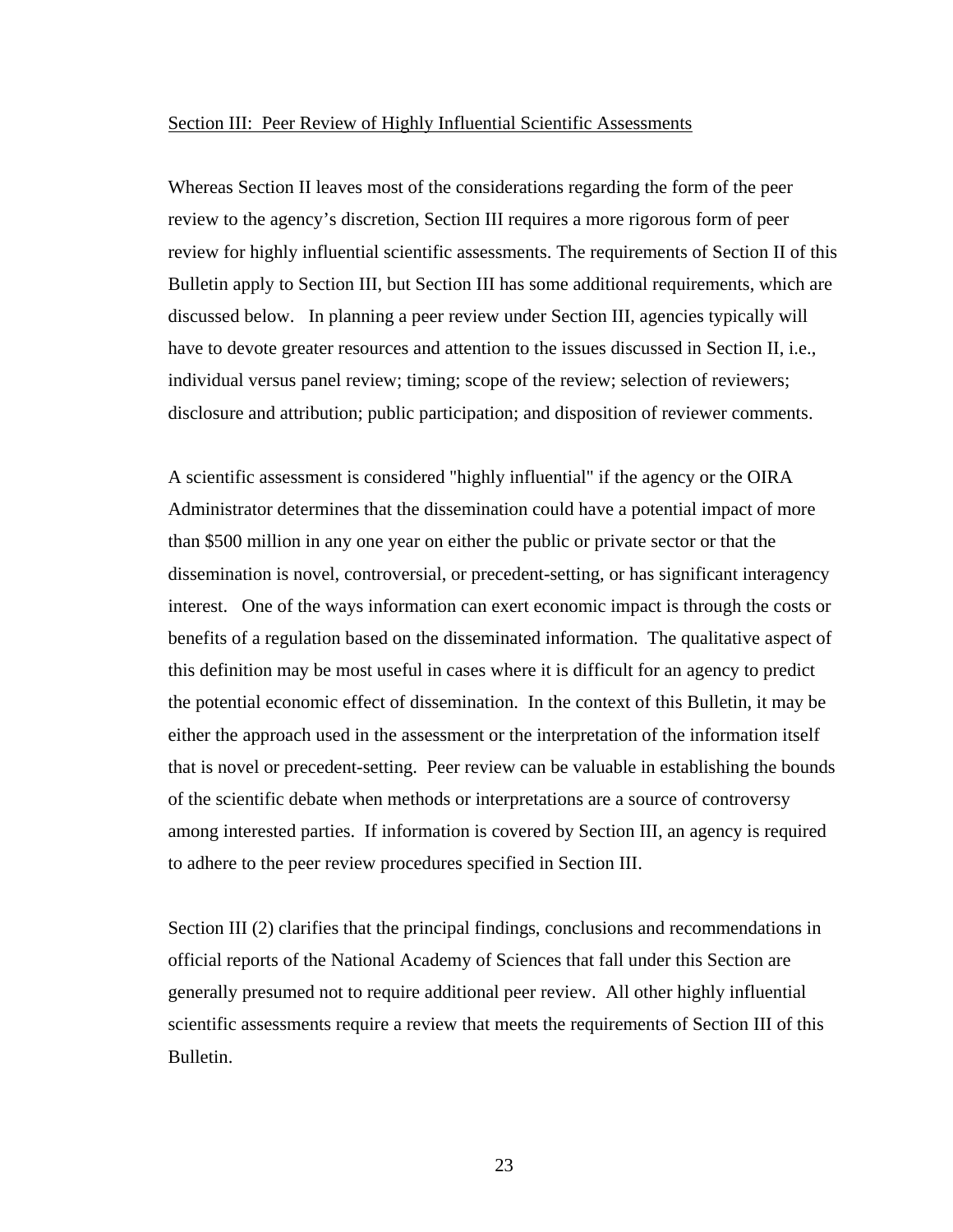With regard to the selection of reviewers, Section  $III(3)(a)$  emphasizes consideration of expertise and balance. As discussed in Section II, expertise refers to the required knowledge, experience and skills required to perform the review whereas balance refers to the need for diversity in scientific perspective and disciplines. We emphasize that the term "balance" here refers not to balancing of stakeholder or political interests but rather to a broad and diverse representation of respected perspectives and intellectual traditions within the scientific community, as discussed in the NAS policy on committee composition and balance. $^{28}$ 

Section III(3)(b) instructs agencies to consider barring participation by scientists with a conflict of interest. The conflict of interest standards for Sections II and III of the Bulletin are identical. As discussed under Section II, those peer reviewers who are federal employees, including Special Government Employees, are subject to applicable statutory and regulatory standards for federal employees. For non-government employees, agencies shall adopt or adapt the NAS policy for committee member selection with respect to evaluating conflicts of interest.

Section  $III(3)(c)$  instructs agencies to ensure that reviewers are independent of the agency sponsoring the review. Scientists employed by the sponsoring agency are not permitted to serve as reviewers for highly influential scientific assessments. This does not preclude Special Government Employees, such as academics appointed to advisory committees, from serving as peer reviewers. The only exception to this ban would be the rare situation in which a scientist from a different agency of a Cabinet-level department than the agency that is disseminating the scientific assessment has expertise, experience and skills that are essential but cannot be obtained elsewhere. In evaluating the need for this exception, agencies shall use the NAS criteria for assessing the appropriateness of using employees of sponsors (e.g., the government scientist must not have had any part in the development or prior review of the scientific information and must not hold a position of managerial or policy responsibility).

<span id="page-23-0"></span><sup>&</sup>lt;sup>28</sup> National Academy of Sciences, "Policy and Procedures on Committee Composition and Balance and Conflicts of Interest for Committees Used in the Development of Reports," May 2003: Available at: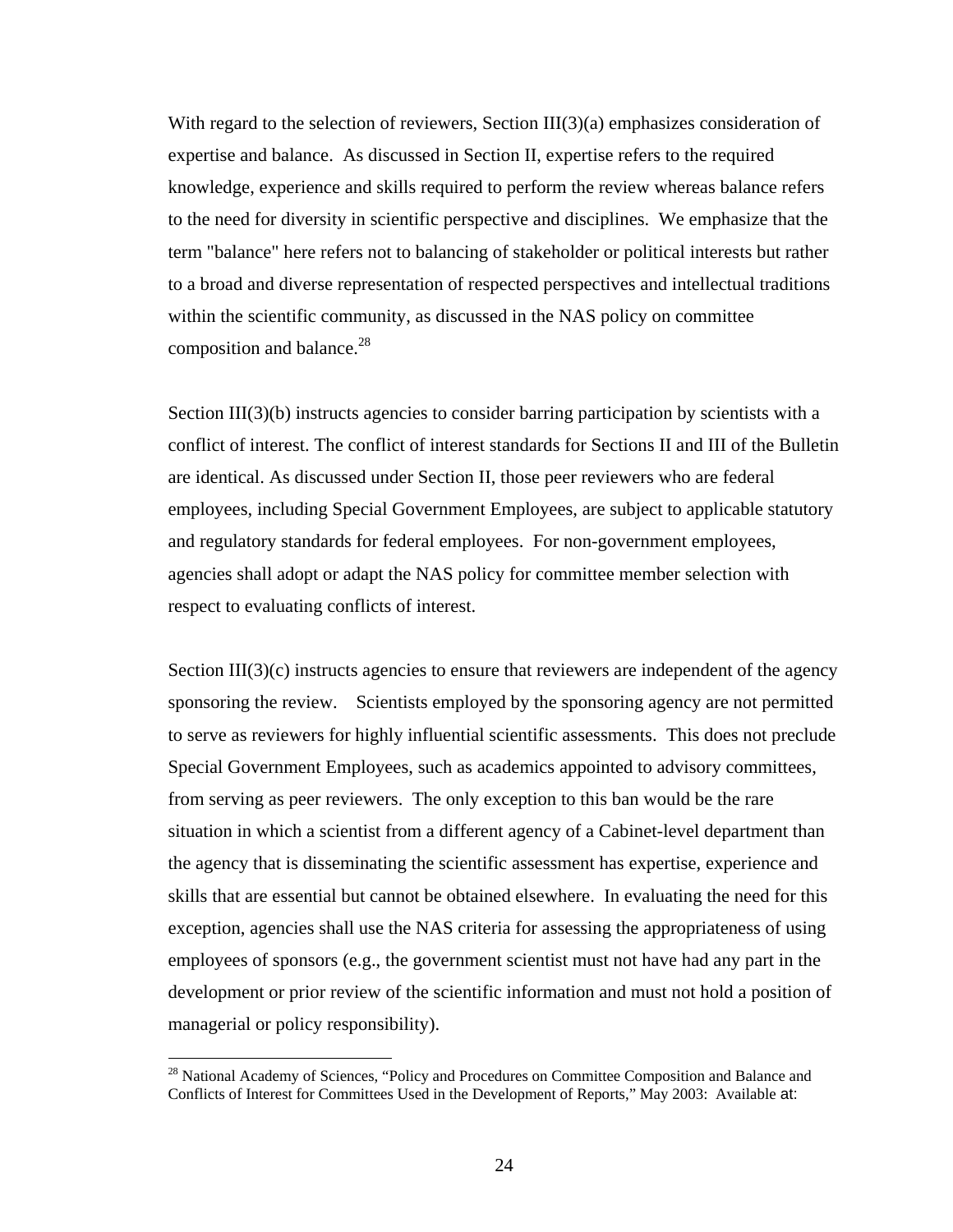We also considered whether a reviewer can be independent of the agency if that reviewer receives a substantial amount of research funding from the agency sponsoring the review. Research grants that were awarded to the scientist based on investigator-initiated, competitive, peer-reviewed proposals do not generally raise issues of independence. However, significant consulting and contractual relationships with the agency may raise issues of independence or conflict, depending upon the situation.

Section III(3)(d) addresses concerns regarding repeated use of the same reviewer in multiple assessments. Such repeated use should be avoided unless a particular reviewer's expertise is essential. Agencies should rotate membership across the available pool of qualified reviewers. Similarly, when using standing panels of scientific advisors, it is suggested that the agency rotate membership among qualified scientists in order to obtain fresh perspectives and reinforce the reality and perception of independence from the agency.

Section III(4) requires agencies to provide reviewers with sufficient background information, including access to key studies, data and models, to perform their role as peer reviewers. In this respect, the peer review envisioned in Section III is more rigorous than some forms of journal peer review, where the reviewer is often not provided access to underlying data or models. Reviewers shall be informed of applicable access, objectivity, reproducibility and other quality standards under federal information quality laws.

Section III(5) addresses opportunity for public participation in peer review, and provides that the agency shall, wherever possible, provide for public participation. In some cases, an assessment may be so sensitive that it is critical that the agency's assessment achieve a high level of quality before it is publicized. In those situations, a rigorous yet confidential peer review process may be appropriate, prior to public release of the assessment. If an agency decides to make a draft assessment publicly available at the

http://www.nationalacademies.org/coi/index.html.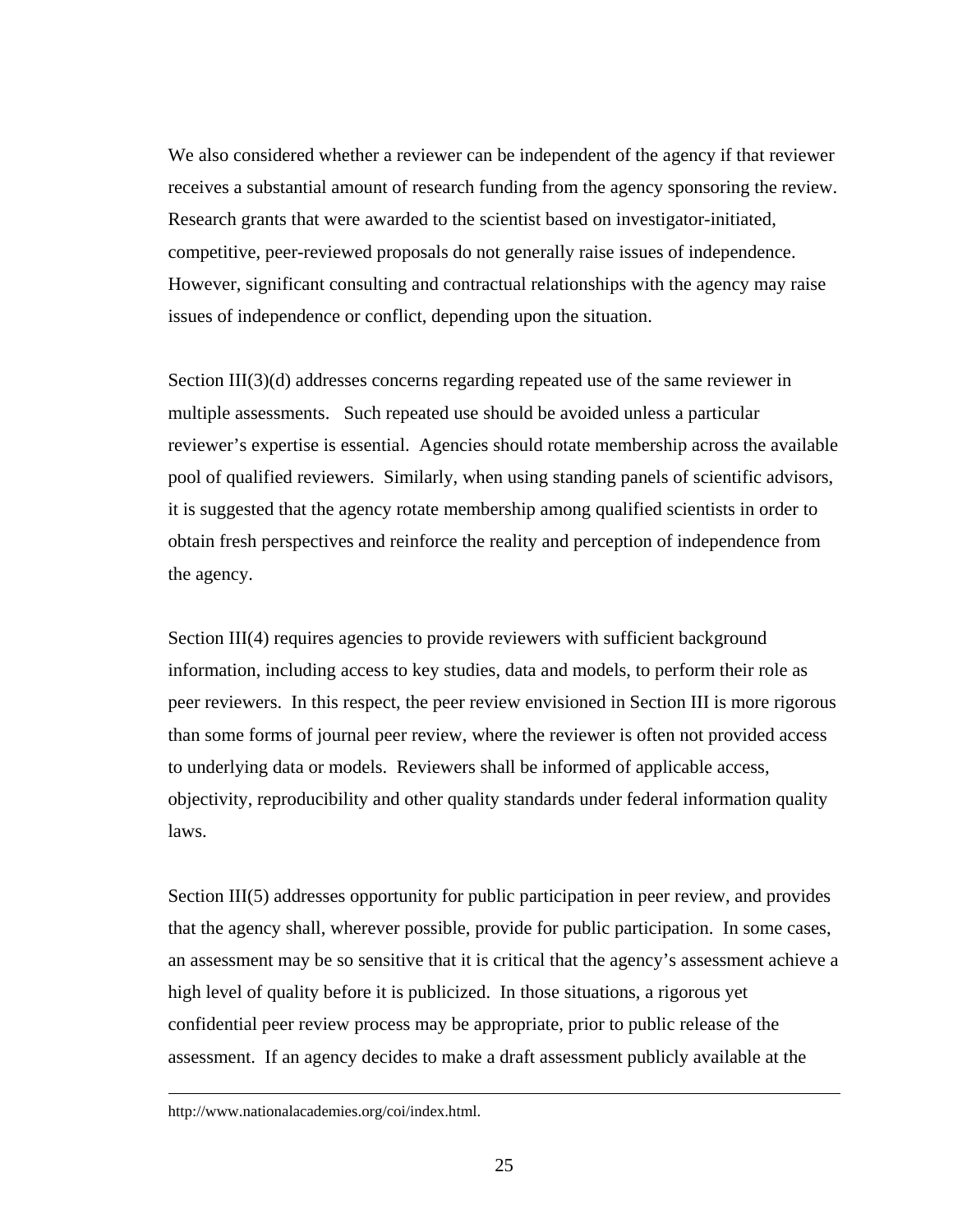onset of a peer review process, the agency shall, whenever possible, provide a vehicle for the public to provide written comments, make an oral presentation before the peer reviewers, or both. When written public comments are received, the agency shall ensure that peer reviewers receive copies of comments that address significant scientific issues with ample time to consider them in their review. To avoid undue delay of agency activities, the agency shall specify time limits for public participation throughout the peer review process.

Section III(6) requires that agencies instruct reviewers to prepare a peer review report that describes the nature and scope of their review and their findings and conclusions. The report shall disclose the name of each peer reviewer and a brief description of his or her organizational affiliation, credentials and relevant experiences. The peer review report should either summarize the views of the group as a whole (including any dissenting views) or include a verbatim copy of the comments of the individual reviewers (with or without attribution of specific views to specific names). The agency shall also prepare a written response to the peer review report, indicating whether the agency agrees with the reviewers and what actions the agency has taken or plans to take to address the points made by reviewers. The agency is required to disseminate the peer review report and the agency's response to the report on the agency's website, including all the materials related to the peer review such as the charge statement, peer review report, and agency response to the review. If the scientific information is used to support a final rule then, where practicable, the peer review report shall be made available to the public with enough time for the public to consider the implications of the peer review report for the rule being considered.

Section III(7) authorizes but does not require an agency to commission an entity independent of the agency to select peer reviewers and/or manage the peer review process in accordance with this Bulletin. The entity may be a scientific or professional society, a firm specializing in peer review, or a non-profit organization with experience in peer review.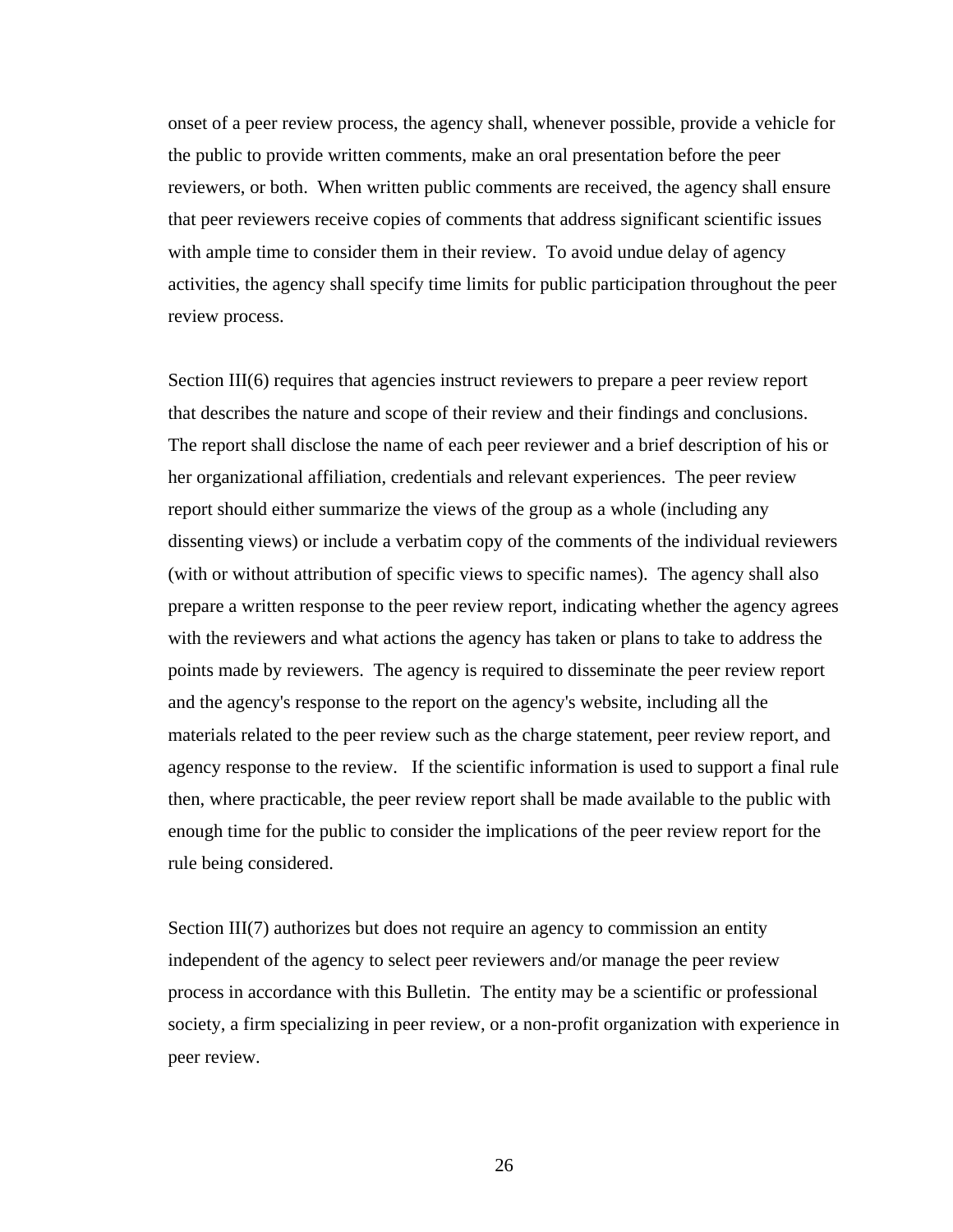#### Section IV: Alternative Procedures

Peer review as described in this Bulletin is only one of many procedures that agencies can employ to ensure an appropriate degree of pre-dissemination quality of influential scientific information. For example, Congress has assigned the NAS a special role in advising the federal government on scientific and technical issues. The procedures of the NAS are generally quite rigorous, and thus agencies should presume that major findings, conclusions, and recommendations of NAS reports meet the performance standards of this Bulletin.

As an alternative to complying with Sections II and III of this Bulletin, an agency may instead (1) rely on scientific information produced by the National Academy of Sciences, (2) commission the National Academy of Sciences to peer review an agency draft scientific information product, or (3) employ an alternative procedure or set of procedures, specifically approved by the OIRA Administrator in consultation with the Office of Science and Technology Policy (OSTP), that ensures that the scientific information product meets applicable information-quality standards.

An example of an alternative procedure is to commission a respected third party other than the NAS (e.g., the Health Effects Institute or the National Commission on Radiation Protection and Measurement) to conduct an assessment or series of related assessments. Another example of an alternative set of procedures is the three-part process used by the National Institutes of Health (NIH) to generate scientific guidance. Under that process, a scientific proposal or white paper is generated by a working group composed of external, independent scientific experts; that paper is then forwarded to a separate external scientific council, which then makes recommendations to the agency. The agency, in turn, decides whether to adopt and/or modify the proposal. For large science agencies that have diverse research portfolios and do not have significant regulatory responsibilities, such as NIH, an acceptable alternative would be to allow scientists from one part of the agency (for example, an NIH institute) to participate in the review of documents prepared by another part of the agency, as long as the head of the agency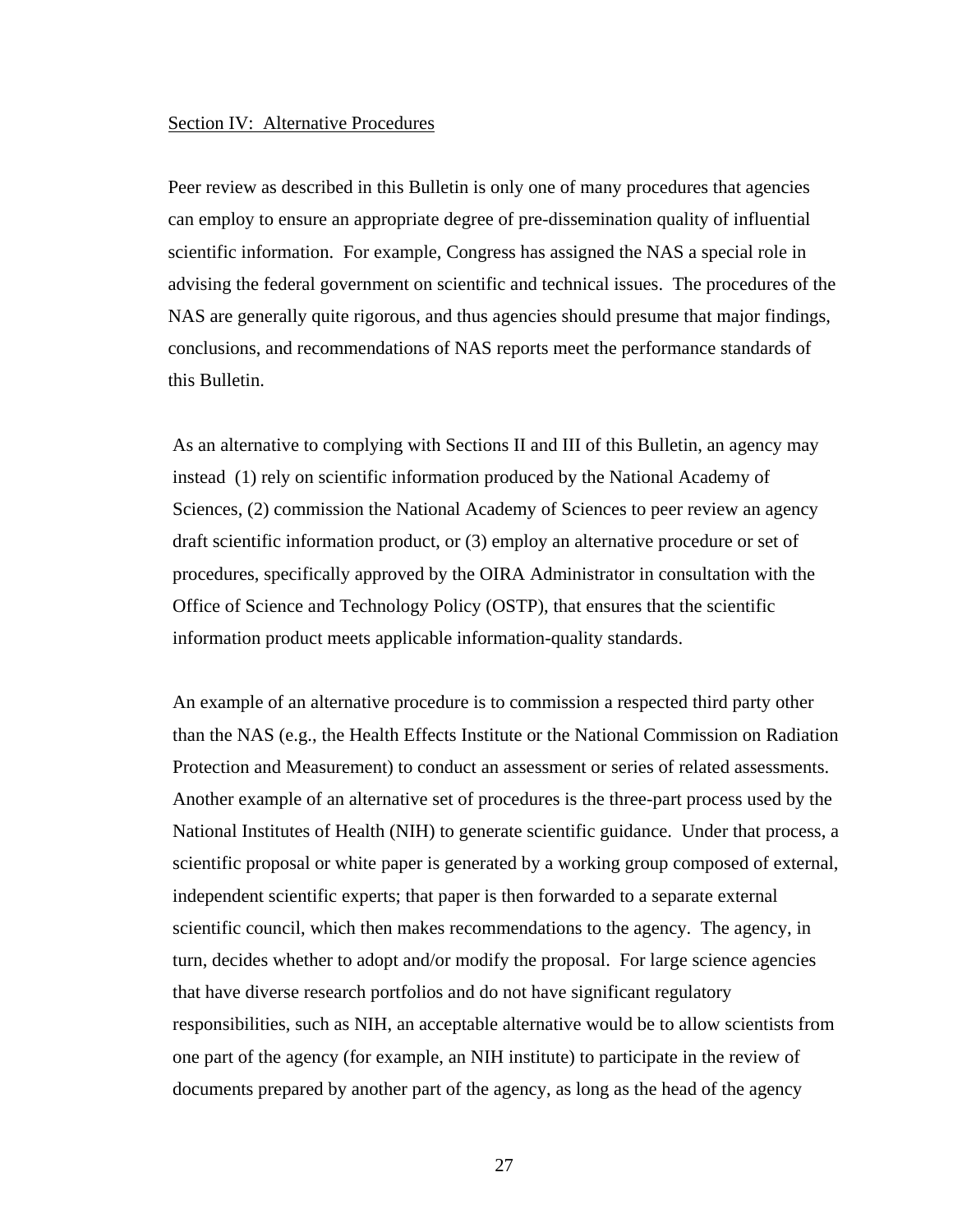confirms in writing that each of the reviewers meets the NAS criteria relating to the appropriateness of using employees of sponsors (e.g., the government scientist must not have had any part in the development or prior review of the scientific information and must not hold a position of managerial or policy responsibility). The purpose of Section IV is to encourage these types of innovation in the methods used to ensure predissemination quality control of influential scientific information.

The mere existence of a public comment process (e.g., notice-and-comment procedures under the Administrative Procedure Act) does not constitute adequate peer review or an "alternative process," because it does not assure that qualified, impartial specialists in relevant fields have performed a critical evaluation of the agency's draft product.<sup>29</sup>

#### Section V: Peer Review Planning

Section V requires agencies to begin a systematic process of peer review planning for influential scientific information (including highly influential scientific assessments) that the agency plans to disseminate in the foreseeable future. A key feature of this planning process is a web-accessible listing of forthcoming influential scientific disseminations (i.e., an agenda) that is regularly updated by the agency. By making these plans publicly available, agencies will be able to gauge the extent of public interest in the peer review process for influential scientific information, including highly influential scientific assessments. These web-accessible agendas can also be used by the public to monitor agency compliance with this Bulletin.

 Each entry on the agenda shall include a preliminary title of the planned report, a short paragraph describing the subject and purpose of the planned report, and an agency contact person. The agency shall provide its prediction regarding whether the dissemination will be "influential scientific information" or a "highly influential scientific assessment," as the designation can influence the type of peer review to be undertaken.

<span id="page-27-0"></span><sup>&</sup>lt;sup>29</sup> William W. Lowrance, Modern Science and Human Values, Oxford University Press, New York, NY 1985: 86.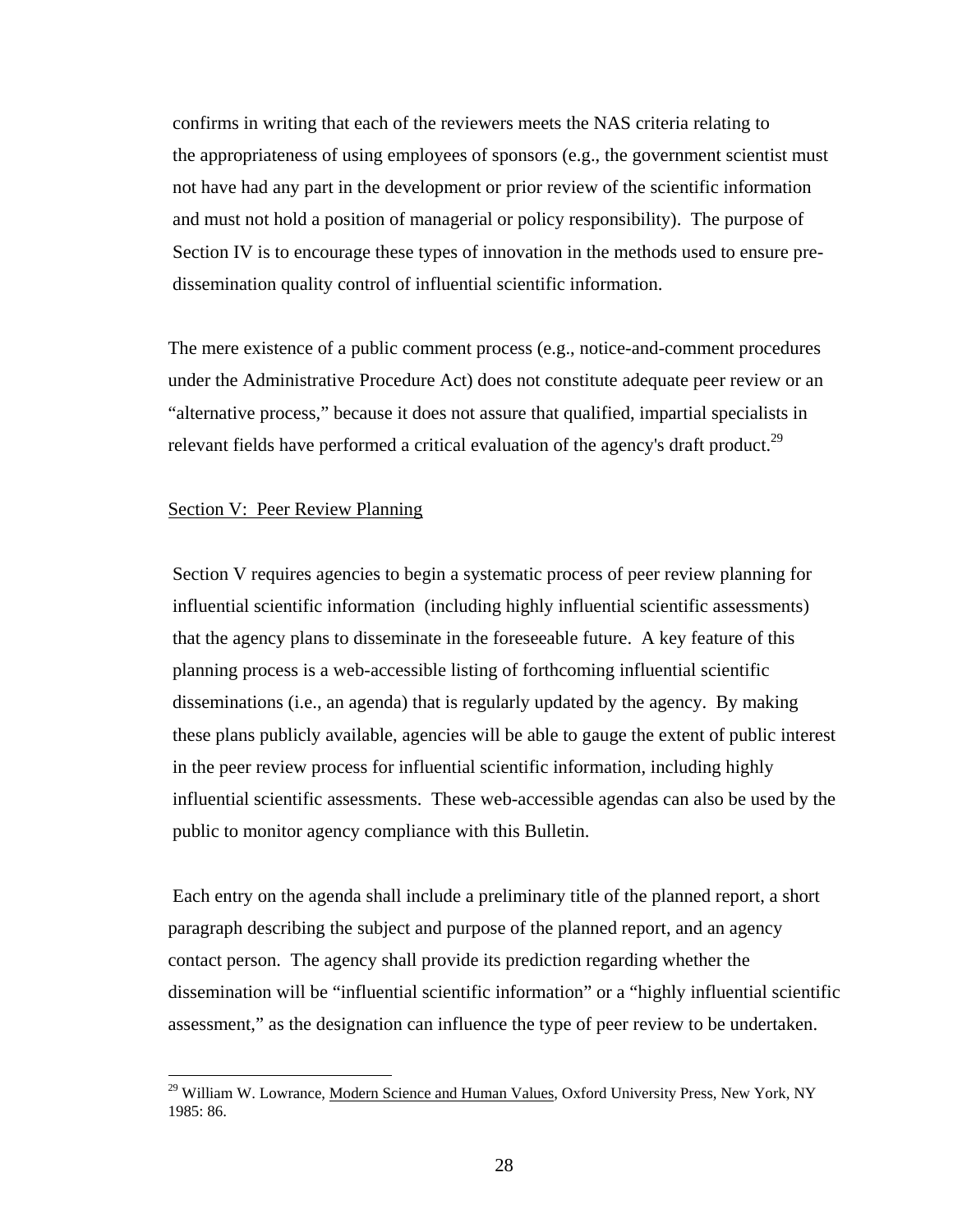The agency shall discuss the timing of the peer review, as well as the use of any deferrals. Agencies shall include entries in the agenda for influential scientific information, including highly influential scientific assessments, for which the Bulletin's requirements have been deferred or waived. If the agency, in consultation with the OIRA Administrator, has determined that it is appropriate to use a Section IV "alternative procedure" for a specific dissemination, a description of that alternative procedure shall be included in the agenda.

Furthermore, for each entry on the agenda, the agency shall describe the peer review plan. Each peer review plan shall include: (i) a paragraph including the title, subject and purpose of the planned report, as well as an agency contact to whom inquiries may be directed to learn the specifics of the plan; (ii) whether the dissemination is likely to be influential scientific information or a highly influential scientific assessment; (iii) the timing of the review (including deferrals); (iv) whether the review will be conducted through a panel or individual letters (or whether an alternative procedure will be exercised); (v) whether there will be opportunities for the public to comment on the work product to be peer reviewed, and if so, how and when these opportunities will be provided; (vi) whether the agency will provide significant and relevant public comments to the peer reviewers before they conduct their review; (vii) the anticipated number of reviewers (3 or fewer; 4-10; or more than 10); (viii) a succinct description of the primary disciplines or expertise needed in the review; (ix) whether reviewers will be selected by the agency or by a designated outside organization; and (x) whether the public, including scientific or professional societies, will be asked to nominate potential peer reviewers. The agency shall provide a link from the agenda to each document made public pursuant to this Bulletin. Agencies shall link their peer review agendas to the U.S. Government's official web portal: *firstgov* at http://www.FirstGov.gov

Agencies should update their peer review agendas at least every six months. However, in some cases -- particularly for highly influential scientific assessments and other particularly important information -- more frequent updates of existing entries on the agenda, or the addition of new entries to the agenda, may be warranted. When new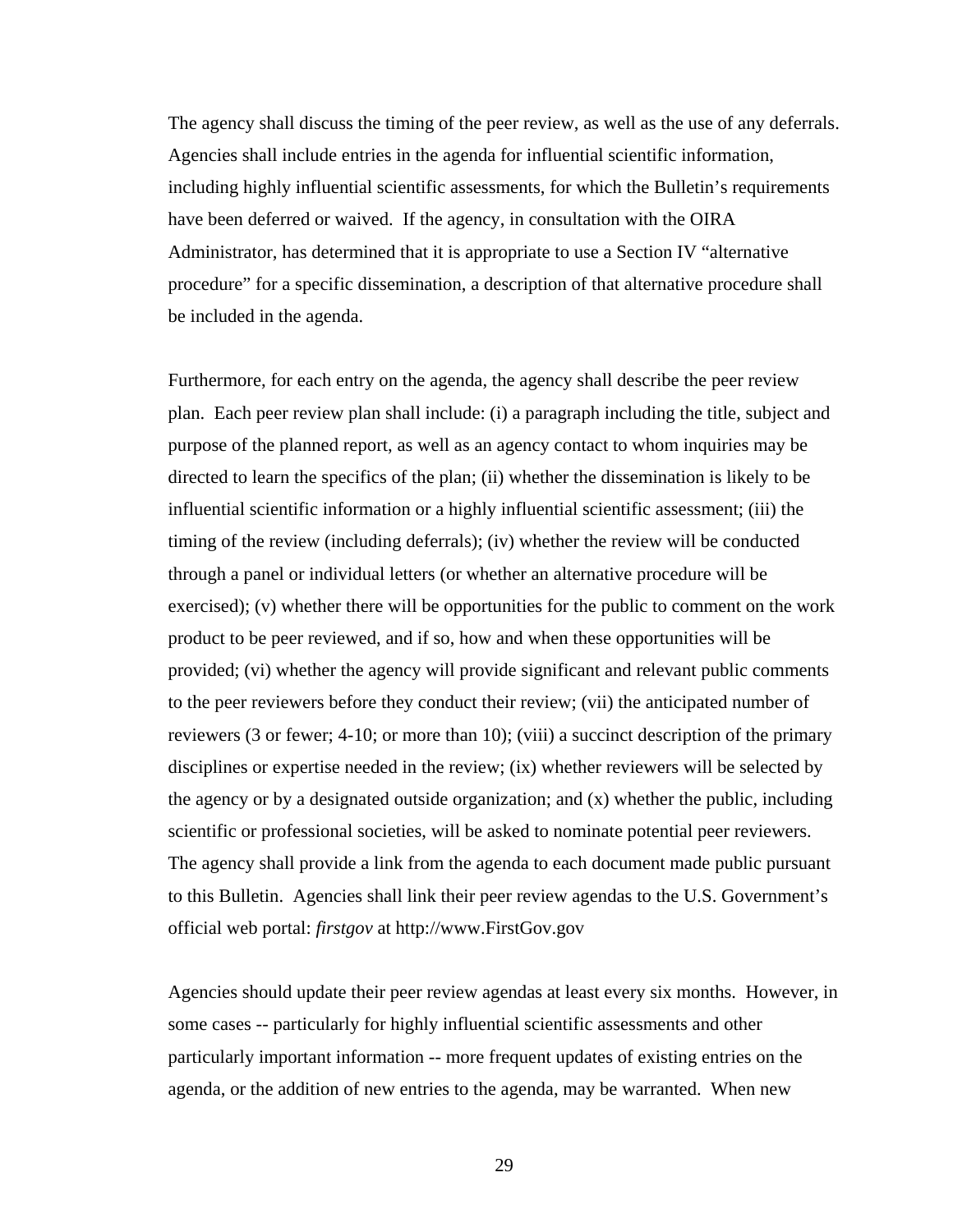entries are added to the agenda of forthcoming reports and other information, the public should be provided with sufficient time to comment on the agency's peer review plan for that report or product. Agencies shall consider public comments on the peer review plan. Agencies are encouraged to offer a listserve or similar mechanism for members of the public who would like to be notified by email each time an agency's peer review agenda has been updated.

The peer review planning requirements of this Bulletin are designed to be implemented in phases. Specifically, the planning requirements of the Bulletin will go into effect for documents subject to Section III of the Bulletin (highly influential scientific assessments) six months after publication. However, the planning requirements for documents subject to Section II of the Bulletin do not go into effect until one year after publication. It is expected that agency experience with the planning requirements of the Bulletin for the smaller scope of documents encompassed in Section III will be used to inform implementation of these planning requirements for the larger scope of documents covered under Section II.

## Section VI: Annual Report

Each agency shall prepare an annual report that summarizes key decisions made pursuant to this Bulletin. In particular, each agency should provide to OIRA the following: 1) the number of peer reviews conducted subject to the Bulletin (i.e., for influential scientific information and highly influential scientific assessments); 2) the number of times alternative procedures were invoked; 3) the number of times waivers or deferrals were invoked (and in the case of deferrals, the length of time elapsed between the deferral and the peer review); 4) any decision to appoint a reviewer pursuant to any exception to the applicable independence or conflict of interest standards of the Bulletin, including determinations by the Secretary or Deputy Secretary pursuant to Section III (3) (c); 5) the number of peer review panels that were conducted in public and the number that allowed public comment; 6) the number of public comments provided on the agency's peer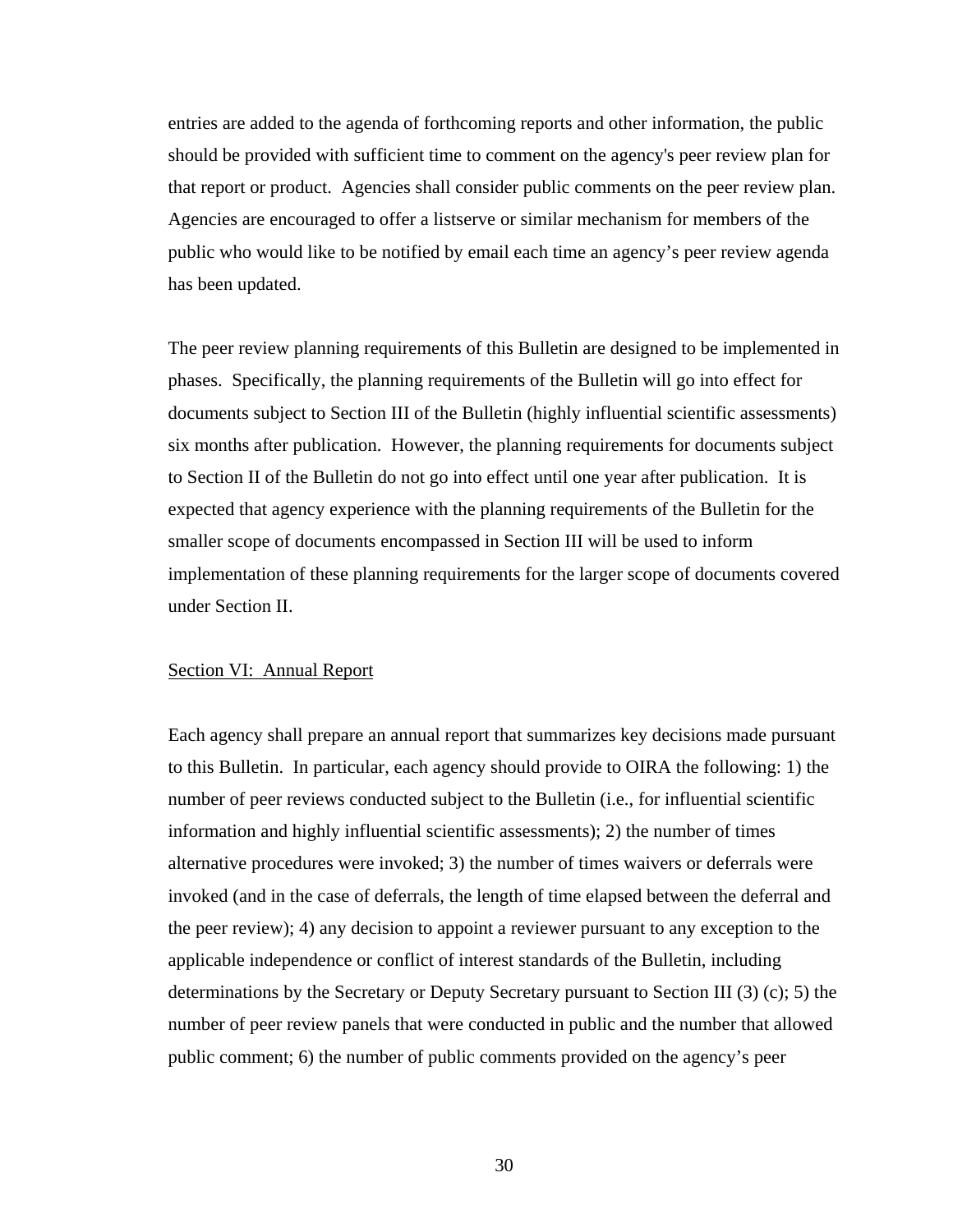review plans; and 7) the number of peer reviewers that the agency used that were recommended by professional societies.

## Section VII: Certification in the Administrative Record

If an agency relies on influential scientific information or a highly influential scientific assessment subject to the requirements of this Bulletin in support of a regulatory action, the agency shall include in the administrative record for that action a certification that explains how the agency has complied with the requirements of this Bulletin and the Information Quality Act. Relevant materials are to be placed in the administrative record.

## Section VIII: Safeguards, Deferrals, and Waivers

Section VIII recognizes that individuals serving as peer reviewers have a privacy interest in information about themselves that the government maintains and retrieves by name or identifier from a system of records. To the extent information about a reviewer (name, credential, affiliation) will be disclosed along with his/her comments or analysis, the agency must comply with the requirements of the Privacy Act, 5 U.S.C. 552a, as amended, and OMB Circular A-130, Appendix I, 61 Fed. Reg. 6428 (February 20, 1996) to establish appropriate routine uses in a published System of Records Notice. Furthermore, the peer review must be conducted in a manner that respects confidential business information as well as intellectual property.

Section VIII also allows for a deferral or waiver of the requirements of the Bulletin where necessary. Specifically, the agency head may waive or defer some or all of the peer review requirements of Sections II or III of this Bulletin if there is a compelling rationale for waiver or deferral. Waivers will seldom be warranted under this provision because the Bulletin already provides significant safety valves, such as: the exemptions provided in Section IX, including the exemption for time-sensitive health and safety information;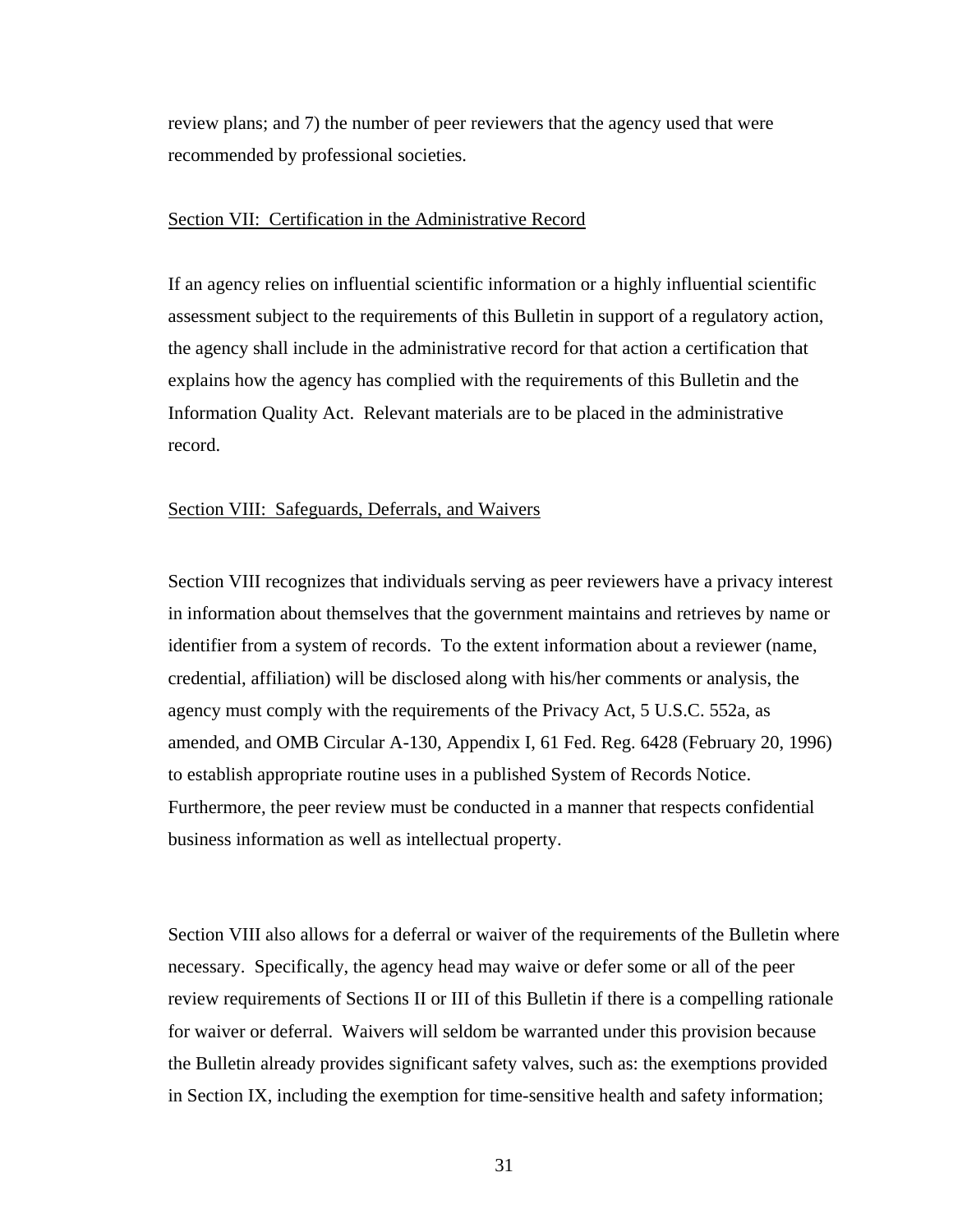the authorization for alternative procedures in Section IV; and the overall flexibility provided for peer reviews of influential scientific information under Section II. Nonetheless, we have included this waiver and deferral provision to ensure needed flexibility in unusual and compelling situations not otherwise covered by the exemptions to the Bulletin, such as situations where unavoidable legal deadlines prevent full compliance with the Bulletin before information is disseminated. Deadlines found in consent decrees agreed to by agencies after the Bulletin is issued will not ordinarily warrant waiver of the Bulletin's requirements because those deadlines should be negotiated to permit time for all required procedures, including peer review. In addition, when an agency is unavoidably up against a deadline, deferral of some or all requirements of the Bulletin (as opposed to outright waiver of all of them) is the most appropriate accommodation between the need to satisfy immovable deadlines and the need to undertake proper peer review. If the agency head defers any of the peer review requirements prior to dissemination, peer review should be conducted as soon as practicable thereafter.

# Section IX: Exemptions

There are a variety of situations where agencies need not conduct peer review under this Bulletin. These include, for example, disseminations of sensitive information related to certain national security, foreign affairs, or negotiations involving international treaties and trade where compliance with this Bulletin would interfere with the need for secrecy or promptness.

This Bulletin does not cover official disseminations that arise in adjudications and permit proceedings, unless the agency determines that peer review is practical and appropriate and that the influential dissemination is scientifically or technically novel (i.e., a major change in accepted practice) or likely to have precedent-setting influence on future adjudications or permit proceedings. This exclusion is intended to cover, among other things, licensing, approval and registration processes for specific product development activities as well as site-specific activities. The determination as to whether peer review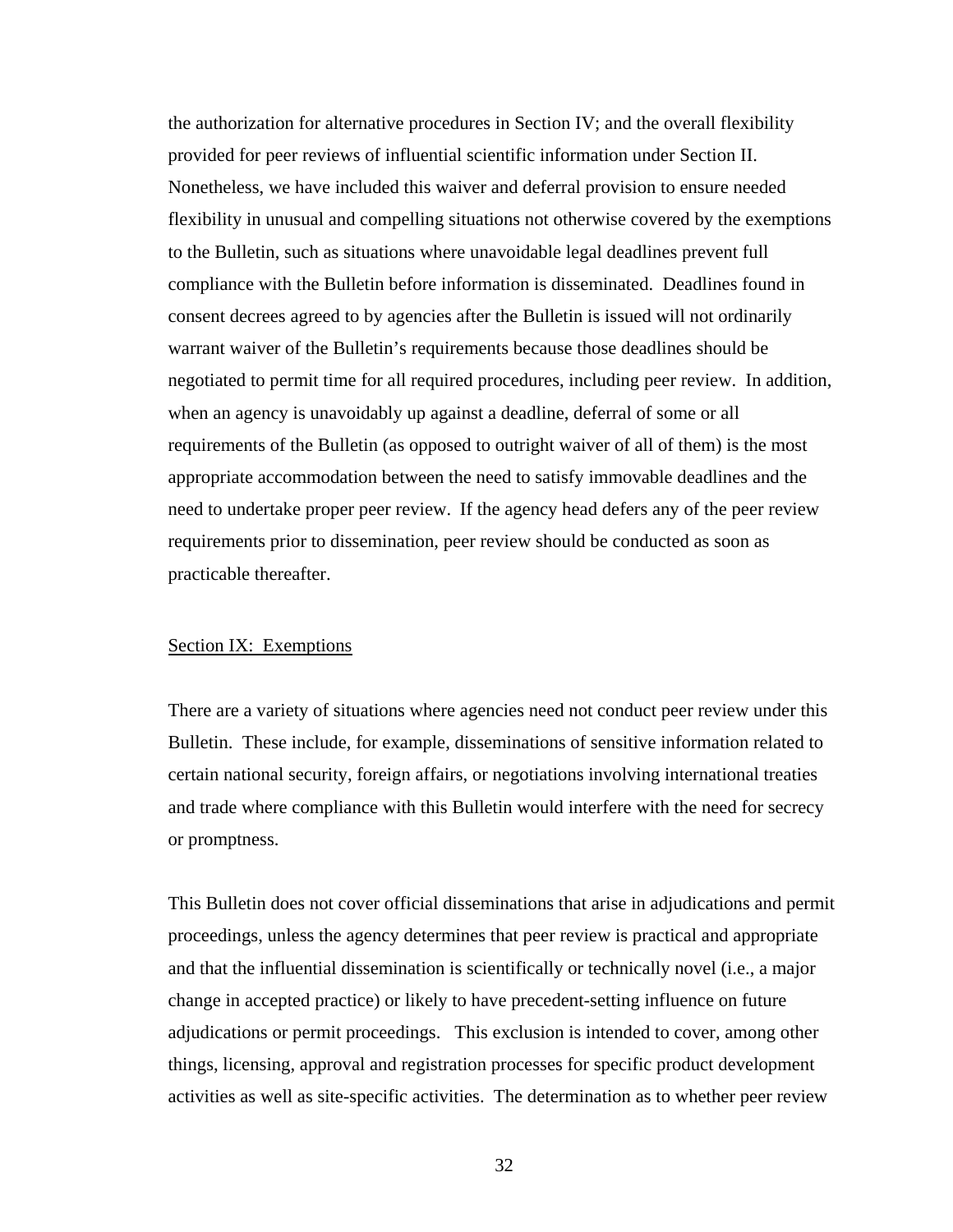is practical and appropriate is left to the discretion of the agency**.** While this Bulletin is not broadly applicable to adjudications, agencies are encouraged to hold peer reviews of scientific assessments supporting adjudications to the same technical standards as peer reviews covered by the Bulletin, including transparency and disclosure of the data and models underlying the assessments. Protections apply to confidential business information.

The Bulletin does not cover time-sensitive health and safety disseminations, for example, a dissemination based primarily on data from a recent clinical trial that was adequately peer reviewed before the trial began. For this purpose, "health" includes public health, or plant or animal infectious diseases.

This Bulletin covers original data and formal analytic models used by agencies in Regulatory Impact Analyses (RIAs). However, the RIA documents themselves are already reviewed through an interagency review process under E.O. 12866 that involves application of the principles and methods defined in OMB Circular A-4. In that respect, RIAs are excluded from coverage by this Bulletin, although agencies are encouraged to have RIAs reviewed by peers within the government for adequacy and completeness.

The Bulletin does not cover accounting, budget, actuarial, and financial information including that which is generated or used by agencies that focus on interest rates, banking, currency, securities, commodities, futures, or taxes.

Routine statistical information released by federal statistical agencies (e.g., periodic demographic and economic statistics) and analyses of these data to compute standard indicators and trends (e.g., unemployment and poverty rates) is excluded from this Bulletin.

The Bulletin does not cover information disseminated in connection with routine rules that materially alter entitlements, grants, user fees, or loan programs, or the rights and obligations of recipients thereof.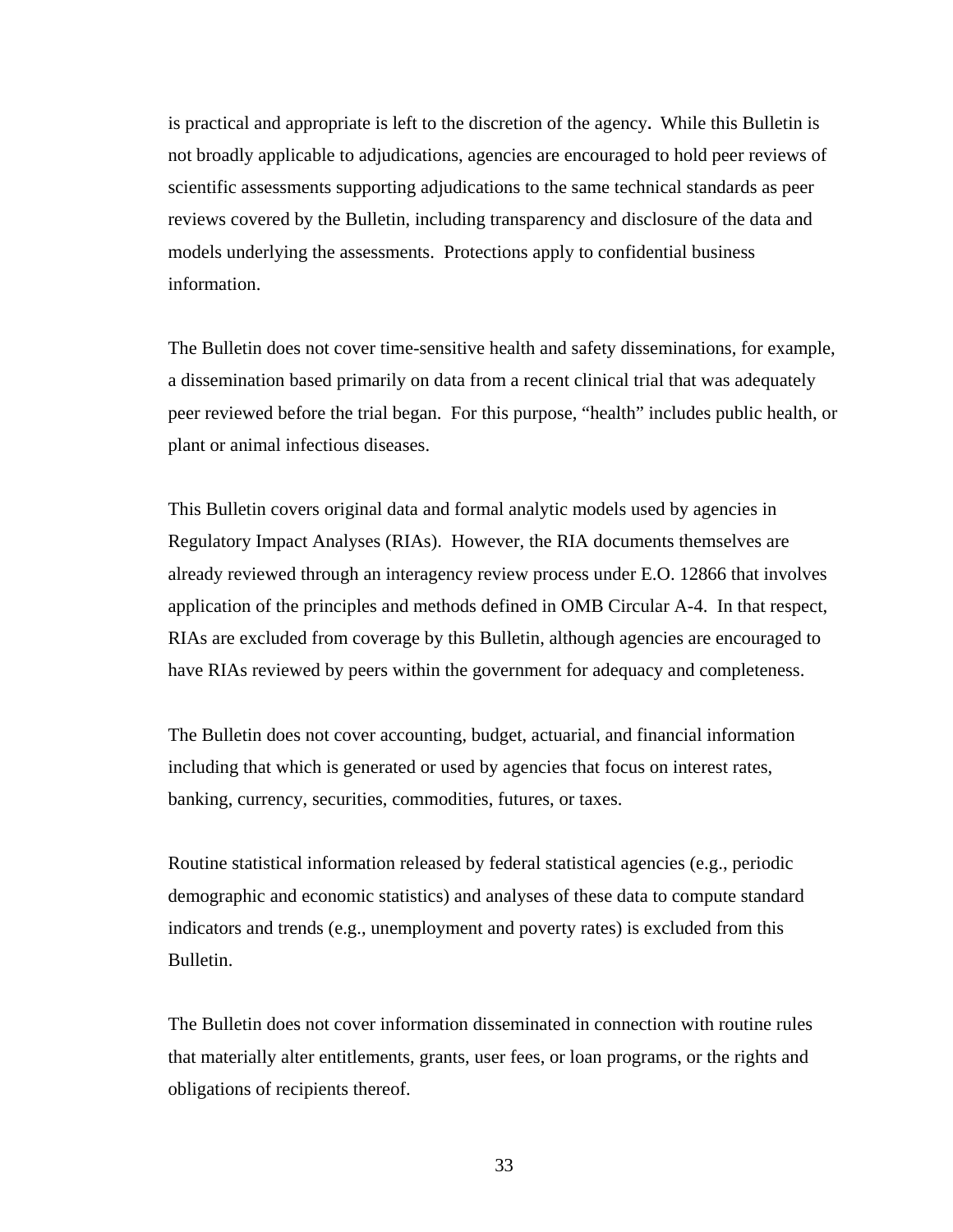If information is disseminated pursuant to an exemption to this Bulletin, subsequent disseminations are not automatically exempted. For example, if influential scientific information is first disseminated in the course of an exempt agency adjudication, but is later disseminated in the context of a non-exempt rulemaking, the subsequent dissemination will be subject to the requirements of this Bulletin even though the first dissemination was not.

#### Section X: OIRA and OSTP Responsibilities

OIRA, in consultation with OSTP, is responsible for overseeing agency implementation of this Bulletin. In order to foster learning about peer review practices across agencies, OIRA and OSTP shall form an interagency workgroup on peer review that meets regularly, discusses progress and challenges, and recommends improvements to peer review practices.

## Section XI: Effective Date and Existing Law

The requirements of this Bulletin, with the exception of Section V, apply to information disseminated on or after six months after publication of this Bulletin. However, the Bulletin does not apply to information that is already being addressed by an agencyinitiated peer review process (e.g., a draft is already being reviewed by a formal scientific advisory committee established by the agency). An existing peer review mechanism mandated by law should be implemented by the agency in a manner as consistent as possible with the practices and procedures outlined in this Bulletin. The requirements of Section V apply to "highly influential scientific assessments," as designated in Section III of the Bulletin, within six months of publication of the final Bulletin. The requirements in Section V apply to documents subject to Section II of the Bulletin one year after publication of the final Bulletin.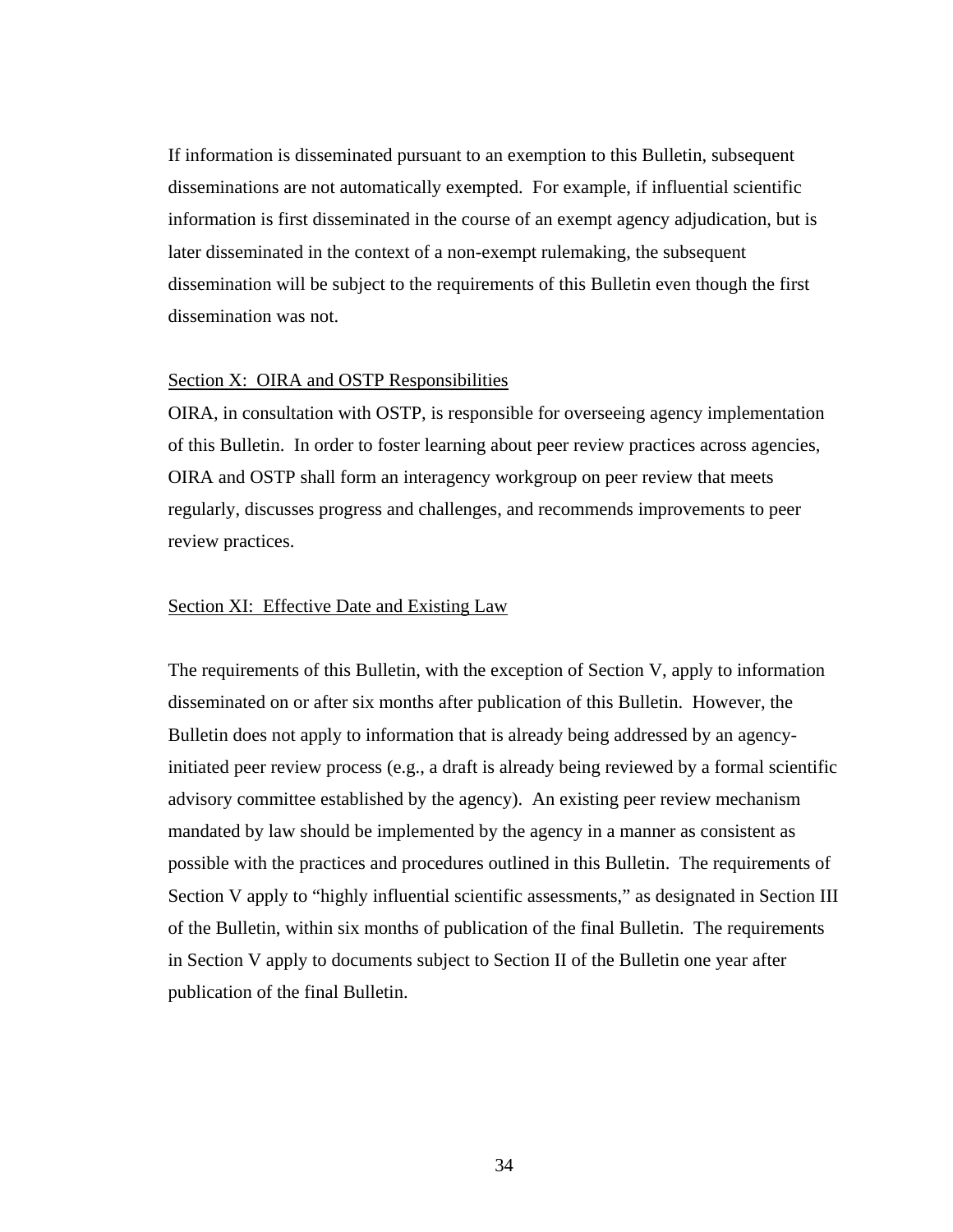#### Section XII: Judicial Review

This Bulletin is intended to improve the internal management of the Executive Branch and is not intended to, and does not, create any right or benefit, substantive or procedural, enforceable at law or in equity, against the United States, its agencies or other entities, its officers or employees, or any other person.

# **Bulletin for Peer Review**

# **I. Definitions.**

For purposes of this Bulletin --

 1. the term "Administrator" means the Administrator of the Office of Information and Regulatory Affairs in the Office of Management and Budget (OIRA);

 2. the term "agency" has the same meaning as in the Paperwork Reduction Act, 44 U.S.C. § 3502(1);

 3. the term "dissemination" means agency initiated or sponsored distribution of information to the public (see 5 C.F.R. 1320.3(d) (definition of "Conduct or Sponsor")). Dissemination does not include distribution limited to government employees or agency contractors or grantees; intra- or inter-agency use or sharing of government information; or responses to requests for agency records under the Freedom of Information Act, the Privacy Act, the Federal Advisory Committee Act, the Government Performance and Results Act or similar law. This definition also excludes distribution limited to correspondence with individuals or persons, press releases, archival records, public filings, subpoenas and adjudicative processes. The term "dissemination" also excludes information distributed for peer review in compliance with this Bulletin, provided that the distributing agency includes a clear disclaimer on the information as follows: "THIS INFORMATION IS DISTRIBUTED SOLELY FOR THE PURPOSE OF PRE-DISSEMINATION PEER REVIEW UNDER APPLICABLE INFORMATION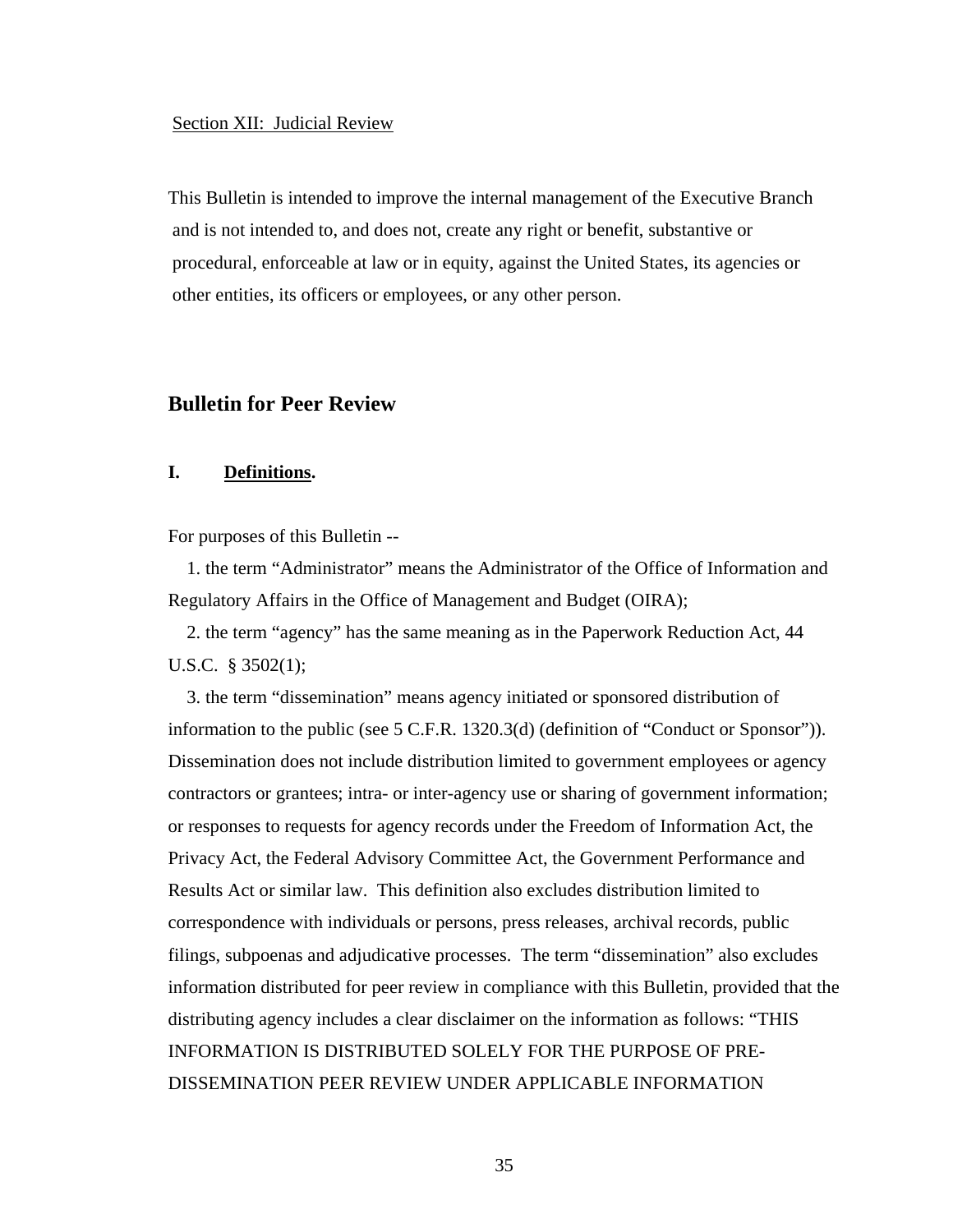QUALITY GUIDELINES. IT HAS NOT BEEN FORMALLY DISSEMINATED BY [THE AGENCY]. IT DOES NOT REPRESENT AND SHOULD NOT BE CONSTRUED TO REPRESENT ANY AGENCY DETERMINATION OR POLICY." For the purposes of this Bulletin, "dissemination" excludes research produced by government-funded scientists (e.g., those supported extramurally or intramurally by federal agencies or those working in state or local governments with federal support) if that information does not represent the views of an agency. To qualify for this exemption, the information should display a clear disclaimer that "the findings and conclusions in this report are those of the author(s) and do not necessarily represent the views of the funding agency";

 4. the term "Information Quality Act" means Section 515 of Public Law 106-554 (Pub. L. No. 106-554, § 515, 114 Stat. 2763, 2763A-153-154 (2000));

 5. the term "scientific information" means factual inputs, data, models, analyses, technical information, or scientific assessments based on the behavioral and social sciences, public health and medical sciences, life and earth sciences, engineering, or physical sciences. This includes any communication or representation of knowledge such as facts or data, in any medium or form, including textual, numerical, graphic, cartographic, narrative, or audiovisual forms. This definition includes information that an agency disseminates from a web page, but does not include the provision of hyperlinks to information that others disseminate. This definition does not include opinions, where the agency's presentation makes clear that what is being offered is someone's opinion rather than fact or the agency's views;

 6. the term "influential scientific information" means scientific information the agency reasonably can determine will have or does have a clear and substantial impact on important public policies or private sector decisions; and

 7. the term "scientific assessment" means an evaluation of a body of scientific or technical knowledge, which typically synthesizes multiple factual inputs, data, models, assumptions, and/or applies best professional judgment to bridge uncertainties in the available information. These assessments include, but are not limited to, state-of-science reports; technology assessments; weight-of-evidence analyses; meta-analyses; health,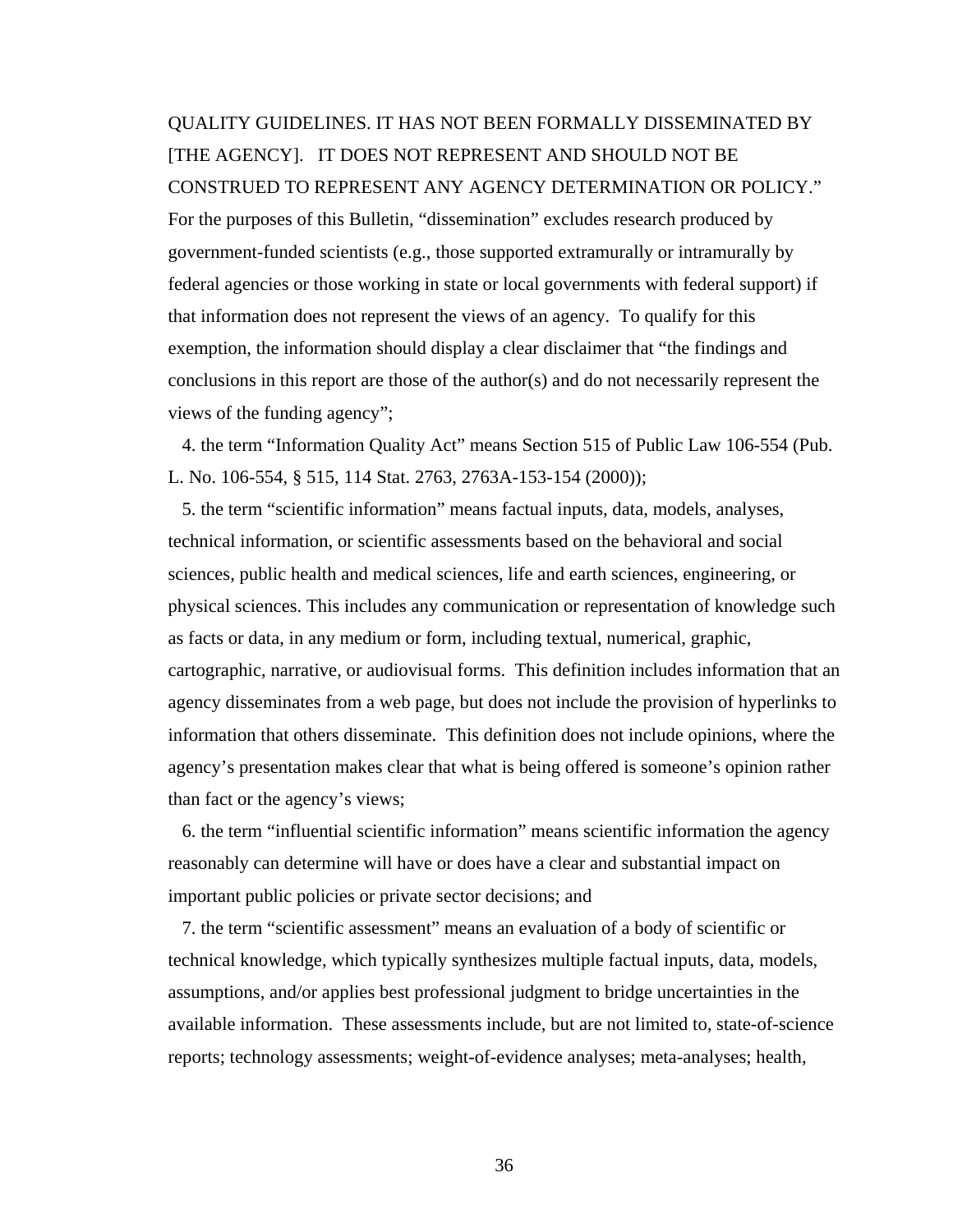safety, or ecological risk assessments; toxicological characterizations of substances; integrated assessment models; hazard determinations; or exposure assessments.

#### **II. Peer Review of Influential Scientific Information.**

 1. In General: To the extent permitted by law, each agency shall conduct a peer review on all influential scientific information that the agency intends to disseminate. Peer reviewers shall be charged with reviewing scientific and technical matters, leaving policy determinations for the agency. Reviewers shall be informed of applicable access, objectivity, reproducibility and other quality standards under the federal laws governing information access and quality.

 2. Adequacy of Prior Peer Review: For information subject to this section of the Bulletin, agencies need not have further peer review conducted on information that has already been subjected to adequate peer review. In determining whether prior peer review is adequate, agencies shall give due consideration to the novelty and complexity of the science to be reviewed, the importance of the information to decision making, the extent of prior peer reviews, and the expected benefits and costs of additional review. Principal findings, conclusions and recommendations in official reports of the National Academy of Sciences are generally presumed to have been adequately peer reviewed.

3. Selection of Reviewers:

a. Expertise and Balance: Peer reviewers shall be selected based on expertise, experience and skills, including specialists from multiple disciplines, as necessary. The group of reviewers shall be sufficiently broad and diverse to fairly represent the relevant scientific and technical perspectives and fields of knowledge. Agencies shall consider requesting that the public, including scientific and professional societies, nominate potential reviewers.

b. Conflicts: The agency – or the entity selecting the peer reviewers – shall  $(i)$ ensure that those reviewers serving as federal employees (including special government employees) comply with applicable federal ethics requirements; (ii) in selecting peer reviewers who are not government employees, adopt or adapt the National Academy of Sciences policy for committee selection with respect to evaluating the potential for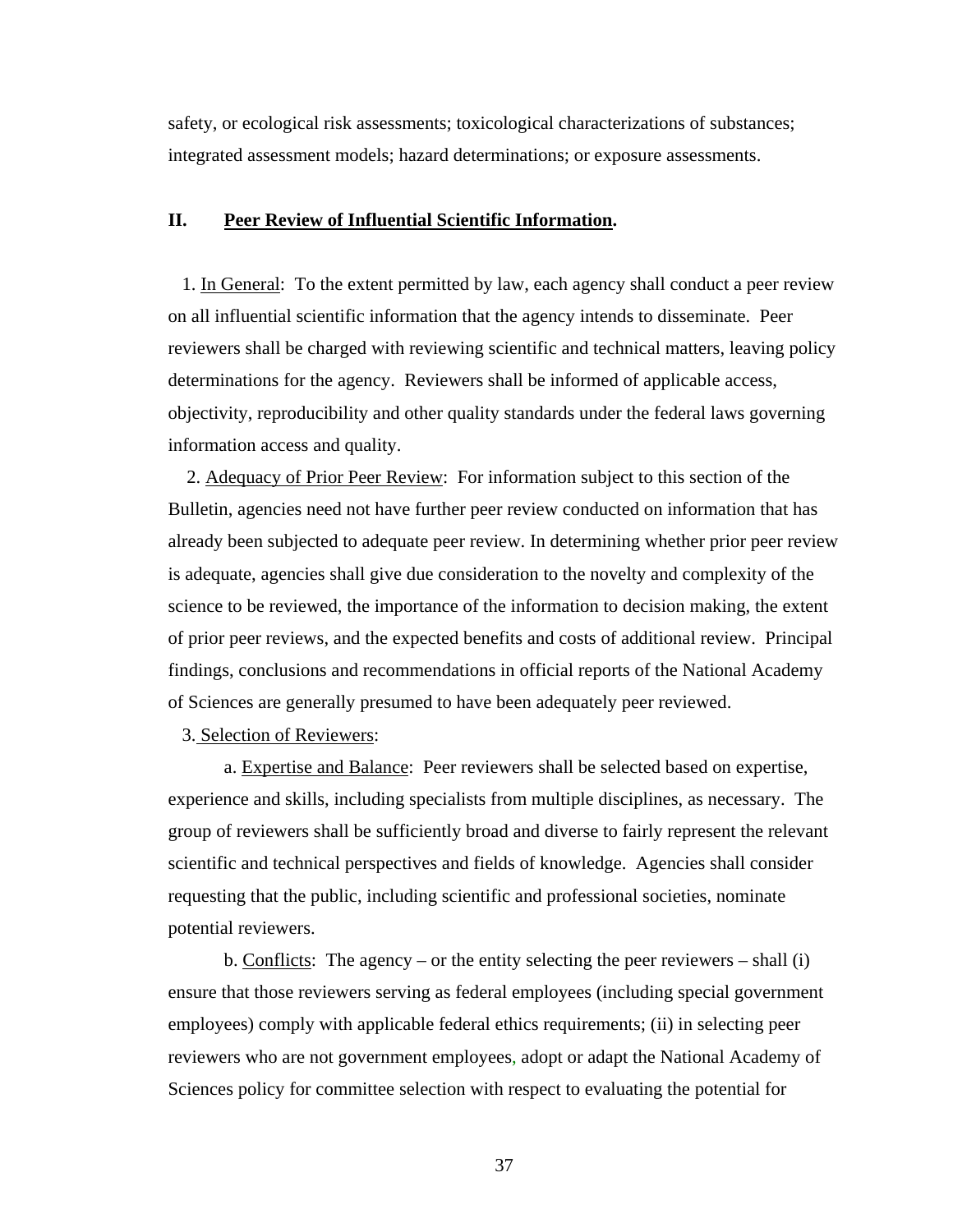conflicts (e.g., those arising from investments; agency, employer, and business affiliations; grants, contracts and consulting income). For scientific information relevant to specific regulations, the agency shall examine a reviewer's financial ties to regulated entities (e.g., businesses), other stakeholders, and the agency.

c. Independence: Peer reviewers shall not have participated in development of the work product. Agencies are encouraged to rotate membership on standing panels across the pool of qualified reviewers. Research grants that were awarded to scientists based on investigator-initiated, competitive, peer-reviewed proposals generally do not raise issues as to independence or conflicts.

 4. Choice of Peer Review Mechanism: The choice of a peer review mechanism (for example, letter reviews or ad hoc panels) for influential scientific information shall be based on the novelty and complexity of the information to be reviewed, the importance of the information to decision making, the extent of prior peer review, and the expected benefits and costs of review, as well as the factors regarding transparency described in  $II(5)$ .

 5. Transparency: The agency -- or entity managing the peer review -- shall instruct peer reviewers to prepare a report that describes the nature of their review and their findings and conclusions. The peer review report shall either (a) include a verbatim copy of each reviewer's comments (either with or without specific attributions) or (b) represent the views of the group as a whole, including any disparate and dissenting views. The agency shall disclose the names of the reviewers and their organizational affiliations in the report. Reviewers shall be notified in advance regarding the extent of disclosure and attribution planned by the agency. The agency shall disseminate the final peer review report on the agency's website along with all materials related to the peer review (any charge statement, the peer review report, and any agency response). The peer review report shall be discussed in the preamble to any related rulemaking and included in the administrative record for any related agency action.

 6. Management of Peer Review Process and Reviewer Selection: The agency may commission independent entities to manage the peer review process, including the selection of peer reviewers, in accordance with this Bulletin.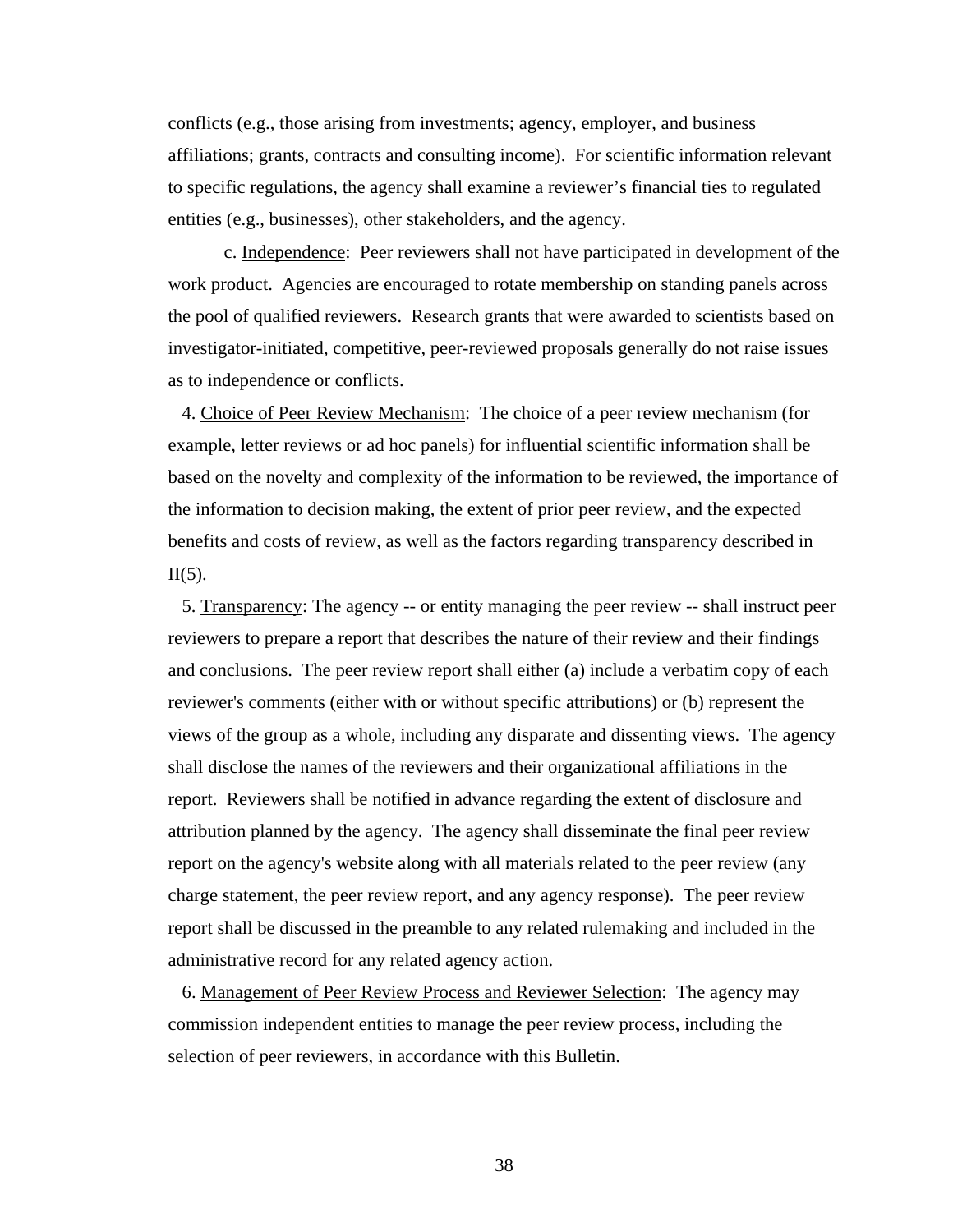# **III. Additional Peer Review Requirements for Highly Influential Scientific Assessments.**

 1. Applicability: This section applies to influential scientific information that the agency or the Administrator determines to be a scientific assessment that:

(i) could have a potential impact of more than \$500 million in any year, or

(ii) is novel, controversial, or precedent-setting or has significant interagency interest.

 2. In General: To the extent permitted by law, each agency shall conduct peer reviews on all information subject to this Section. The peer reviews shall satisfy the requirements of Section II of this Bulletin, as well as the additional requirements found in this Section. Principal findings, conclusions and recommendations in official reports of the National Academy of Sciences that fall under this Section are generally presumed not to require additional peer review.

3. Selection of Reviewers:

a. Expertise and Balance: Peer reviewers shall be selected based on expertise, experience and skills, including specialists from multiple disciplines, as necessary. The group of reviewers shall be sufficiently broad and diverse to fairly represent the relevant scientific and technical perspectives and fields of knowledge. Agencies shall consider requesting that the public, including scientific and professional societies, nominate potential reviewers.

b. Conflicts: The agency – or the entity selecting the peer reviewers – shall (i) ensure that those reviewers serving as federal employees (including special government employees) comply with applicable federal ethics requirements; (ii) in selecting peer reviewers who are not government employees, adopt or adapt the National Academy of Sciences' policy for committee selection with respect to evaluating the potential for conflicts (e.g., those arising from investments; agency, employer, and business affiliations; grants, contracts and consulting income). For scientific assessments relevant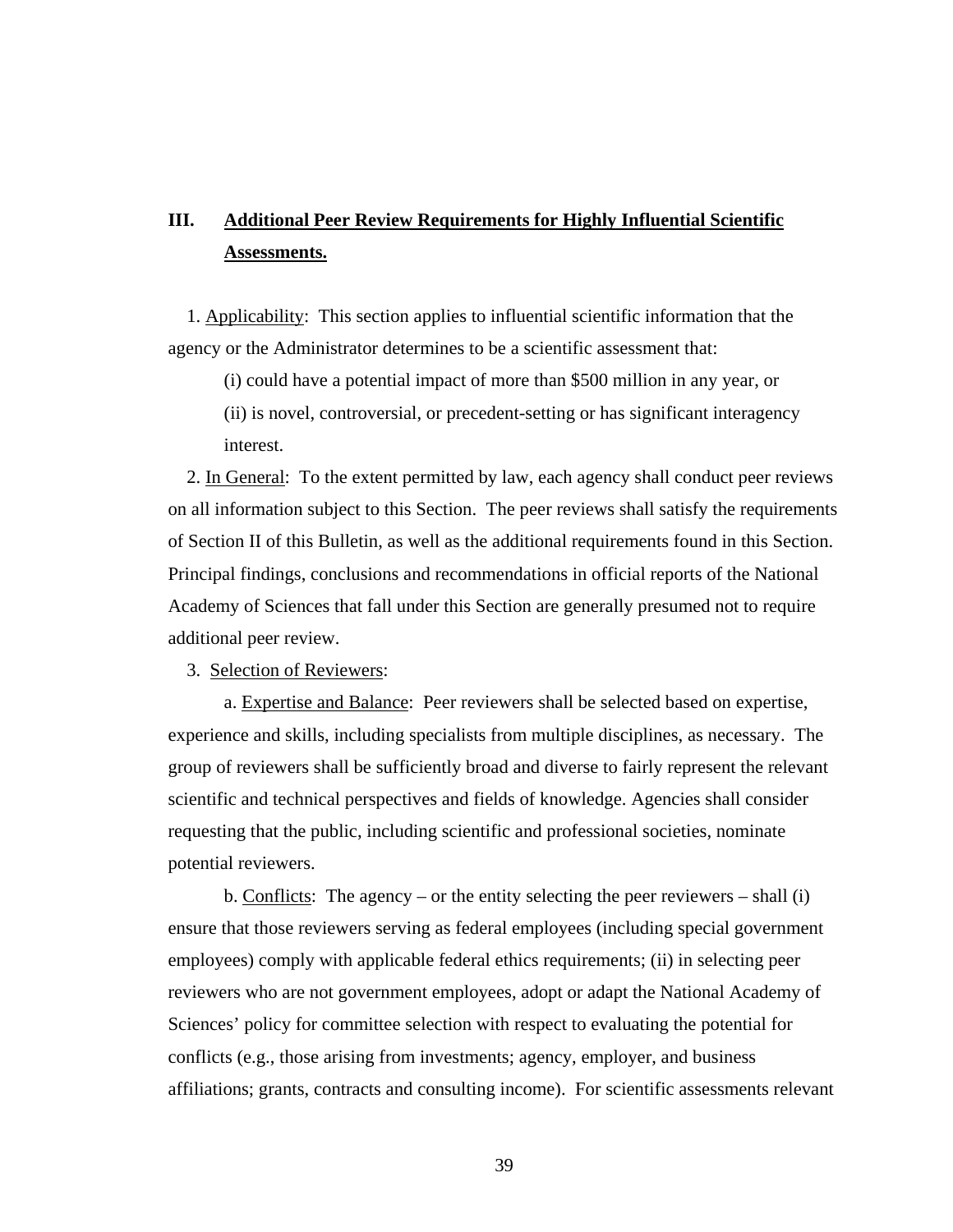to specific regulations, a reviewer's financial ties to regulated entities (e.g., businesses), other stakeholders, and the agency shall be examined.

c. Independence: In addition to the requirements of Section II  $(3)(c)$ , which shall apply to all reviews conducted under Section III, the agency -- or entity selecting the reviewers -- shall bar participation of scientists employed by the sponsoring agency unless the reviewer is employed only for the purpose of conducting the peer review (i.e., special government employees). The only exception to this bar would be the rare case where the agency determines, using the criteria developed by NAS for evaluating use of "employees of sponsors," that a premier government scientist is (a) not in a position of management or policy responsibility and (b) possesses essential expertise that cannot be obtained elsewhere. Furthermore, to be eligible for this exception, the scientist must be employed by a different agency of the Cabinet-level department than the agency that is disseminating the scientific information. The agency's determination shall be documented in writing and approved, on a non-delegable basis, by the Secretary or Deputy Secretary of the department prior to the scientist's appointment.

d. Rotation: Agencies shall avoid repeated use of the same reviewer on multiple assessments unless his or her participation is essential and cannot be obtained elsewhere.

 4. Information Access: The agency -- or entity managing the peer review -- shall provide the reviewers with sufficient information -- including background information about key studies or models -- to enable them to understand the data, analytic procedures, and assumptions used to support the key findings or conclusions of the draft assessment.

 5. Opportunity for Public Participation: Whenever feasible and appropriate, the agency shall make the draft scientific assessment available to the public for comment at the same time it is submitted for peer review (or during the peer review process) and sponsor a public meeting where oral presentations on scientific issues can be made to the peer reviewers by interested members of the public. When employing a public comment process as part of the peer review, the agency shall, whenever practical, provide peer reviewers with access to public comments that address significant scientific or technical issues. To ensure that public participation does not unduly delay agency activities, the agency shall clearly specify time limits for public participation throughout the peer review process.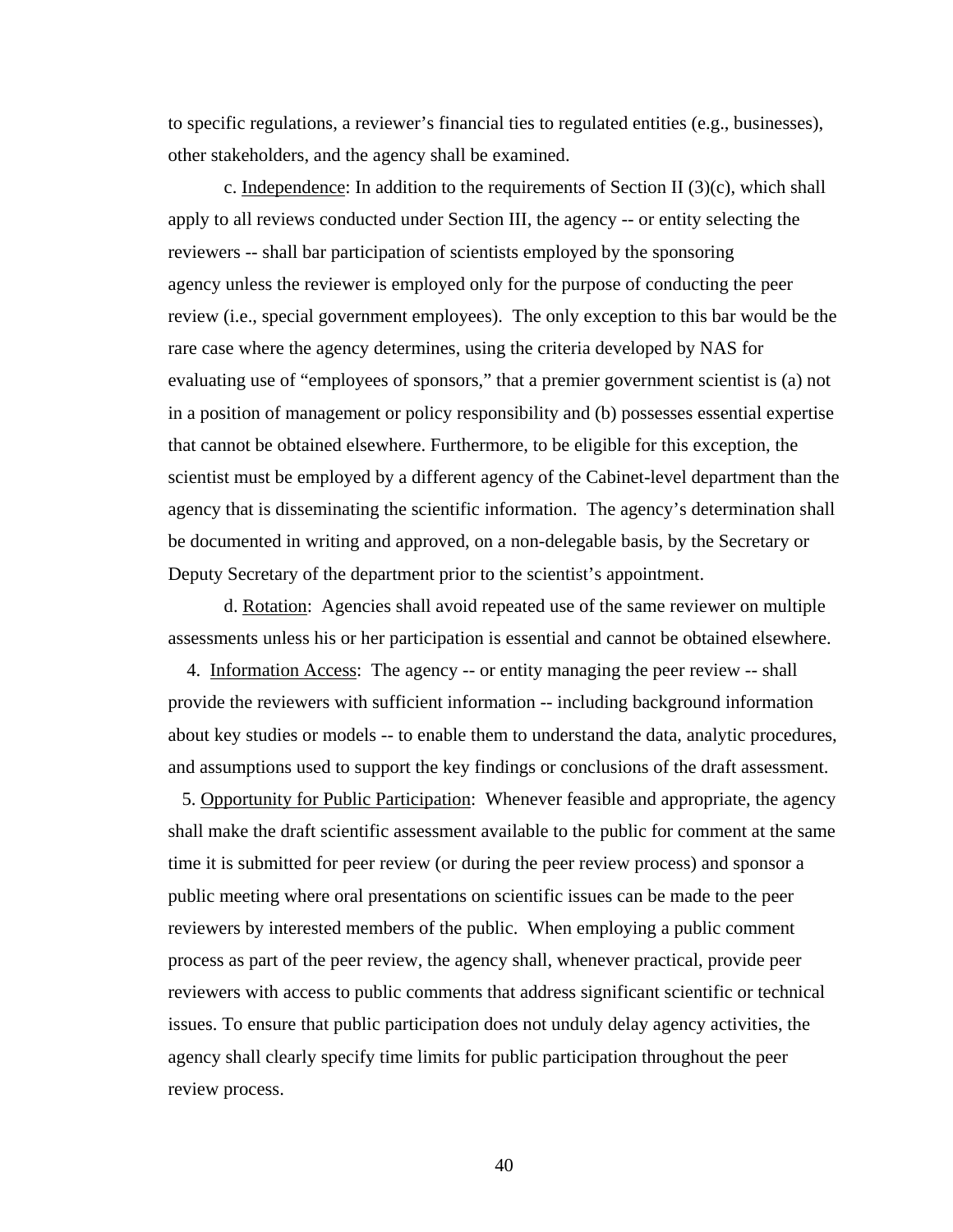6. Transparency: In addition to the requirements specified in  $II(5)$ , which shall apply to all reviews conducted under Section III, the peer review report shall include the charge to the reviewers and a short paragraph on both the credentials and relevant experiences of each peer reviewer. The agency shall prepare a written response to the peer review report explaining (a) the agency's agreement or disagreement with the views expressed in the report, (b) the actions the agency has undertaken or will undertake in response to the report, and (c) the reasons the agency believes those actions satisfy the key concerns stated in the report (if applicable). The agency shall disseminate its response to the peer review report on the agency's website with the related material specified in Section II(5).

 7. Management of Peer Review Process and Reviewer Selection: The agency may commission independent entities to manage the peer review process, including the selection of peer reviewers, in accordance with this Bulletin.

# **IV. Alternative Procedures.**

As an alternative to complying with Sections II and III of this Bulletin, an agency may instead: (i) rely on the principal findings, conclusions and recommendations of a report produced by the National Academy of Sciences; (ii) commission the National Academy of Sciences to peer review an agency's draft scientific information; or (iii) employ an alternative scientific procedure or process, specifically approved by the Administrator in consultation with the Office of Science and Technology Policy (OSTP), that ensures the agency's scientific information satisfies applicable information quality standards. The alternative procedure(s) may be applied to a designated report or group of reports.

# **V. Peer Review Planning.**

 1. Peer Review Agenda: Each agency shall post on its website, and update at least every six months, an agenda of peer review plans. The agenda shall describe all planned and ongoing influential scientific information subject to this Bulletin. The agency shall provide a link from the agenda to each document that has been made public pursuant to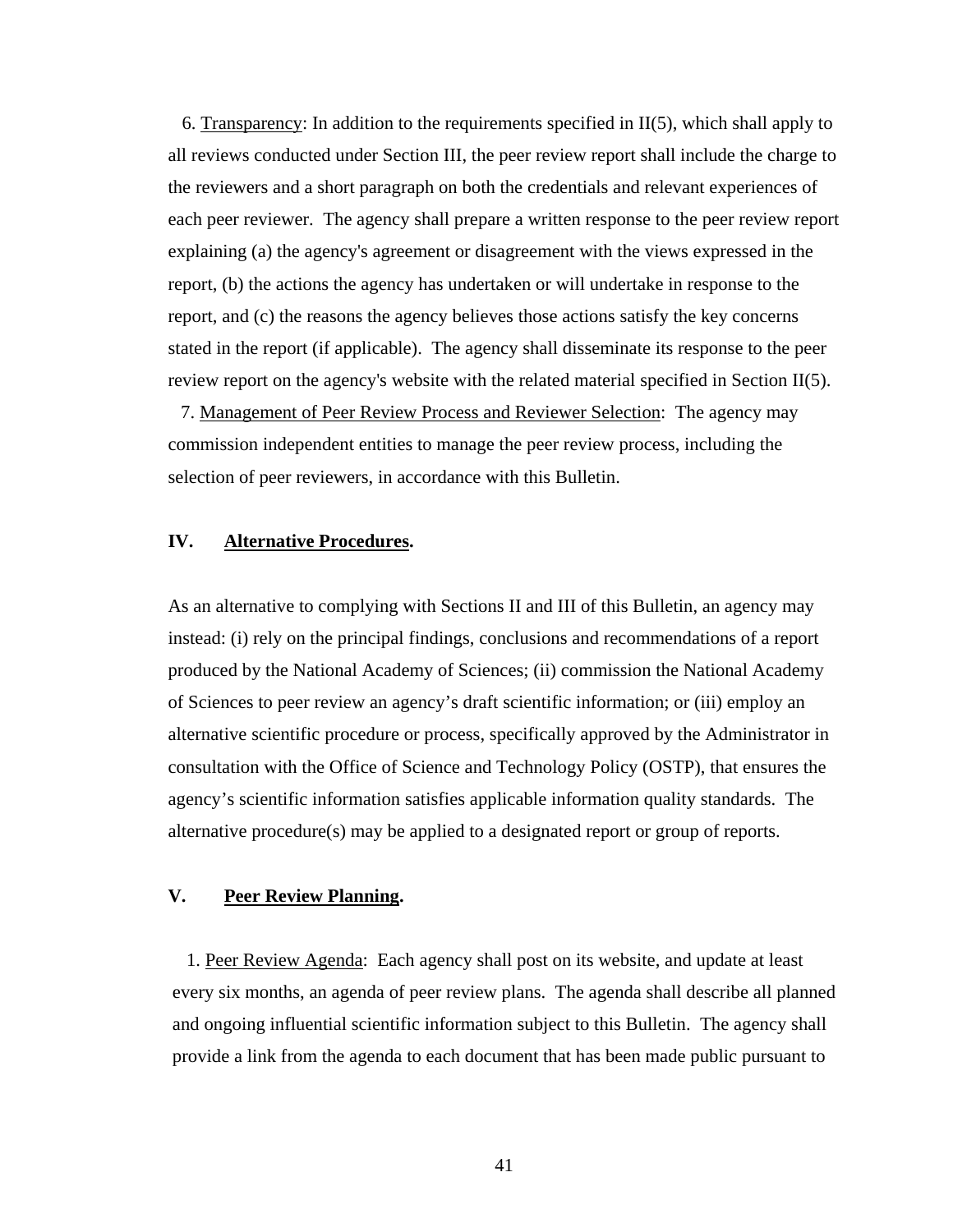this Bulletin. Agencies are encouraged to offer a listserve or similar mechanism to alert interested members of the public when entries are added or updated.

2. Peer Review Plans: For each entry on the agenda the agency shall describe the peer review plan. Each peer review plan shall include: (i) a paragraph including the title, subject and purpose of the planned report, as well as an agency contact to whom inquiries may be directed to learn the specifics of the plan; (ii) whether the dissemination is likely to be influential scientific information or a highly influential scientific assessment; (iii) the timing of the review (including deferrals); (iv) whether the review will be conducted through a panel or individual letters (or whether an alternative procedure will be employed); (v) whether there will be opportunities for the public to comment on the work product to be peer reviewed, and if so, how and when these opportunities will be provided; (vi) whether the agency will provide significant and relevant public comments to the peer reviewers before they conduct their review; (vii) the anticipated number of reviewers (3 or fewer; 4-10; or more than 10); (viii) a succinct description of the primary disciplines or expertise needed in the review; (ix) whether reviewers will be selected by the agency or by a designated outside organization; and (x) whether the public, including scientific or professional societies, will be asked to nominate potential peer reviewers.

 3. Public Comment: Agencies shall establish a mechanism for allowing the public to comment on the adequacy of the peer review plans. Agencies shall consider public comments on peer review plans.

# **VI. Annual Reports.**

Each agency shall provide to OIRA, by December 15 of each year, a summary of the peer reviews conducted by the agency during the fiscal year. The report should include the following: 1) the number of peer reviews conducted subject to the Bulletin (i.e., for influential scientific information and highly influential scientific assessments); 2) the number of times alternative procedures were invoked; 3) the number of times waivers or deferrals were invoked (and in the case of deferrals, the length of time elapsed between the deferral and the peer review); 4) any decision to appoint a reviewer pursuant to any exception to the applicable independence or conflict of interest standards of the Bulletin,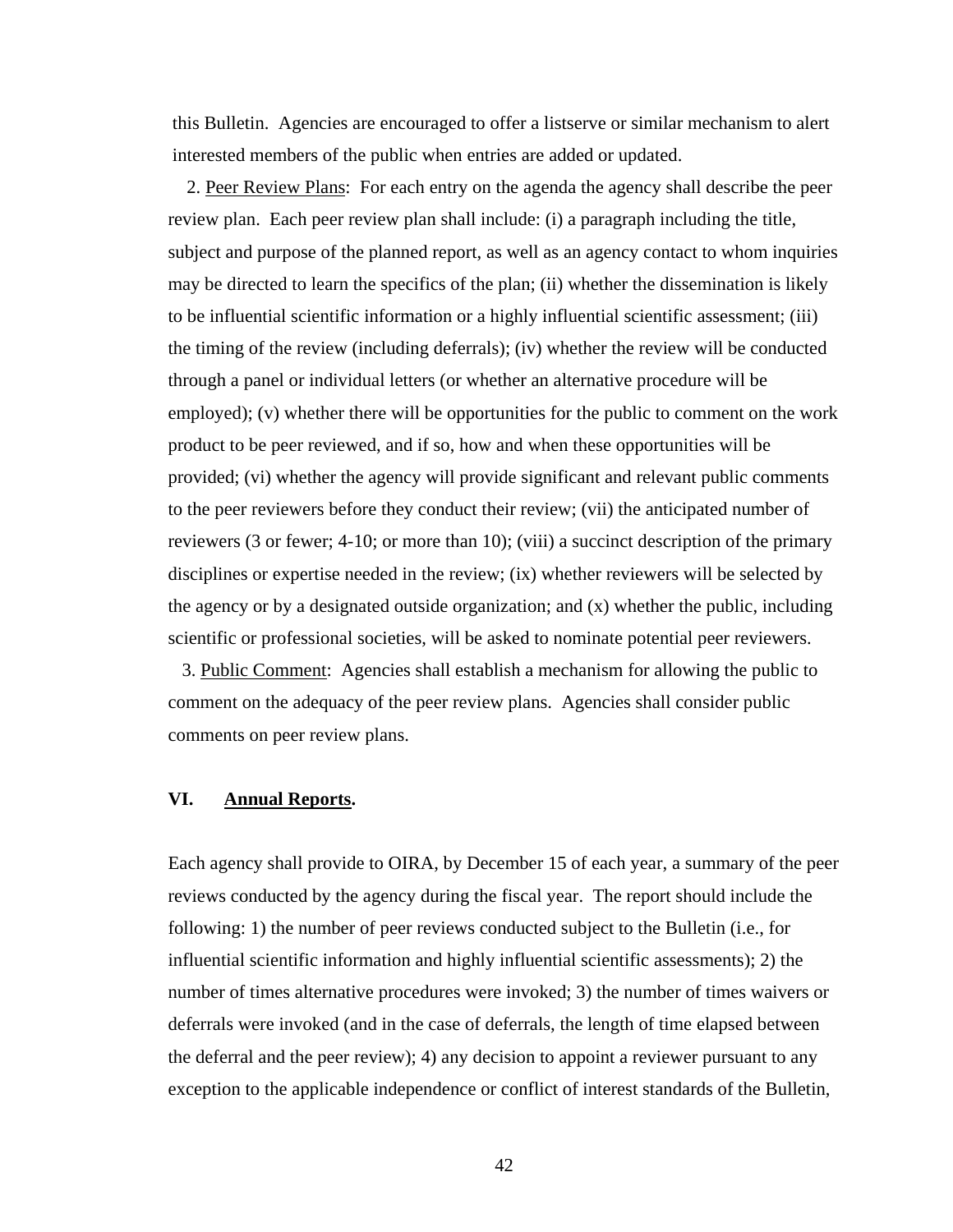including determinations by the Secretary pursuant to Section  $III(3)(c)$ ; 5) the number of peer review panels that were conducted in public and the number that allowed public comment; 6) the number of public comments provided on the agency's peer review plans; and 7) the number of peer reviewers that the agency used that were recommended by professional societies.

## **VII. Certification in the Administrative Record.**

If an agency relies on influential scientific information or a highly influential scientific assessment subject to this Bulletin to support a regulatory action, it shall include in the administrative record for that action a certification explaining how the agency has complied with the requirements of this Bulletin and the applicable information quality guidelines. Relevant materials shall be placed in the administrative record.

#### **VIII. Safeguards, Deferrals, and Waivers.**

 1. Privacy: To the extent information about a reviewer (name, credentials, affiliation) will be disclosed along with his/her comments or analysis, the agency shall comply with the requirements of the Privacy Act, 5 U.S.C. § 522a as amended, and OMB Circular A-130, Appendix I, 61 Fed. Reg. 6428 (February 20, 1996) to establish appropriate routine uses in a published System of Records Notice.

 2. Confidentiality: Peer review shall be conducted in a manner that respects (i) confidential business information and (ii) intellectual property.

 3. Deferral and Waiver: The agency head may waive or defer some or all of the peer review requirements of Sections II and III of this Bulletin where warranted by a compelling rationale. If the agency head defers the peer review requirements prior to dissemination, peer review shall be conducted as soon as practicable.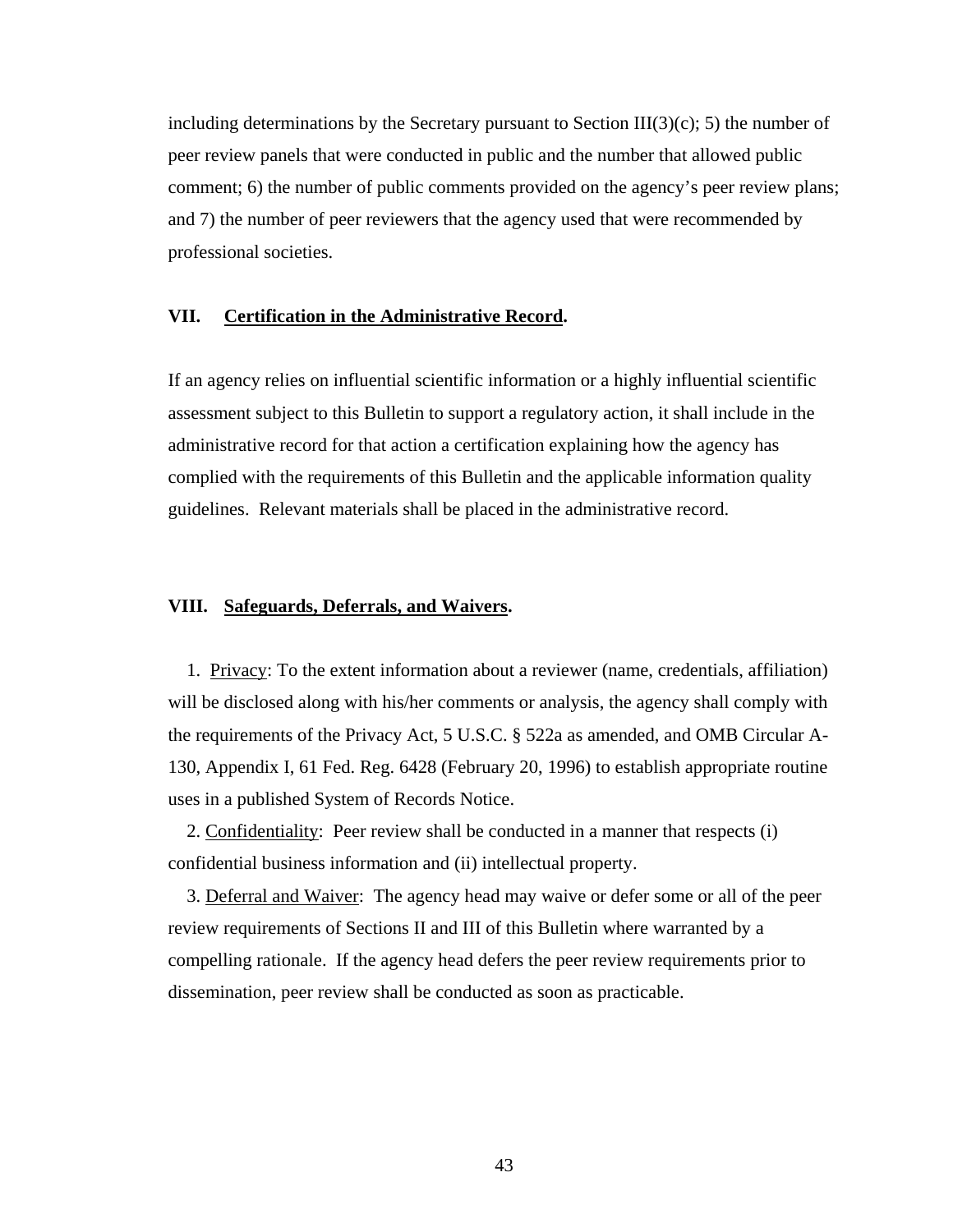# **IX. Exemptions.**

Agencies need not have peer review conducted on information that is:

 1. related to certain national security, foreign affairs, or negotiations involving international trade or treaties where compliance with this Bulletin would interfere with the need for secrecy or promptness;

 2. disseminated in the course of an individual agency adjudication or permit proceeding (including a registration, approval, licensing, site-specific determination), unless the agency determines that peer review is practical and appropriate and that the influential dissemination is scientifically or technically novel or likely to have precedentsetting influence on future adjudications and/or permit proceedings;

 3. a health or safety dissemination where the agency determines that the dissemination is time-sensitive (e.g., findings based primarily on data from a recent clinical trial that was adequately peer reviewed before the trial began);

 4. an agency regulatory impact analysis or regulatory flexibility analysis subject to interagency review under Executive Order 12866, except for underlying data and analytical models used;

 5. routine statistical information released by federal statistical agencies (e.g., periodic demographic and economic statistics) and analyses of these data to compute standard indicators and trends (e.g., unemployment and poverty rates);

 6. accounting, budget, actuarial, and financial information, including that which is generated or used by agencies that focus on interest rates, banking, currency, securities, commodities, futures, or taxes; or

 7. information disseminated in connection with routine rules that materially alter entitlements, grants, user fees, or loan programs, or the rights and obligations of recipients thereof.